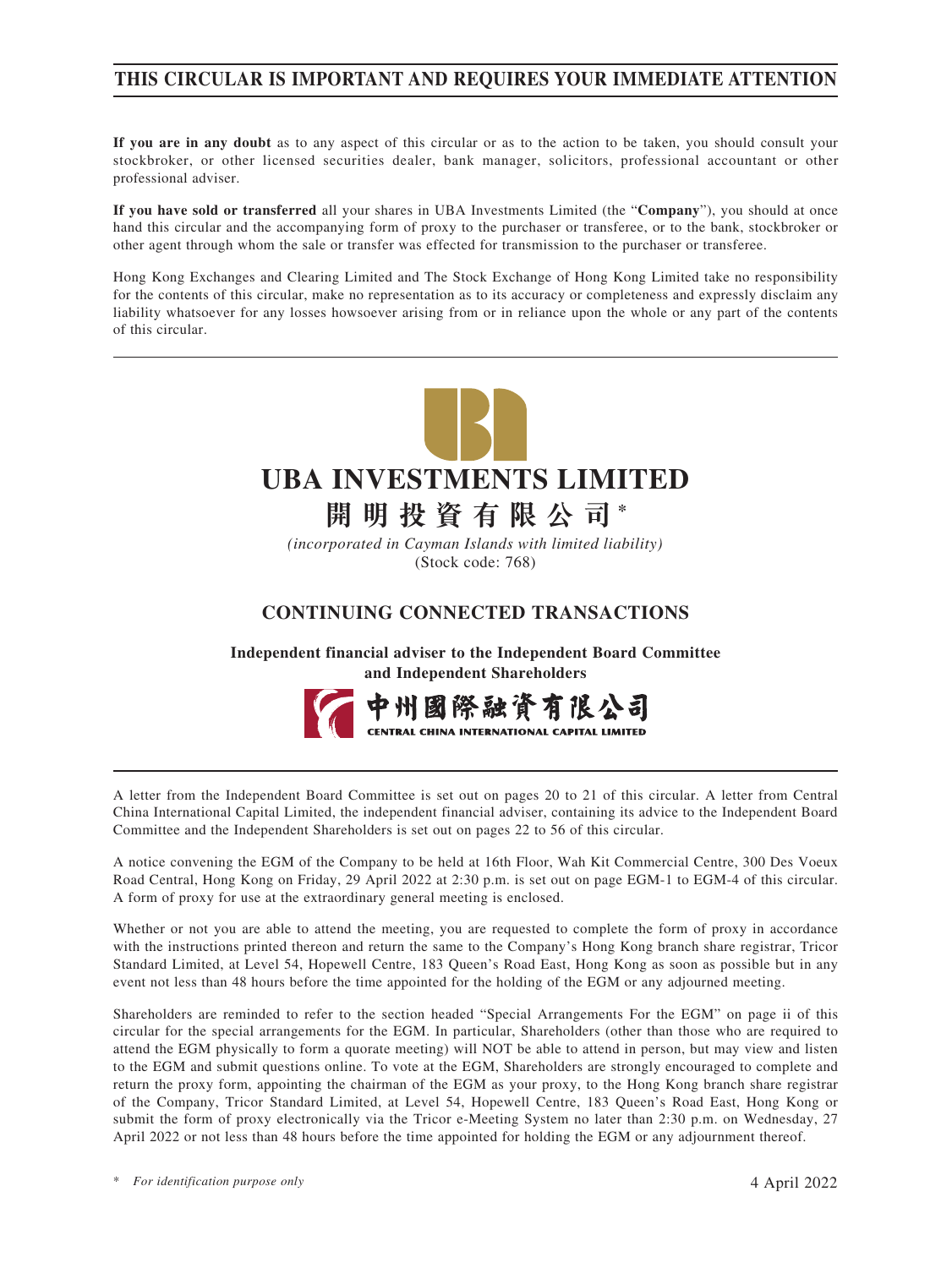# **CONTENTS**

# *Page*

| ii             |
|----------------|
| $\overline{1}$ |
| 5              |
| 20             |
| 22             |
| $I-1$          |
|                |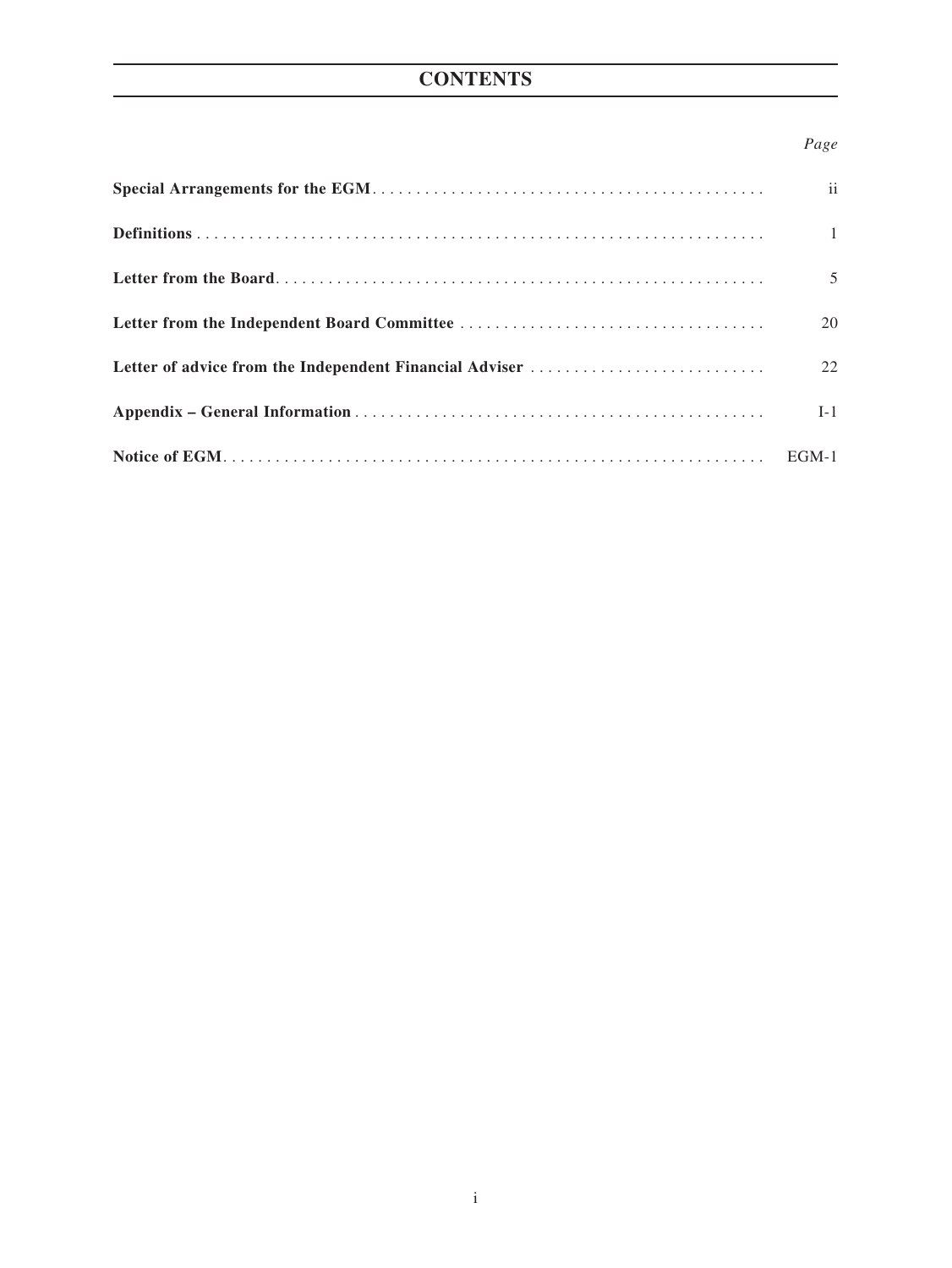### **SPECIAL ARRANGEMENTS FOR THE EGM**

The Company does not in any way wish to diminish the opportunity available to Shareholders to exercise their rights and to vote, but is conscious of the need to protect EGM attendees from possible exposure to the COVID-19 pandemic. For the health and safety of EGM attendees, the Company would be adopting the special arrangements for the EGM to minimise attendance in person, while still enabling Shareholders to vote and ask questions.

Due to the recent development of COVID-19 pandemic and the announcements of the Government of Hong Kong from time to time on the regulations under the Prevention and Control of Disease (Prohibition on Gathering) Regulation (Chapter 599G of the Laws of Hong Kong) and Prevention and Control of Disease (Requirements and Directions) (Business and Premises) Regulation (Chapter 599F of the Laws of Hong Kong), the Company will adopt the following special arrangements at the EGM:

- (a) The EGM will be held with the minimum number of persons present as is legally required to form a quorate meeting by the Directors and/or other staff member(s) who are Shareholders or proxy. NO other Shareholder, proxy or corporate representative should attend the EGM in person. Other than those in the quorum and the limited number of other attendees to ensure the proper conduct of the meeting, any other person who attempts to do so will be excluded and will not be permitted entry to the venue of the EGM. Shareholders, proxies or corporate representatives (other than those who are required to attend the EGM physically to form a quorate meeting) will NOT be able to attend in person but may view and listen to the EGM and submit questions online. The Company reserves the rights to change the attendance number depending on the public health situation and the relevant regulations in effect at the time of the EGM.
- (b) To enable Shareholders to participate in the EGM, the Company will arrange live video broadcast via Tricor e-Meeting System during the EGM. In order to participate in the EGM through live video broadcast, Shareholders will need to visit the designated URL link by using the unique login details which will be despatched to the Shareholders by post on or around 8 April 2022. However, such Shareholders will not be considered as attending the EGM in person, will not be counted as part of the quorum under the articles of association of the Company, and will not be allowed to cast their votes by electronic means at the EGM. Shareholders who wish to exercise his/her/its voting rights are strongly encouraged to appoint the chairman of the EGM as their proxy to vote on the relevant resolutions at the EGM. Registered shareholders are requested to provide a valid email address of his or her proxy (except appointing "the chairman of the EGM" as proxy) to receive the login and access code to view a live streaming webcast of the EGM and submit online questions to us on the Tricor e-Meeting System.
- (c) The Company reminds all Shareholders that physical attendance in person at the meeting is not necessary for the purpose of exercising voting rights. Shareholders who cannot attend the EGM in person will be able to vote by submitting a proxy in advance of the EGM. If Shareholders wish to vote on any resolutions at the EGM, they are strongly encouraged to appoint the chairman of the EGM as their proxy to vote on their behalf. In any event, Shareholders will not be deprived of their rights of voting on the resolution(s) to be proposed at the EGM.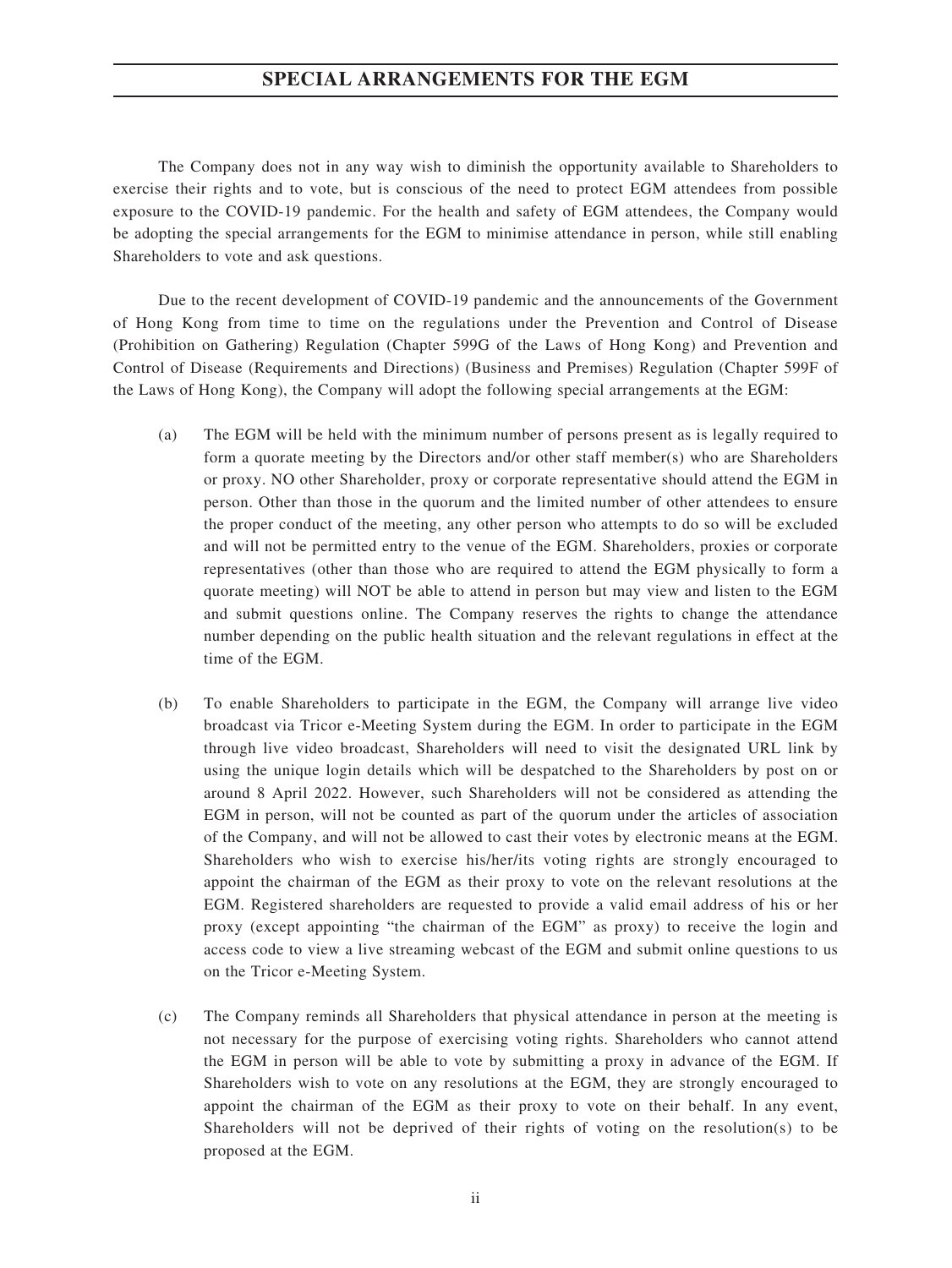# **SPECIAL ARRANGEMENTS FOR THE EGM**

(d) A proxy form for use at the EGM is enclosed with this circular. A copy of the proxy form can also be downloaded from the websites of the Company at www.uba.com.hk and the Stock Exchange at www.hkexnews.hk.

You are requested to complete and return the proxy form in accordance with the instructions printed thereon to the Hong Kong branch share registrar of the Company, Tricor Standard Limited,

- (a) at Level 54, Hopewell Centre, 183 Queen's Road East, Hong Kong; or
- (b) by submitting the form of proxy electronically via the Tricor e-Meeting System in accordance with the instructions printed on the accompanying notification letter,

in each case as soon as possible and in any event no later than 2:30 p.m. on Wednesday, 27 April 2022, or not less than 48 hours before the time for holding the EGM.

Shareholders should note that if a person who is not the chairman of the EGM is appointed as proxy, that person may not be permitted entry to the venue of the EGM and may not be able to exercise the vote.

(e) Non-registered Shareholders should contact their intermediary or stock brokers as soon as possible for assistance in the appointment of proxy. Beneficial owners or CCASS non-registered shareholders whose Shares are held through banks, brokers, custodians or Hong Kong Securities Clearing Company Limited ("**HKSCC**") can also view and listen to the EGM and submit questions online. In this regard, they should consult directly with their banks, brokers or custodians (as the case may be) for the necessary arrangements by the deadlines of their respective bank, broker, custodian or HKSCC and in any event, not less than 48 hours before the time appointed for holding the EGM or any adjournment thereof, and the unique login details will be sent to them by email upon receipt of request through their respective bank, broker, custodian or HKSCC. A valid email address should be provided for receiving the login details.

### **If Shareholders have any questions relating to the EGM, please contact Tricor Standard Limited, the Hong Kong branch share registrar of the Company, as follows:**

Tricor Standard Limited Level 54, Hopewell Centre 183 Queen's Road East Hong Kong Telephone: 2980 1333 Facsimile: 2810 8185

Due to the constantly evolving COVID-19 situation in Hong Kong, the Company may be required to change the EGM arrangements with short notice. Shareholders should check the websites of the Stock Exchange (www.hkexnews.hk) and the Company (www.uba.com.hk) for future announcements and updates on the EGM arrangements.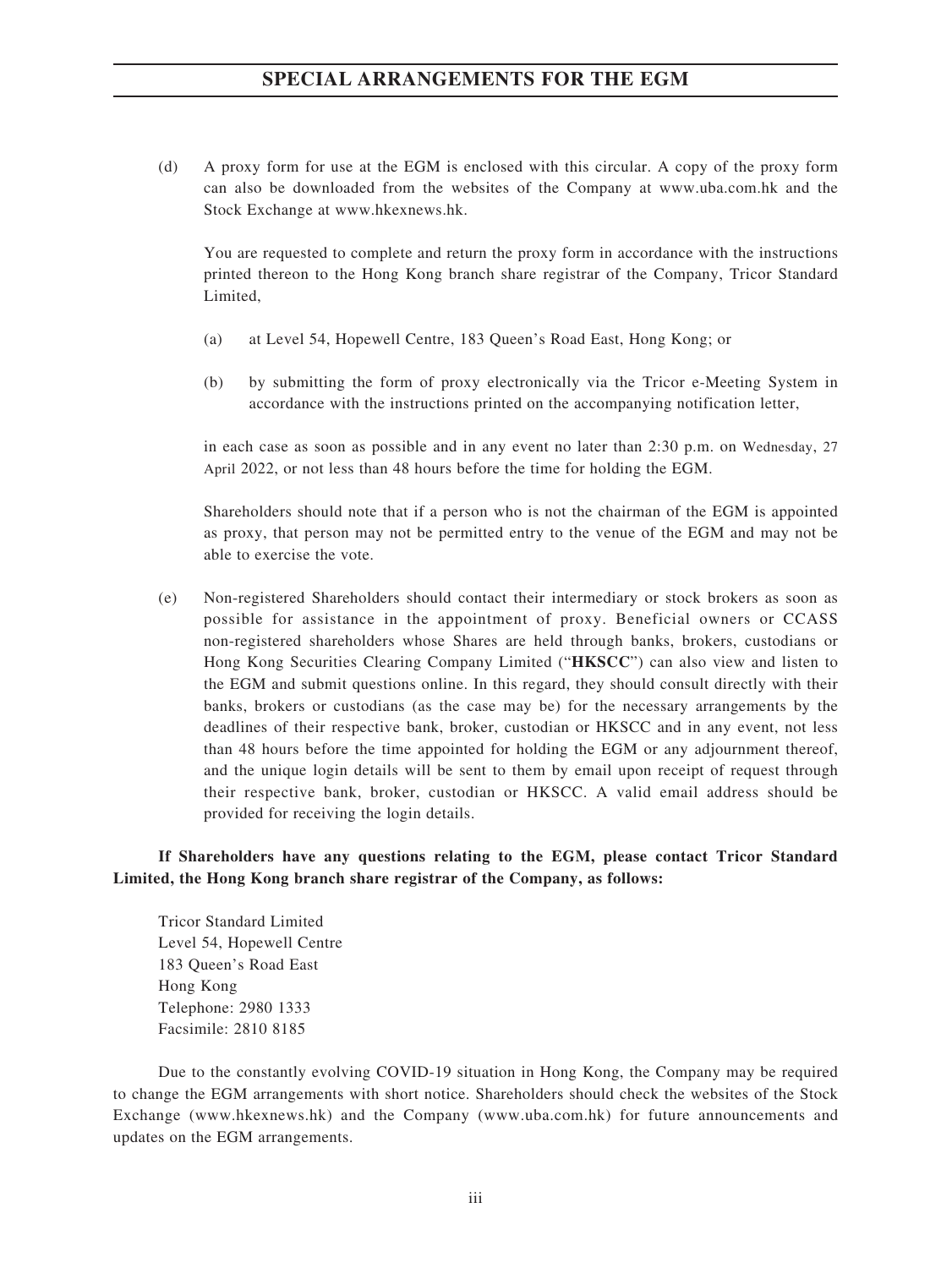*In this circular, unless the context otherwise requires, the following expressions shall have the following meanings:*

| "2019 CCT Agreements"                                  | collectively the 2019 Financial Assistance Supplemental<br>Agreements, the 2019 Precious Metal Supplemental Agreement<br>and the 2019 Investment Management Agreement                                                                                           |
|--------------------------------------------------------|-----------------------------------------------------------------------------------------------------------------------------------------------------------------------------------------------------------------------------------------------------------------|
| "2019 Financial Assistance<br>Supplemental Agreements" | the supplemental agreements entered into between each of UBA,<br>UBA Financial and Super Idea with UICL dated 25 January 2019<br>in relation to the provision of securities margin financing and<br>initial public offer financing by Upbest Group to UBA Group |
| "2019 Investment Management<br>Agreement"              | the investment management agreement entered into between<br>UAML and UBA dated 25 January 2019 in relation to the<br>provision of assets management services by UAML                                                                                            |
| "2019 Joint Announcement"                              | the joint announcement by Upbest and UBA dated 25 January<br>2019                                                                                                                                                                                               |
| "2019 Precious Metal<br>Supplemental Agreement"        | the supplemental agreement entered into between UGS and UBA<br>Gold dated 25 January 2019 in relation to the provision of<br>precious metal margin financing by UGS to UBA Gold                                                                                 |
| "2022 Financial Assistance<br>Supplemental Agreements" | the supplemental agreements entered into between each of UBA,<br>UBA Financial and Super Idea with UICL dated 26 January 2022<br>in relation to the provision of securities margin financing and<br>initial public offer financing by Upbest Group to UBA Group |
| "2022 Investment Management<br>Agreement"              | the investment management agreement entered into between<br>UAML and UBA dated 26 January 2022 in relation to the<br>provision of assets management services by UAML                                                                                            |
| "Articles"                                             | at any time the memorandum and articles of association of the<br>Company in force at that time                                                                                                                                                                  |
| "associate"                                            | has the meaning ascribed to it in the Listing Rules                                                                                                                                                                                                             |
| "CCAA"                                                 | CCAA Group Limited, an investment holding company, holds<br>approximately 74.29% interest in Upbest as at the Latest<br>Practicable Date                                                                                                                        |
| "CCT Agreements"                                       | collectively the 2022 Financial Assistance Supplemental<br>Agreements and the 2022 Investment Management Agreement                                                                                                                                              |
| "Company" or "UBA"                                     | UBA Investments Limited, a company incorporated in the<br>Cayman Islands with limited liability, the securities of which are<br>listed on the main board of the Stock Exchange (stock code: 768)                                                                |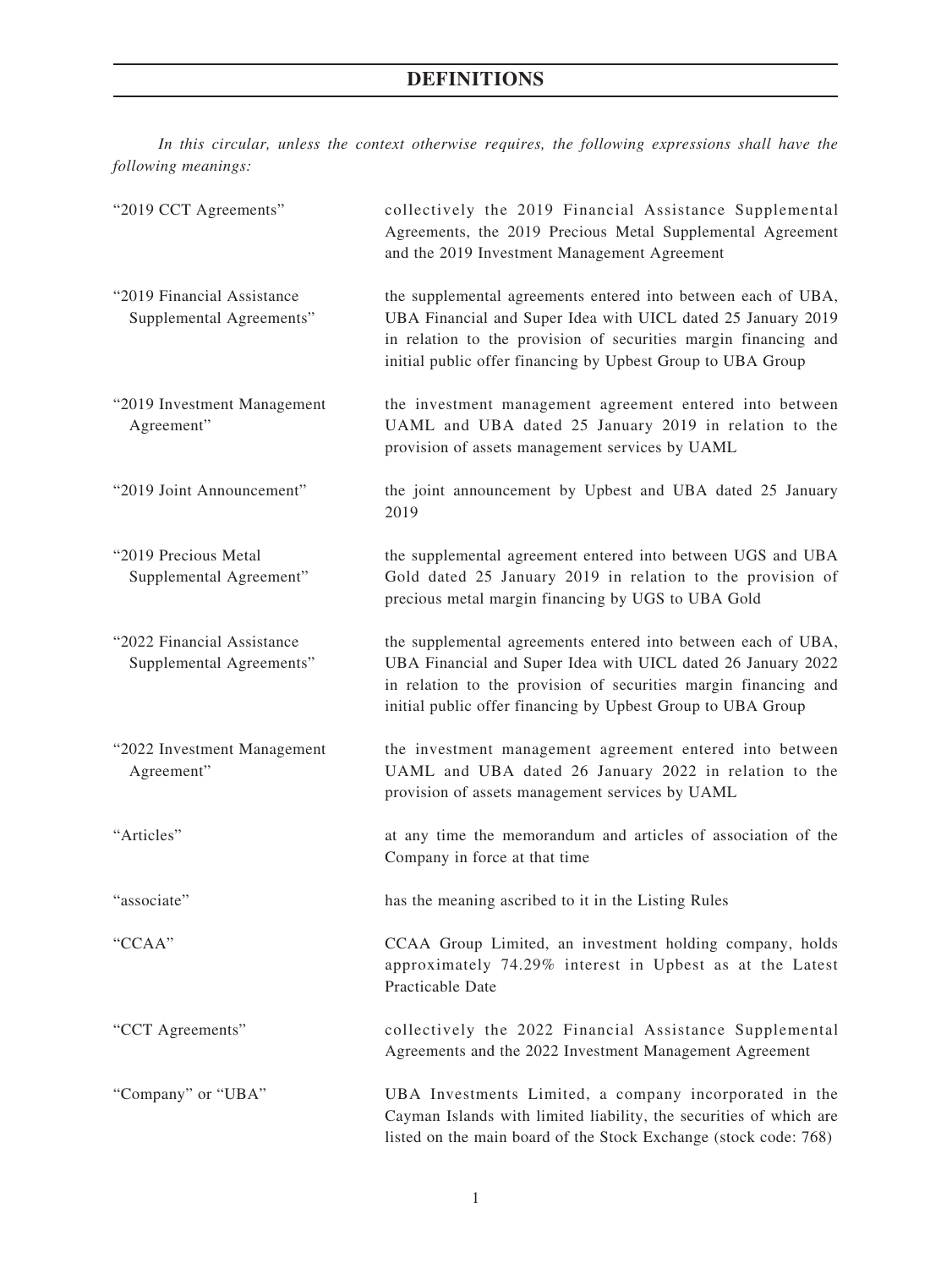| "Continuing Connected<br>Transactions" | the continuing connected transactions as contemplated under the<br><b>CCT</b> Agreements                                                                                                                                                                                                                             |
|----------------------------------------|----------------------------------------------------------------------------------------------------------------------------------------------------------------------------------------------------------------------------------------------------------------------------------------------------------------------|
| "Cheng's Family Trust"                 | a trust of which the discretionary objects are family members of<br>Ms. Cheng and Mr. Cheng                                                                                                                                                                                                                          |
| "EGM" or "UBA EGM"                     | the extraordinary general meeting of the Company to be convened<br>and held to consider the relevant Continuing Connected<br>Transactions, details of which are set out in this circular                                                                                                                             |
| "Financial Assistance"                 | the loan advanced or to be advanced of securities margin<br>financing and initial public offer financing as disclosed under the<br>section "III. Supplemental agreements in relation to securities<br>margin financing and initial public offer financing services" of<br>the letter from the Board in this circular |
| "Financial Year"                       | financial year of Upbest and UBA, both being the twelve (12)<br>months commencing from 1 April up to 31 March in the next year                                                                                                                                                                                       |
| "Fung Fai"                             | Fung Fai Growth Limited, an investment holding company, holds<br>approximately 26.74% interest of UBA as at the Latest<br>Practicable Date                                                                                                                                                                           |
| "HK\$"                                 | Hong Kong dollars, the lawful currency of Hong Kong                                                                                                                                                                                                                                                                  |
| "Investment Management<br>Agreements"  | collectively, the 2019 Investment Management Agreement, the<br>2022 Investment Management Agreement and the previous<br>agreements entered into between the Upbest Group and the UBA<br>Group in relation to the provision of assets management services<br>by the Upbest Group to the UBA Group                     |
| "Latest Practicable Date"              | 29 March 2022, being the latest practicable date prior to the<br>printing of this circular for ascertaining certain information<br>contained herein                                                                                                                                                                  |
| "Listing Rules"                        | the Rules Governing the Listing of Securities on the Stock<br>Exchange                                                                                                                                                                                                                                               |
| "Management Fee"                       | the management fee payable by UBA to UAML under the<br>Investment Management Agreements from time to time                                                                                                                                                                                                            |
| "Mr. Cheng"                            | Mr. CHENG Wai Lun, Andrew                                                                                                                                                                                                                                                                                            |
| "Ms. Cheng"                            | Ms. CHENG Wai Ling, Annie                                                                                                                                                                                                                                                                                            |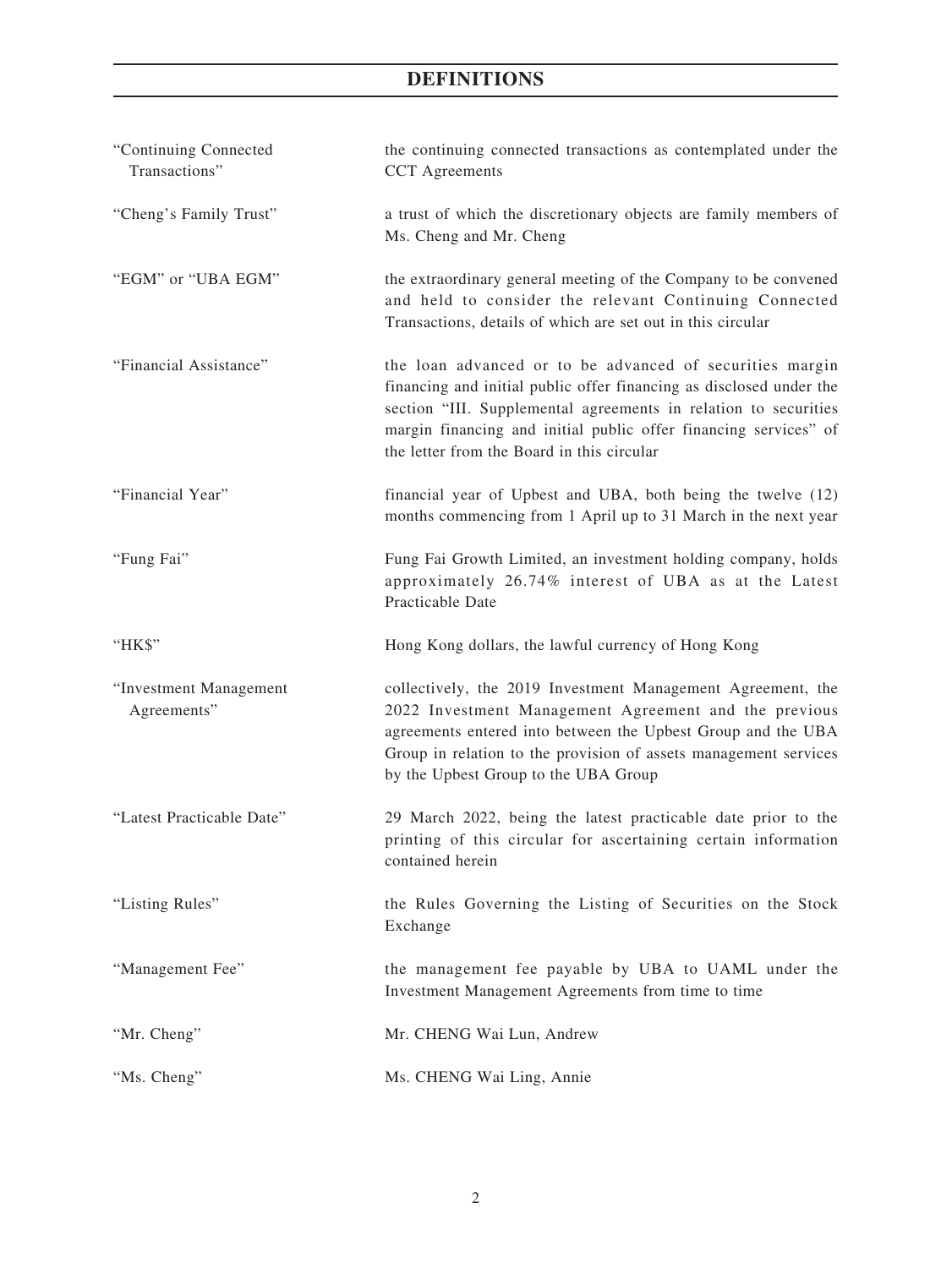| "Net Asset Value"                                                        | the net asset value of UBA calculated in accordance with the<br>provisions of the Articles and where applicable, as adjusted in<br>accordance with the terms of the 2022 Investment Management<br>Agreement                                                                                                                                                                                 |
|--------------------------------------------------------------------------|---------------------------------------------------------------------------------------------------------------------------------------------------------------------------------------------------------------------------------------------------------------------------------------------------------------------------------------------------------------------------------------------|
| "Performance Fee"                                                        | the performance fee payable by UBA to UAML under the<br>Investment Management Agreements from time to time                                                                                                                                                                                                                                                                                  |
| "Precious Metal Financial<br>Assistance Agreement"                       | the agreement dated 26 January 2016 (as supplemented by the<br>2019 Precious Metal Supplemental Agreement) and entered into<br>between UGS and UBA Gold in relation to the provision of<br>precious metal margin financing by UGS to UBA Gold                                                                                                                                               |
| "Reference Year"                                                         | the Financial Year ending 31 March 2019                                                                                                                                                                                                                                                                                                                                                     |
| "SFO"                                                                    | Securities and Futures Ordinance (Chapter 571 of the laws of<br>Hong Kong)                                                                                                                                                                                                                                                                                                                  |
| "Stock Exchange"                                                         | The Stock Exchange of Hong Kong Limited                                                                                                                                                                                                                                                                                                                                                     |
| "Super Idea"                                                             | Super Idea International Limited, a company incorporated in<br>British Virgin Islands with limited liability and a wholly-owned<br>subsidiary of UBA                                                                                                                                                                                                                                        |
| "UAML"                                                                   | Upbest Assets Management Limited, a company incorporated in<br>Hong Kong with limited liability, is registered under the SFO and<br>is principally engaged in the provision of type 4 (advising on<br>securities), type 6 (advising on corporate finance) and type 9<br>(asset management) regulated activities. Upbest Assets<br>Management Limited is a wholly-owned subsidiary of Upbest |
| "UBA Board"                                                              | the board of directors, including the independent non-executive<br>directors, of UBA                                                                                                                                                                                                                                                                                                        |
| "UBA Financial"                                                          | UBA Financial Trading Limited, a company incorporated in Hong<br>Kong with limited liability and a wholly-owned subsidiary of<br><b>UBA</b>                                                                                                                                                                                                                                                 |
| "UBA Gold"                                                               | UBA Gold Investment Limited, a company incorporated in Samoa<br>with limited liability and a wholly-owned subsidiary of UBA                                                                                                                                                                                                                                                                 |
| "UBA Group"                                                              | UBA and its subsidiaries                                                                                                                                                                                                                                                                                                                                                                    |
| "UBA Independent<br>Board Committee" or<br>"Independent Board Committee" | the independent board committee of UBA composing Dr. FUNG<br>Lewis Hung, Mr. TANG Hon Bui, Ronald and Mr. KWOK Ming<br>Fai, independent non-executive directors of UBA                                                                                                                                                                                                                      |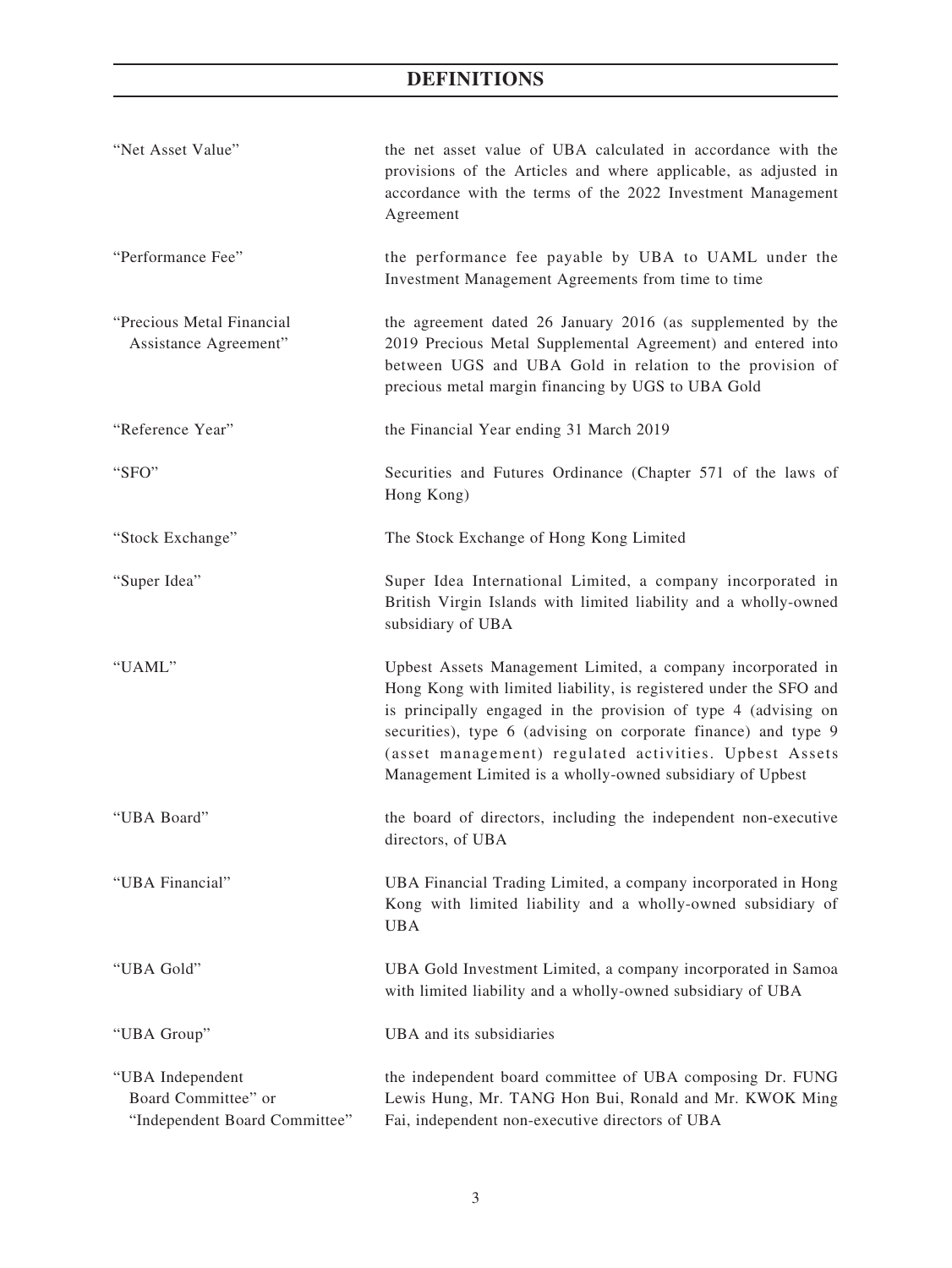| "UBA Independent<br>Financial Adviser" or<br>"Independent Financial Adviser" | Central China International Capital Limited, a corporation<br>licensed under the SFO to carry out Type 1 (dealing in securities)<br>and Type 6 (advising on corporate finance) regulated activities<br>under the SFO, being the independent financial adviser to the<br>UBA Independent Board Committee and the UBA Independent<br>Shareholders in respect of the Continuing Connected Transactions |
|------------------------------------------------------------------------------|-----------------------------------------------------------------------------------------------------------------------------------------------------------------------------------------------------------------------------------------------------------------------------------------------------------------------------------------------------------------------------------------------------|
| "UBA Independent Shareholders"<br>or "Independent Shareholders"              | UBA Shareholders other than Fung Fai and its associates                                                                                                                                                                                                                                                                                                                                             |
| "UBA Shareholders" or<br>"Shareholders"                                      | Shareholders of UBA                                                                                                                                                                                                                                                                                                                                                                                 |
| "UGS"                                                                        | Upbest Gold and Silver Trading Limited, a company incorporated<br>in Hong Kong with limited liability and a wholly-owned<br>subsidiary of Upbest, is principally engaged in the provision of<br>bullion dealing and precious metal margin financing services.                                                                                                                                       |
| "UICL"                                                                       | Upbest Investment Company Limited, a company incorporated in<br>Hong Kong with limited liability and a wholly-owned subsidiary<br>of Upbest, is registered under the SFO and is principally engaged<br>in the provision of type 8 (securities margin financing) regulated<br>activities                                                                                                             |
| "Upbest"                                                                     | Upbest Group Limited, a company incorporated in the Cayman<br>Islands with limited liability, the securities of which are listed on<br>the main board of the Stock Exchange (stock code: 335)                                                                                                                                                                                                       |
| "Upbest Board"                                                               | the board of directors, including the independent non-executive<br>directors, of Upbest                                                                                                                                                                                                                                                                                                             |
| "Upbest Group"                                                               | Upbest and its subsidiaries                                                                                                                                                                                                                                                                                                                                                                         |
| "Upbest Independent Shareholders"                                            | Upbest Shareholders other than CCAA and its associates                                                                                                                                                                                                                                                                                                                                              |
| "Upbest Shareholders"                                                        | Shareholders of Upbest                                                                                                                                                                                                                                                                                                                                                                              |
| "Valuation Date"                                                             | the last dealing day on the Stock Exchange in each calendar<br>month or such other dealing day as considered appropriate by the<br>UBA Board for the purpose of calculating the Net Asset Value                                                                                                                                                                                                     |
| $``\%"$                                                                      | per cent.                                                                                                                                                                                                                                                                                                                                                                                           |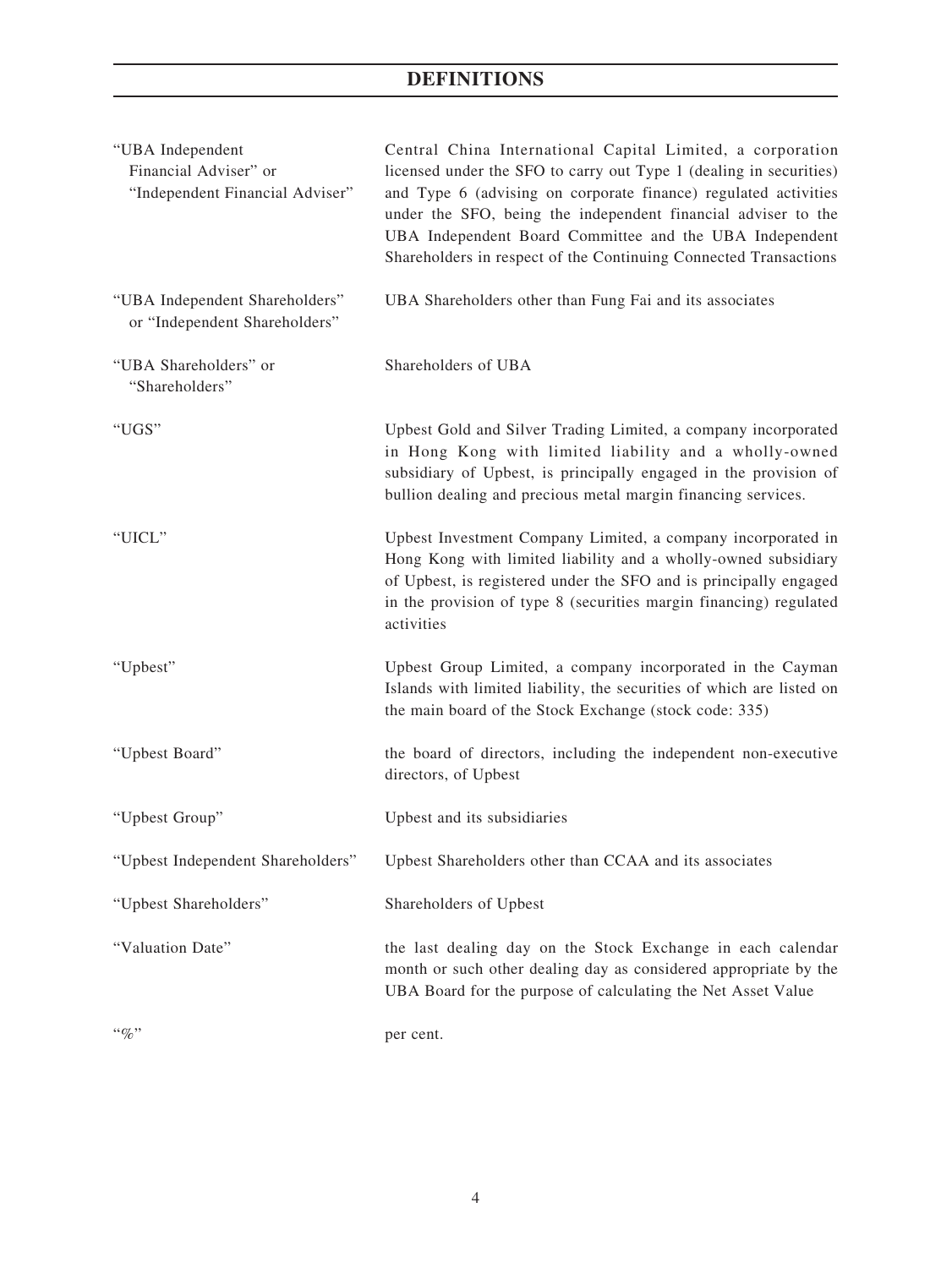

*(incorporated in Cayman Islands with limited liability)* (Stock code: 768)

*Executive Directors:*

Dr. Wong Yun Kuen Mr. Cheng Wai Lun, Andrew Mr. Chau Wai Hing

*Independent non-executive Directors:*

Dr. Fung Lewis Hung Mr. Tang Hon Bui, Ronald Mr. Kwok Ming Fai

*Registered office:* P.O. Box 309 Ugland House Grand Cayman KY1-1104 Cayman Islands

*Principal place of business in Hong Kong:* Flat B, 16th Floor Wah Kit Commercial Centre 300 Des Voeux Road Central Hong Kong

4 April 2022

*To the Shareholders*

Dear Sir or Madam,

# **CONTINUING CONNECTED TRANSACTIONS**

#### **I. INTRODUCTION**

Reference is made to the joint announcement of the Company and Upbest dated 26 January 2022 in relation to, among other things, the entering into of the 2022 Financial Assistance Supplemental Agreements and the 2022 Investment Management Agreement on 26 January 2022 by various members of the Upbest Group and the UBA Group.

The transactions contemplated under the 2022 Financial Assistance Supplemental Agreements and the 2022 Investment Management Agreement constitute continuing connected transactions under the Listing Rules. Since the applicable percentage ratios (as defined under Rule 14.07 of the Listing Rules) of the proposed annual cap of the Financial Assistance for each of the three years ending 31 March 2025 to be provided by Upbest Group to UBA Group on the part of UBA is more than 25%, according to Rule 14A.54 of the Listing Rules, such transactions are subject to the approval by the UBA Independent Shareholders at UBA EGM.

\* *For identification purpose only*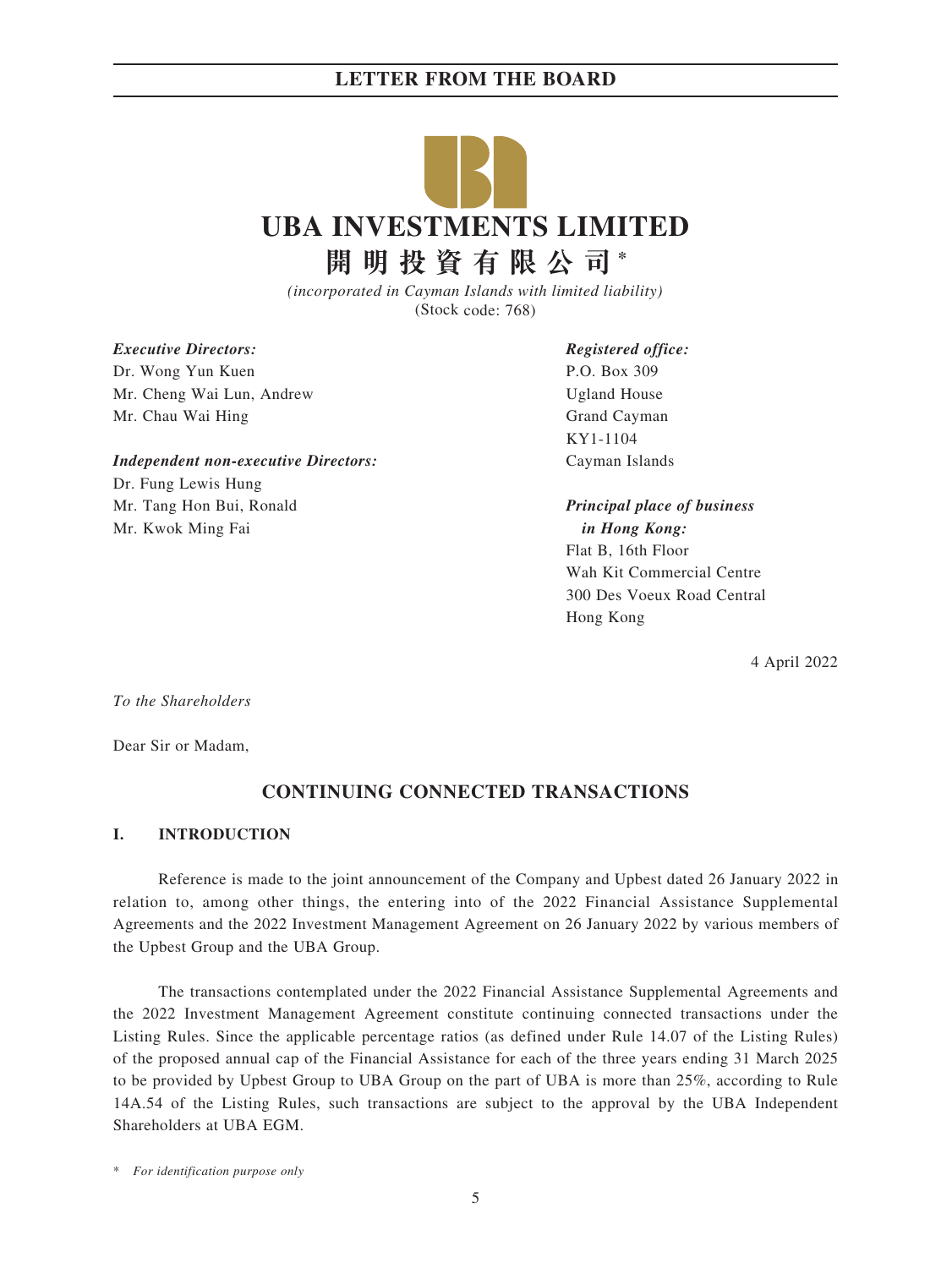Although the proposed annual caps for the Management Fee and Performance Fee under the 2022 Investment Management Agreement for each of the three Financial Years ending 31 March 2025 are less than HK\$10 million, one of the applicable percentage ratios (as defined under Rule 14.07 of the Listing Rules) on the part of UBA is more than 25%. Thus, the transactions contemplated under the 2022 Investment Management Agreement on the part of UBA are subject to the approval by the UBA Independent Shareholders at the UBA EGM.

The purpose of this circular is to (i) provide the Shareholders with information on the CCT Agreements and their respective annual caps for the three Financial Years ending 31 March 2023, 2024 and 2025 respectively; (ii) set out the letter from the Independent Board Committee which contains its recommendation to the Independent Shareholders as regards on voting on the approval of the relevant Continuing Connected Transactions; (iii) set out the advice letter from the Independent Financial Adviser which contains its recommendation to the Independent Board Committee and the Independent Shareholders on the terms and conditions of the relevant Continuing Connected Transactions; and (iv) give a notice to the Shareholders on convening the EGM.

#### **II. BACKGROUND OF THE CONTINUING CONNECTED TRANSACTIONS**

References are made to the joint announcement by the Company and Upbest dated 25 January 2019 and the circulars of each of Upbest and the Company both dated 28 February 2019, in relation to, among other things, the continuing connected transactions on the part of the Upbest Group with the UBA Group.

As disclosed in the 2019 Joint Announcement and the abovementioned circulars, UAML, a wholly owned subsidiary of Upbest, has been retained by the UBA Group to provide investment advices on investment in listed and unlisted securities and initial public offerings subscriptions since December 2000. The UBA Group has entered into contracts for securities dealing, futures contracts dealing, margin financing and precious metal margin financing pursuant to which the Upbest Group will provide Financial Assistance to the UBA Group for carrying out trading of Hong Kong listed securities, initial public offerings subscriptions, and precious metal trading. Various agreements have been entered into between Upbest Group and UBA Group relating to the provision of assets management services, securities margin financing services and precious metals margin financing services.

As disclosed in the 2019 Joint Announcement, on 25 January 2019, various members of the Upbest Group and the UBA Group entered into the 2019 CCT Agreements in relation to the provision of securities margin financing and initial public offer financing services, precious metal margin financing services and asset management services by the Upbest Group to the UBA Group. The entering into of the 2019 CCT Agreements constituted continuing connected transactions on the part of the Upbest Group and UBA Group. The transactions contemplated under the 2019 Financial Assistance Supplemental Agreements and the 2019 Precious Metal Supplemental Agreement were subject to independent shareholders' approval and had been duly approved by each of the Upbest Independent Shareholders and the UBA Independent Shareholders at the respective extraordinary general meeting of Upbest and UBA both held on 26 March 2019.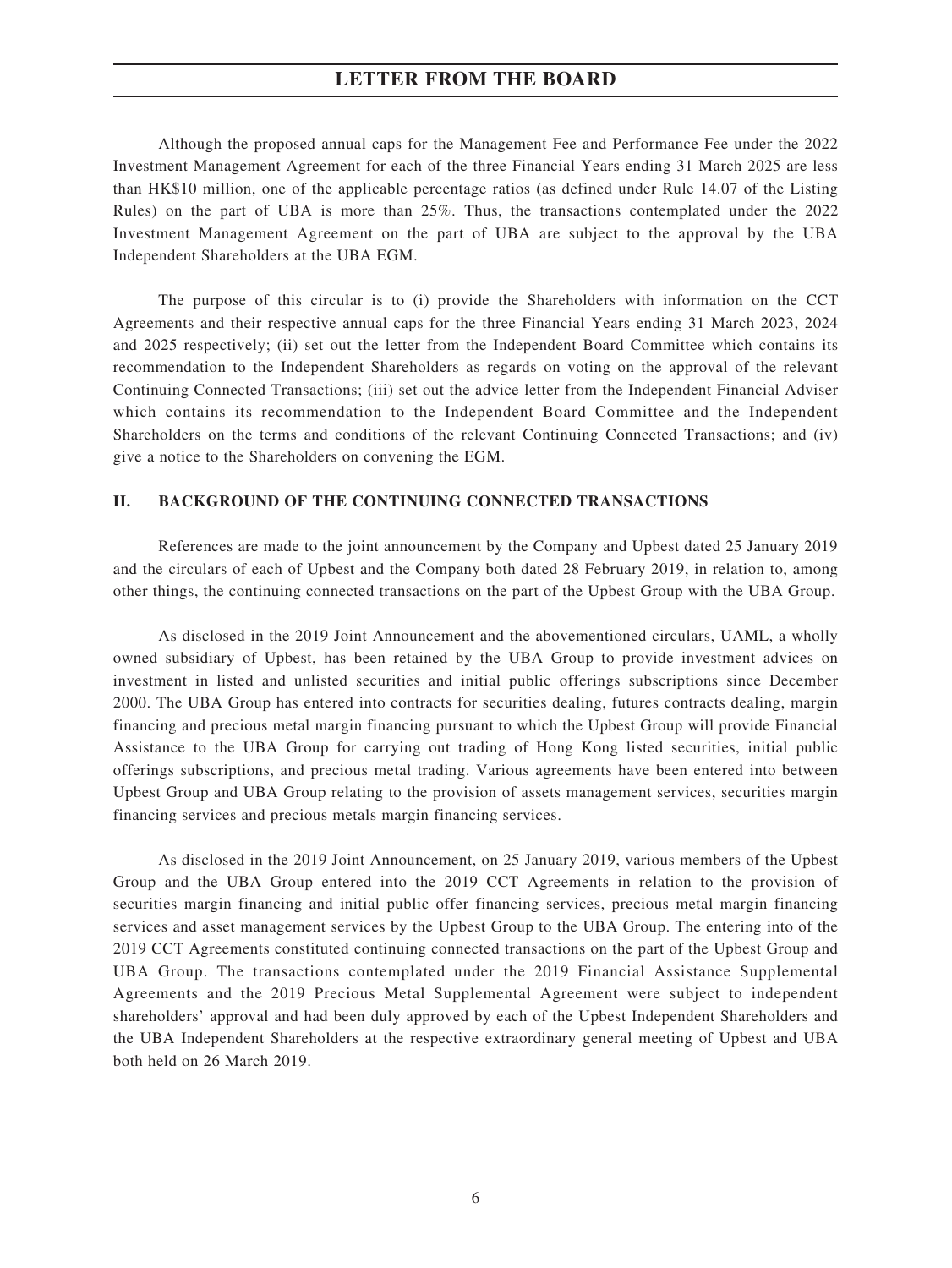On 26 January 2022, various members of the Upbest Group and UBA Group entered into the following agreements:

- (a) each of UBA, UBA Financial and Super Idea entered into the 2022 Financial Assistance Supplemental Agreements with UICL in relation to, among others, the extension of the term for provision of securities margin financing and initial public offer financing services by Upbest Group to UBA Group for a period commencing from 1 April 2022 to 31 March 2025; and
- (b) UAML and UBA entered into the 2022 Investment Management Agreement to continue the engagement of UAML for provision of assets management services for a period commencing from 1 April 2022 to 31 March 2025.

As at the Latest Practicable Date, CCAA holds approximately 74.29% interest in Upbest. Fung Fai holds approximately 26.74% of UBA. The ultimate beneficial owner of CCAA and Fung Fai is Cheng's Family Trust. Interested beneficiaries of the Cheng's Family Trust include Ms. Cheng and Mr. Cheng. Ms. Cheng and Mr. Cheng are directors of Upbest. Mr. Cheng is also a director of UBA. Moreover, UAML, the investment manager of UBA, is regarded as a connected person of UBA under Rule 14A.08 of the Listing Rules.

Further details of the CCT Agreements are set out below.

## **III. SUPPLEMENTAL AGREEMENTS IN RELATION TO SECURITIES MARGIN FINANCING AND INITIAL PUBLIC OFFER FINANCING SERVICES**

Each of UBA, UBA Financial and Super Idea first entered into an agreement separately with UICL respectively on 15 November 2002, 13 March 2003 and 22 June 1999 (as supplemented by the first supplemental agreements dated 2 May 2008 as disclosed in the announcement dated 2 May 2008, the second supplemental agreements dated 11 February 2010 as disclosed in the announcement dated 11 February 2010, the third supplemental agreements dated 28 January 2013 as disclosed in the announcement dated 28 January 2013, the fourth supplemental agreements dated 26 January 2016 as disclosed in the announcement dated 26 January 2016 and the fifth supplemental agreements dated 25 January 2019 as disclosed in the announcement dated 25 January 2019) in respect of the provision of securities margin financing services and the initial public offer financing services by UICL to the UBA Group.

On 26 January 2022, each of UBA, UBA Financial and Super Idea had separately entered into the 2022 Financial Assistance Supplemental Agreements with UICL in relation to the provision of securities margin financing services and the initial public offer financing services by UICL to UBA Group. According to the 2022 Financial Assistance Supplemental Agreements, (i) UICL and each of UBA, UBA Financial and Super Idea agreed that the respective relevant original agreement will be extended for a period commencing from 1 April 2022 to 31 March 2025 and is subject to renewal by written supplemental agreements between the contract parties and (ii) UICL and UBA agreed that, subject to notice being given to UICL, UBA may assign all or part of its rights or benefits under the agreement entered into between UBA and UICL dated 15 November 2002 (including any supplemental agreement) to any of its wholly owned subsidiaries.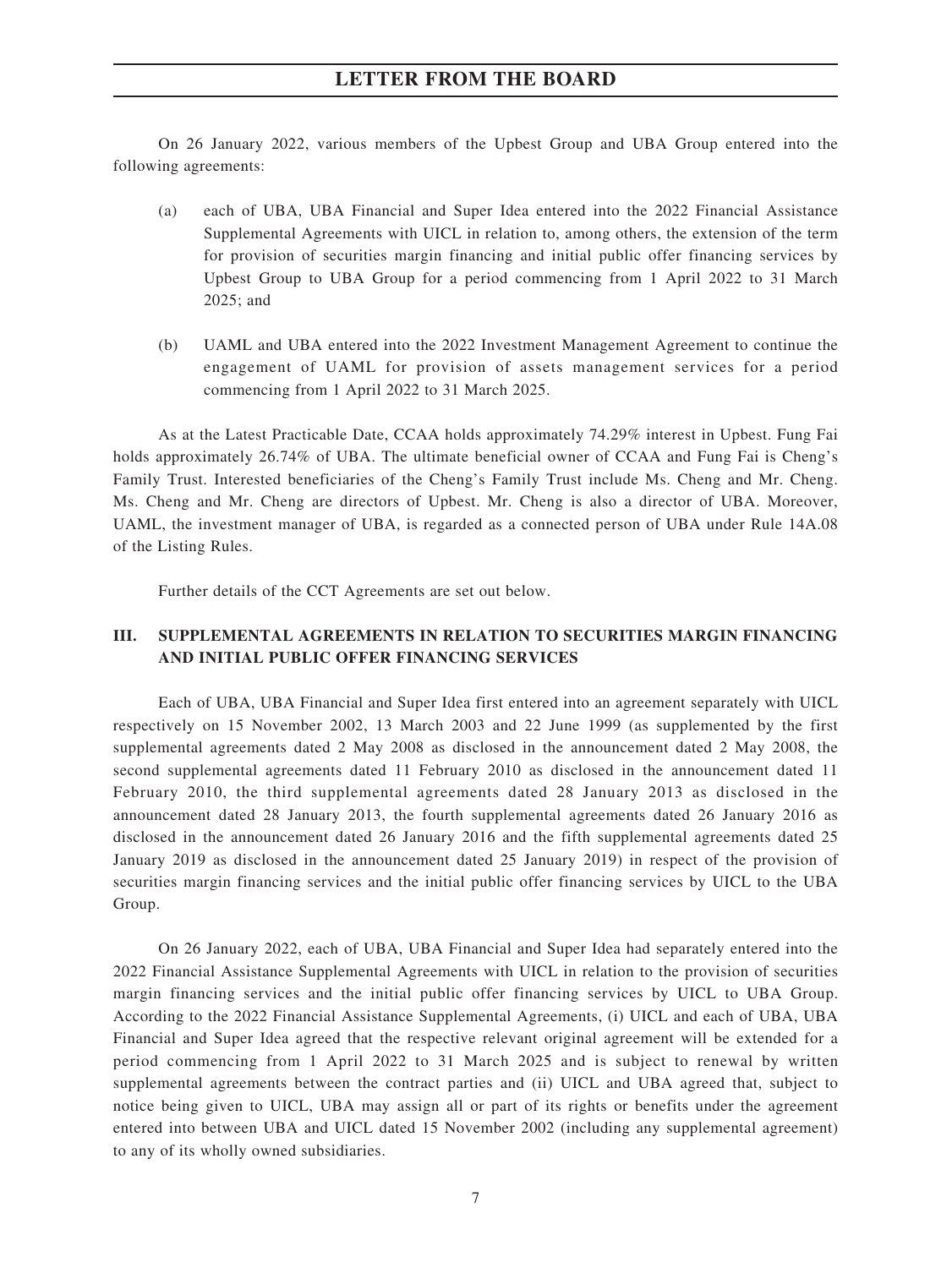Save as disclosed above, the relevant original agreements regarding the securities margin financing services and the initial public offer financing services shall in all respects remain and continue in full force and effect.

The payment term of securities margin financing services shall be as follows:

| Payment term :  |                      | Payment on demand                                                                                                                                                                                                                                                                                                                                                                                              |
|-----------------|----------------------|----------------------------------------------------------------------------------------------------------------------------------------------------------------------------------------------------------------------------------------------------------------------------------------------------------------------------------------------------------------------------------------------------------------|
| Collateral term | $\ddot{\phantom{a}}$ | Pledge of any acceptable security interest by way of security for loans or<br>advances                                                                                                                                                                                                                                                                                                                         |
| Interest rate   |                      | 4.25% above prime rate of OCBC Wing Hang Bank Limited* per<br>annum, calculated on daily balances charged on a monthly basis. Such<br>interest rate was determined with reference to (i) the terms and<br>conditions offered by UICL to other majority of independent customers<br>of UICL and (ii) the terms and conditions offered by other independent<br>service providers to the UBA Group in the market. |

The payment term of initial public offer financing services shall be as follows:

| Payment term :  |                      | Payment on demand                                                                                                                                                                                                                                                                                                                                                                                                                                                                                                                                                                 |
|-----------------|----------------------|-----------------------------------------------------------------------------------------------------------------------------------------------------------------------------------------------------------------------------------------------------------------------------------------------------------------------------------------------------------------------------------------------------------------------------------------------------------------------------------------------------------------------------------------------------------------------------------|
| Collateral term | $\ddot{\phantom{a}}$ | Pledge of any acceptable security interest by way of security for loans or<br>advances                                                                                                                                                                                                                                                                                                                                                                                                                                                                                            |
| Interest rate   | $\ddot{\phantom{a}}$ | $0.20\%$ to 1.50% above the borrowing costs of the Upbest Group from<br>OCBC Wing Hang Bank Limited per annum, calculated on daily<br>balances charged on a monthly basis. Such interest rate was determined<br>with reference to (i) the terms and conditions offered by UICL to other<br>majority of independent customers of UICL and (ii) the terms and<br>conditions offered by other independent service providers to the UBA<br>Group in the market. The borrowing costs of the Upbest Group represent<br>the actual interest rate charged by OCBC Wing Hang Bank Limited. |

#### **HISTORICAL DATA**

Upbest Group had previously provided financing services to UBA Group including (i) securities margin financing service, (ii) initial public offer financing service and (iii) precious metal margin financing service pursuant to the relevant agreements for securities margin financing service, initial public offer financing service and precious metal margin financing service.

<sup>\*</sup> https://www.ocbcwhhk.com/whb/action/rate/whbRate.do?locale=en-us&id=prime\_lending\_rate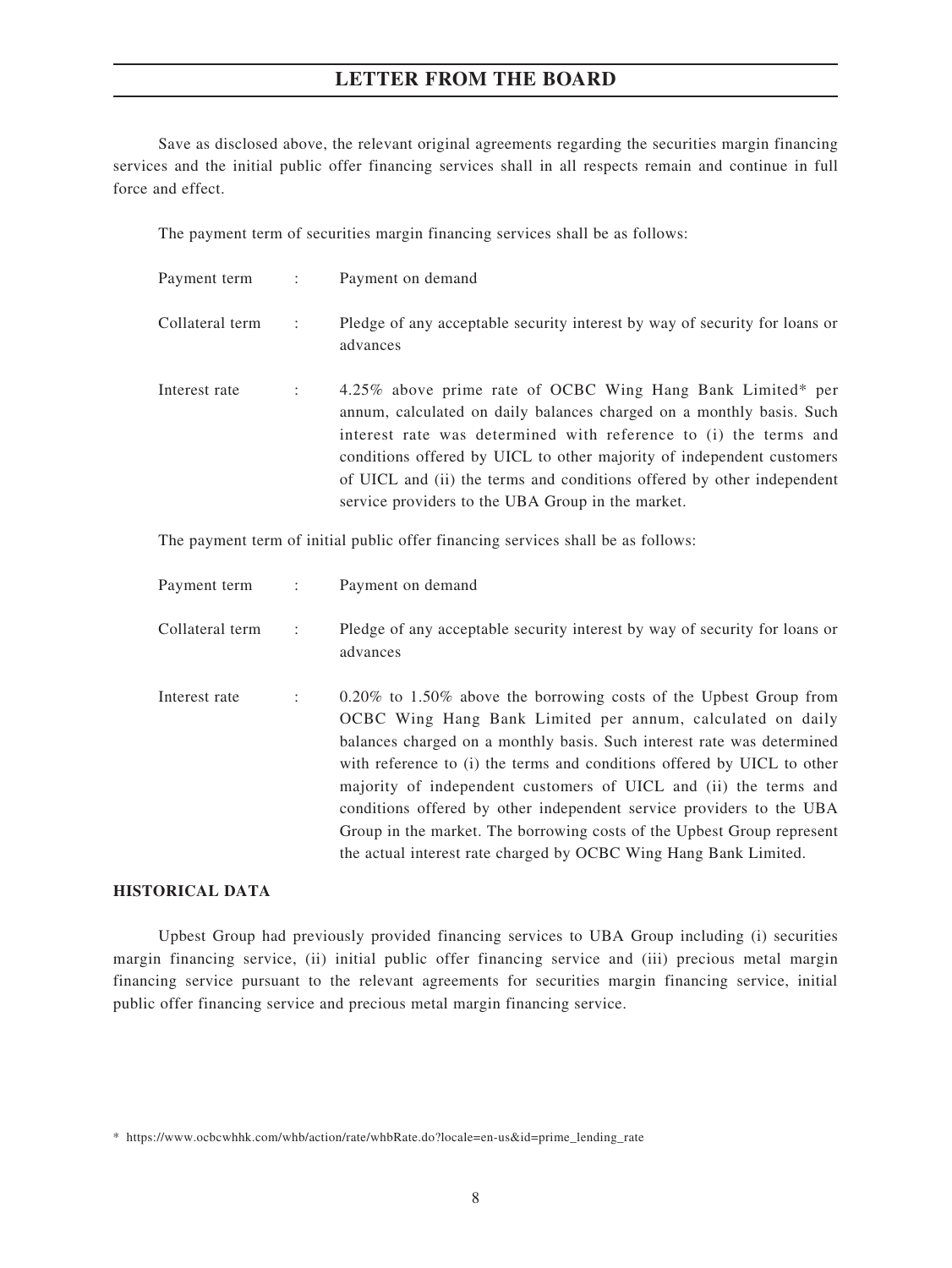The maximum amounts at a particular point of time of securities margin loans advanced by Upbest Group to UBA Group during each of the three years ended 31 March 2021 and the nine months ended 31 December 2021 are shown below:

|                                 | During the                                         | During the                                                | During the                                         | During the                                  |
|---------------------------------|----------------------------------------------------|-----------------------------------------------------------|----------------------------------------------------|---------------------------------------------|
|                                 | <b>Financial</b><br>Year ended<br>31 March<br>2019 | <b>Financial</b><br>Year ended<br>31 March<br><b>2020</b> | <b>Financial</b><br>Year ended<br>31 March<br>2021 | nine months<br>ended<br>31 December<br>2021 |
|                                 |                                                    |                                                           |                                                    |                                             |
|                                 |                                                    |                                                           |                                                    |                                             |
|                                 |                                                    |                                                           |                                                    |                                             |
|                                 | (HK\$'000)                                         | (HK\$'000)                                                | (HK\$'000)                                         | (HK\$'000)                                  |
| <b>Securities margin loans</b>  |                                                    |                                                           |                                                    |                                             |
| Maximum amounts (approximately) | 4.208                                              | 15.353                                                    | Nil                                                | <b>Nil</b>                                  |

The amounts of securities margin loans advanced by Upbest Group to UBA Group as at 31 March 2019, 31 March 2020, 31 March 2021 and 31 December 2021 are shown below:

|                                         | As at<br>31 March | As at      |            | As at      | As at |                      |
|-----------------------------------------|-------------------|------------|------------|------------|-------|----------------------|
|                                         |                   |            |            | 31 March   |       | 31 March 31 December |
|                                         | 2019              | 2020       | 2021       | 2021       |       |                      |
|                                         | (HK\$'000)        | (HK\$'000) | (HK\$'000) | (HK\$'000) |       |                      |
| Securities margin loans (approximately) | N <sub>il</sub>   | Nil        | Nil        | Nil        |       |                      |

The maximum amounts of initial public offer financing advanced by Upbest Group to UBA Group during each of the three years ended 31 March 2021 and the nine months ended 31 December 2021 are shown below:

|                                       | During the       | During the       | During the       | During the           |
|---------------------------------------|------------------|------------------|------------------|----------------------|
|                                       | <b>Financial</b> | <b>Financial</b> | <b>Financial</b> | nine months          |
|                                       | Year ended       | Year ended       | Year ended       | ended                |
|                                       | 31 March         | 31 March         |                  | 31 March 31 December |
|                                       | 2019             | <b>2020</b>      | 2021             | 2021                 |
|                                       | (HK\$'000)       | (HK\$'000)       | (HK\$'000)       | (HK\$'000)           |
| <b>Initial Public Offer Financing</b> |                  |                  |                  |                      |
| Maximum amounts (approximately)       | Nil              | Nil              | Nil              | <b>Nil</b>           |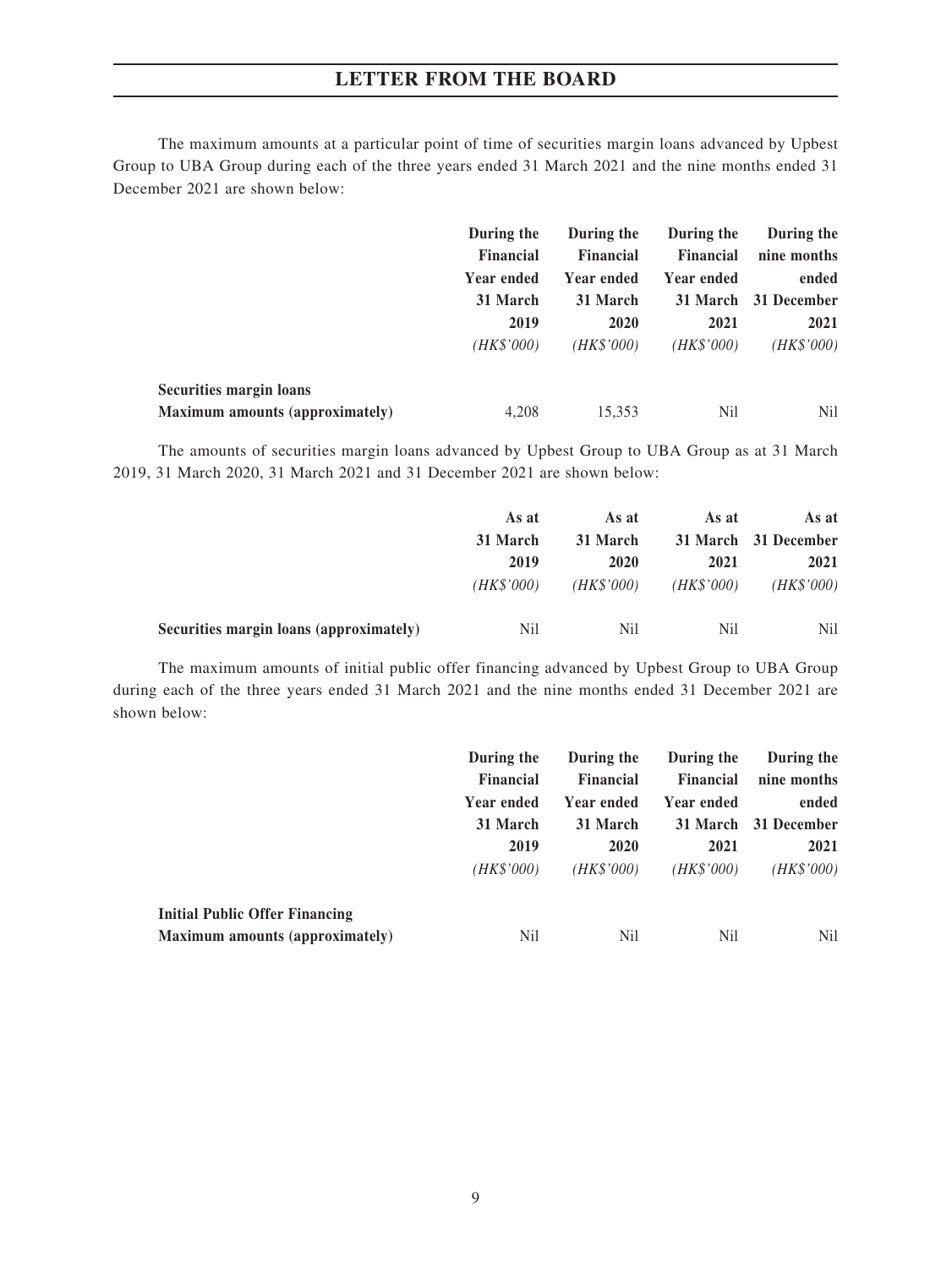The maximum amounts at a particular point of time of precious metal margin loans advanced by Upbest Group to UBA Group during each of the three years ended 31 March 2021 and the nine months ended 31 December 2021 are shown below:

|                                        | During the                                         | During the              | During the       | During the          |       |
|----------------------------------------|----------------------------------------------------|-------------------------|------------------|---------------------|-------|
|                                        | <b>Financial</b><br>Year ended<br>31 March<br>2019 | <b>Financial</b>        | <b>Financial</b> | nine months         |       |
|                                        |                                                    |                         | Year ended       | Year ended          | ended |
|                                        |                                                    | 31 March<br><b>2020</b> | 31 March<br>2021 | 31 December<br>2021 |       |
|                                        |                                                    |                         |                  |                     |       |
|                                        | (HK\$'000)                                         | (HK\$'000)              | (HK\$'000)       | (HK\$'000)          |       |
| Precious metal margin loans            |                                                    |                         |                  |                     |       |
| <b>Maximum amounts (approximately)</b> | Nil                                                | Nil                     | Nil              | N <sub>il</sub>     |       |

#### **CAP AMOUNT FOR FINANCIAL ASSISTANCE**

The historical annual caps for the financial assistance under the 2019 Financial Assistance Supplemental Agreements and the 2019 Precious Metal Supplemental Agreement for each of the three years ending 31 March 2022 were set at HK\$64,000,000.

UGS and UBA Gold will not further extend the terms of the Precious Metal Financial Assistance Agreement in relation to the provision of precious metal margin financing service by UGS to UBA Gold upon its expiry on 31 March 2022. The UBA Board proposed that the annual cap (i.e. the maximum amounts at a particular point of time of the loans being advanced) for the financial assistance under the 2022 Financial Assistance Supplemental Agreements for each of the three Financial Years ending 31 March 2025 should be set at HK\$46,000,000. The above annual cap was determined by reference to, among others, the historical figures of the financial assistance and the assumption of UBA subscribing two initial public offerings at the same time subject to the limit of having the value of the investment not exceeding 20% of the net asset value of UBA as required under Chapter 21 of the Listing Rules.

Based on the net asset value of UBA for the recent three Financial Years, 20% of such average net asset value of UBA shall be approximately HK\$23,000,000 and thus subscribing two initial public offerings at the same time shall amount to approximately HK\$46,000,000. While the maximum amount of margin loans advanced by Upbest Group to UBA Group during the three years ended 31 March 2021 was approximately HK\$15 million, UBA Board expects higher usage of financial assistance as the UBA Group started to invest in more relatively high yield and more stable listed securities, especially the bank and telecommunication sectors since 2020 due to the negative impact from the COVID-19 and UBA Board would like to maintain sufficient cashflow for some potential high yield listed securities and unlisted equity investment in the coming years. Taking into account the number and the fund raising amount of initial public offerings in Hong Kong in 2022 anticipated by certain international accounting firms, the UBA Board expects that margin financing will be used for initial public offer financing and considers it important to maintain higher annual caps in order to capitalise on these investment opportunities in the future. Moreover, having considered that UBA Group may place more emphasis on one type of transaction under the Financial Assistance than the others depending on the market trend, the Board considers that it would be more beneficial for the Company not to allocate a specific cap for each type of the transactions under the Financial Assistance so as to allow more flexibility for UBA Group to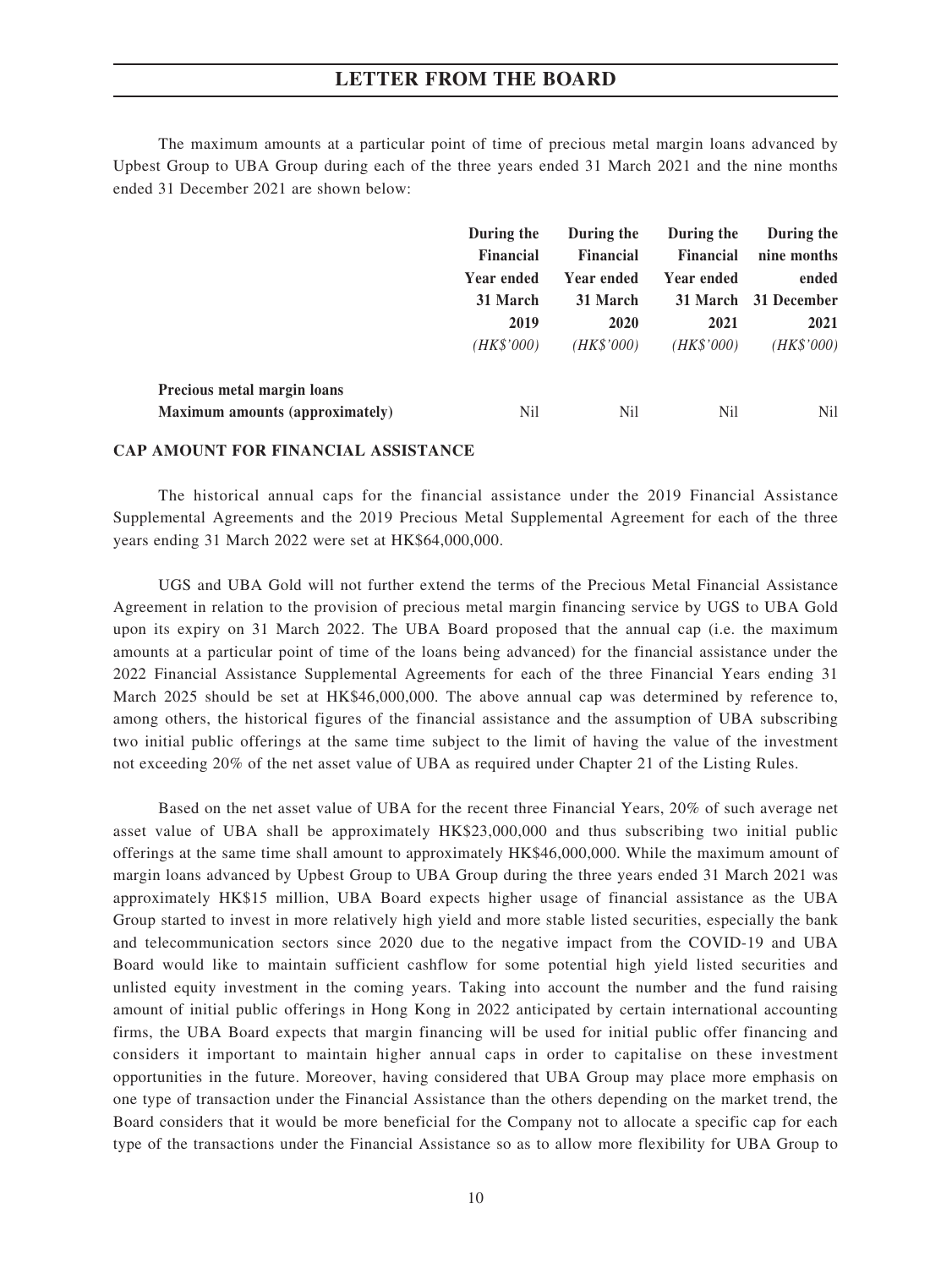capitalise on the investment opportunities. Based on the foregoing, the Board considers that the basis for determining the annual caps for the Financial Assistance for each of the three years ending 31 March 2025 is fair and reasonable.

#### **Internal Control Procedures**

In order to ensure that the interest rates offered under each of the 2022 Financial Assistance Supplemental Agreements are fair and reasonable, on normal commercial terms and are no less favourable than those offered by independent third parties, the financial controller of the Company will gather and compare the interest rates for each of the securities margin financing offered by Upbest Group to UBA Group against those offered by at least two independent service providers on a regular half-year basis so as to determine if the interest rates offered by Upbest Group are on normal commercial terms and on terms which are no less favourable to UBA Group than those offered by other independent service providers. As the interest rates for the securities margin financing offered in the market and the prime rate are stable in the past three years, the Directors considered that comparing the interest rates on a half-year basis is sufficient. The financial controller of the Company will then summarise the relevant findings and report to the management immediately in case of any irregularity. The Board will discuss with Upbest to ensure that the interest rates charged by Upbest Group are fair and reasonable, on normal commercial terms and are no less favourable than those offered by independent third parties. The Company may also consider engaging other independent service providers to provide such services if other service provider(s) would provide better terms.

As the interest rates for initial public offering financing offered in the market are mostly determined on a case-by-case basis when there is an initial public offering in the market, the financial controller of the Company will gather and compare the interest rates for initial public offering financing offered by Upbest Group to UBA Group against those offered by at least two independent service providers on every transaction so as to determine if the interest rate offered by Upbest Group are on normal commercial terms and on terms which are no less favourable to UBA Group than those offered by other independent service providers. The Company may consider engaging other independent service providers to provide such services if other service provider(s) would provide better terms.

Also, the financial controller of the Company will review the transaction amounts under the relevant continuing connected transactions on a monthly basis so as to ensure that the annual cap for the Financial Assistance having been approved by the Independent Shareholders will not be exceeded.

Furthermore, the independent non-executive Directors and the auditors of the Company will conduct annual review of the relevant continuing connected transactions to confirm, among others, that such transactions are carried out in accordance with the terms of the relevant agreements governing the transactions and in accordance with Rule 14A.55 and Rule 14A.56 of the Listing Rules.

For the avoidance of doubt, UBA is not obligated to use the services provided by the Upbest Group under each of the 2022 Financial Assistance Supplemental Agreements and UBA can engage other service provider(s) in the event that the other service provider(s) would provide better services and terms.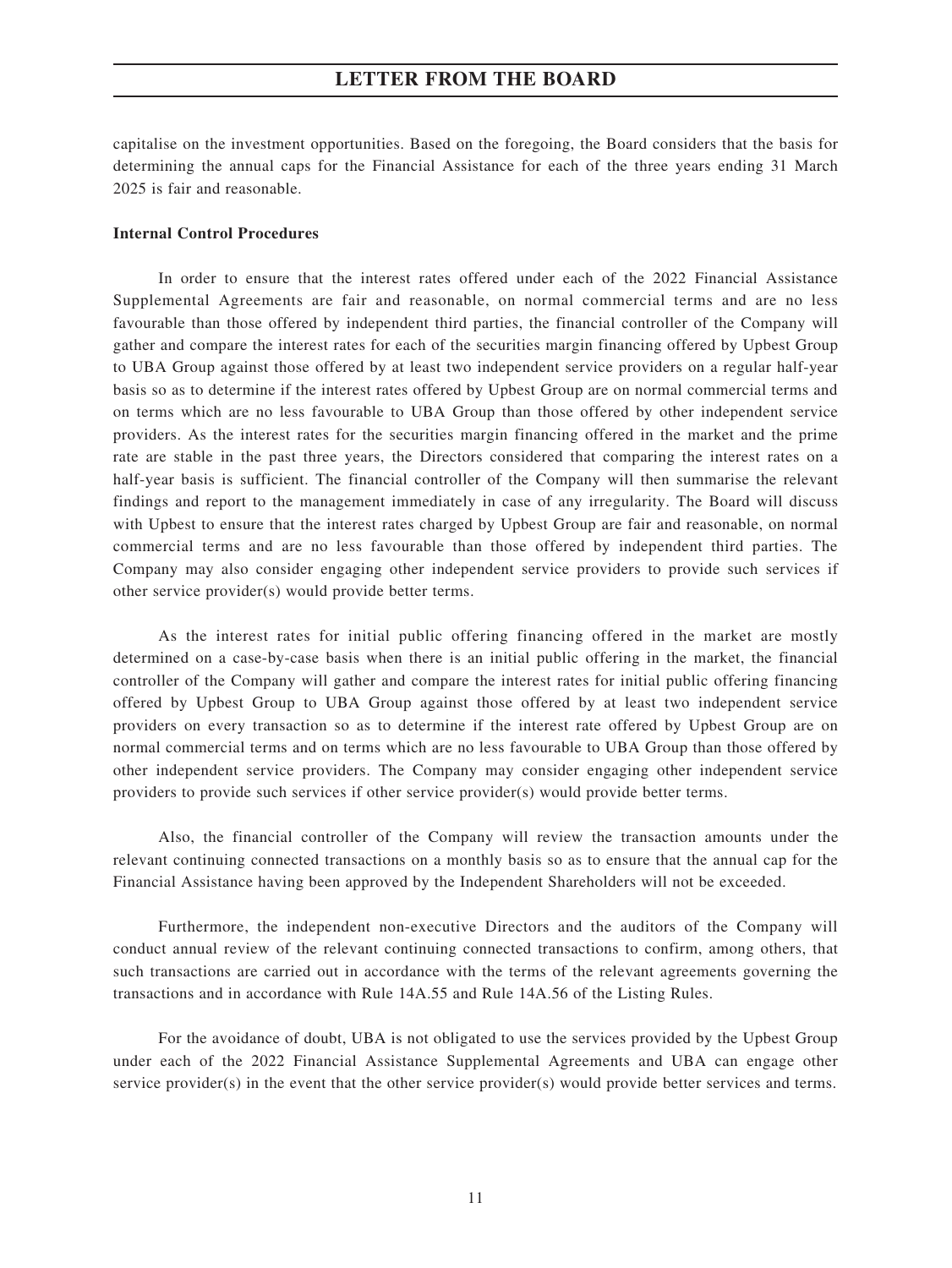Based on the above, the Directors consider that the Company has adopted sufficient internal control measures to ensure that the interest rates offered under each of the 2022 Financial Assistance Supplemental Agreements are fair and reasonable, on normal commercial terms and are no less favourable than those offered by independent third parties for each of the transactions under the Financial Assistance.

#### **IV. THE 2022 INVESTMENT MANAGEMENT AGREEMENT**

As disclosed in the 2019 Joint Announcement, Upbest Group has been providing assets management services to UBA since December 2000 and on 25 January 2019, UAML and UBA entered into the 2019 Investment Management Agreement pursuant to which UAML provided assets management services to UBA for a period commencing from 1 April 2019 to 31 March 2022.

On 26 January 2022, UAML and UBA entered into the 2022 Investment Management Agreement pursuant to which UAML will provide assets management services to UBA for a period commencing from 1 April 2022 to 31 March 2025. For the avoidance of doubt, the 2019 Investment Management Agreement will remain in full force and effect until and upon the 2022 Investment Management Agreement becoming effective.

As consideration for UAML's provisions of assets management services to UBA pursuant to the 2022 Investment Management Agreement, UAML is entitled to the Management Fee and the Performance Fee. The terms in respect of the Management Fee and the Performance Fee under the 2022 Investment Management Agreement for the assets management services were the same as the 2019 Investment Management Agreement.

#### *Management Fee*

The monthly Management Fee is payable by UBA in advance and amounts to 1.5% per annum of the Net Asset Value as at the immediately preceding Valuation Date on the basis of the actual number of days in the relevant calendar month over a year of 365 days.

#### *Performance Fee*

In addition to the Management Fee, provided that the Net Asset Value (as Adjusted, as defined below) as at the end of the relevant Financial Year exceeds the higher (the "**High Watermark**") of:

- (a) the Net Asset Value as at the end of the Reference Year; and
- (b) the Net Asset Value as at the end of the most recent Financial Year after the Reference Year and in which the Performance Fee was paid,

UBA will pay UAML the Performance Fee for the relevant Financial Year in Hong Kong dollars equal to 20% of the amount by which the Net Asset Value as at the end of the relevant Financial Year exceeds the High Watermark.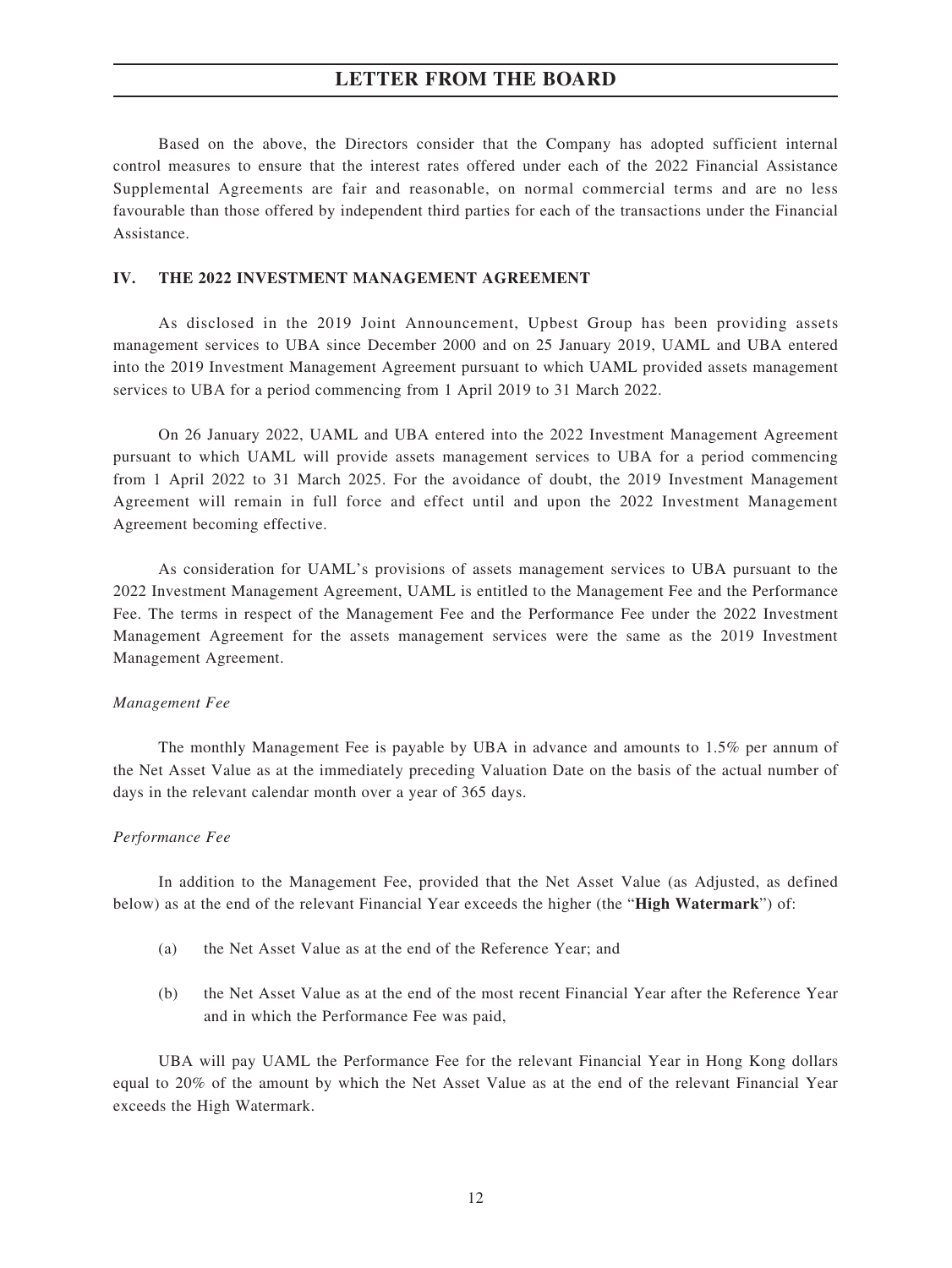Such Performance Fee shall be payable by UBA as soon as practicable after the publication of the audited financial results of UBA for the relevant Financial Year on the websites of UBA and the Stock Exchange, and in any event not later than 180 calendar days after the publication of the same.

For the purpose of calculating the Performance Fee, the Net Asset Value and, where applicable, the High Watermark shall be adjusted ("**Adjusted**") in a fair and reasonable manner as UBA and UAML shall agree so as to:

- (a) take account of any adjustments to the share capital of UBA during any relevant Financial Year;
- (b) take account of any buy-back or redemption of the shares of UBA during any relevant Financial Year; and
- (c) take no account of (that is, include in the calculation of the Net Asset Value as if such distributions or fees had never been made or paid) any distributions or dividends made by UBA or any fees paid to UAML pursuant to the 2022 Investment Management Agreement during any relevant Financial Year(s).

In the unlikely event that the aggregate amount (the "**Aggregate Amount**") of the Management Fee and Performance Fee payable by UBA to UAML for any Financial Year under the 2022 Investment Management Agreement is greater than the relevant annual caps (the "**Annual Caps**") to be approved by the UBA Independent Shareholders and Upbest Independent Shareholders (if applicable), UBA and UAML shall negotiate in good faith and take such necessary action(s) to comply with the relevant Listing Rules.

#### **HISTORICAL DATA**

Upbest Group had previously provided assets management services to UBA Group. The amounts of the Management Fee and Performance Fee paid by UBA to UAML for each of the four years ended 31 March 2021 and the nine months ended 31 December 2021 are shown below:

|                        | For the<br><b>Financial</b> | For the<br>Financial | For the<br>Financial | For the<br><b>Financial</b> | For the<br>nine months |
|------------------------|-----------------------------|----------------------|----------------------|-----------------------------|------------------------|
|                        | <b>Year ended</b>           | Year ended           | Year ended           | Year ended                  | ended                  |
|                        | 31 March                    | 31 March             | 31 March             | 31 March                    | 31 December            |
|                        | 2018                        | 2019                 | 2020                 | 2021                        | 2021                   |
|                        | (HK\$'000)                  | (HK\$'000)           | (HK\$'000)           | (HK\$'000)                  | (HK\$'000)             |
| <b>Management Fee</b>  | 2,446                       | 2,243                | 2,075                | 1,621                       | 1,191                  |
| <b>Performance Fee</b> | N <sub>il</sub>             | Nil                  | N <sub>il</sub>      | N <sub>il</sub>             | N <sub>il</sub>        |
| <b>Total</b>           | 2,446                       | 2,243                | 2,075                | 1,621                       | 1,191                  |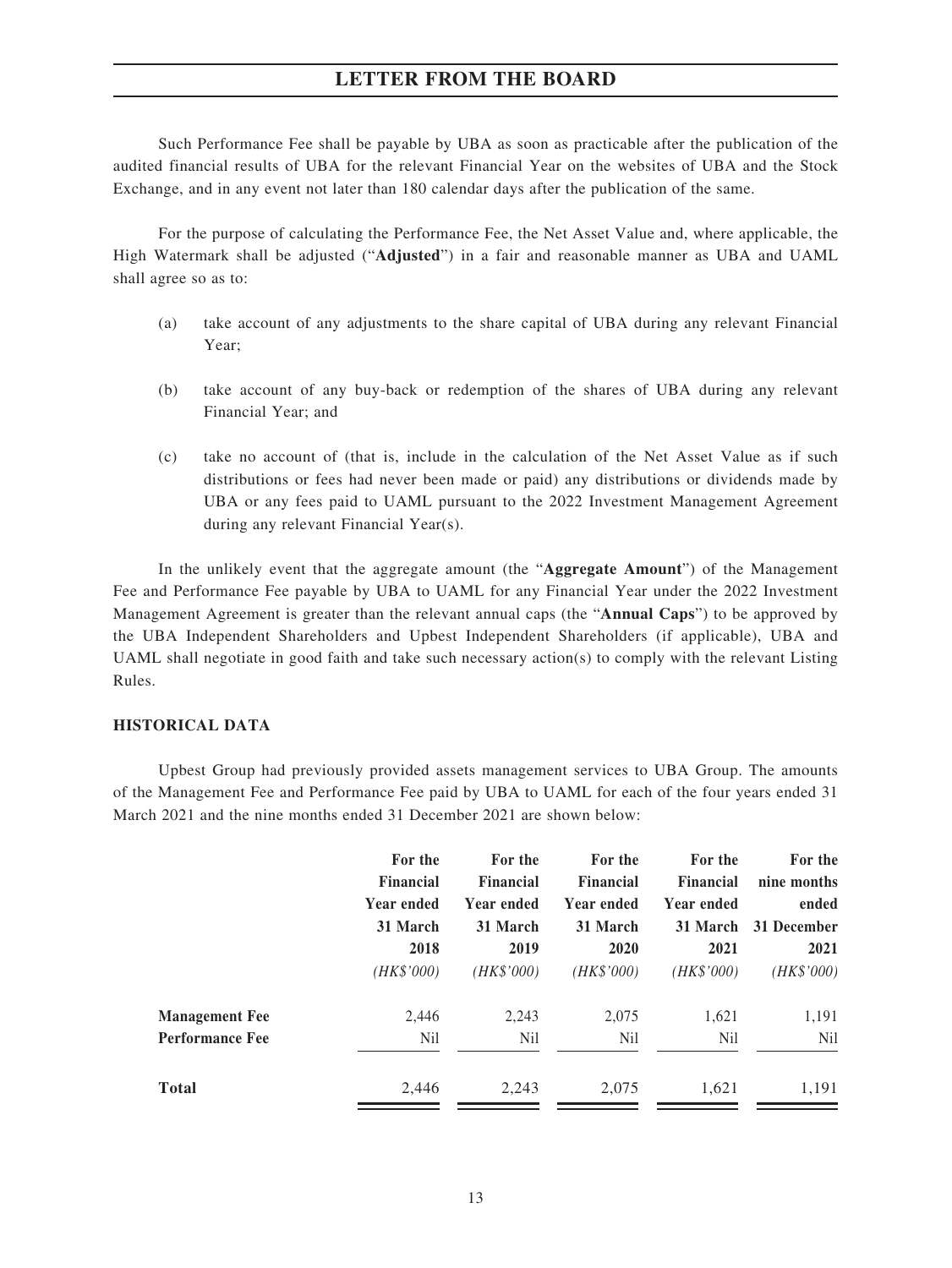#### **CAP AMOUNT FOR MANAGEMENT FEE AND PERFORMANCE FEE**

The historical annual caps for the Management Fee and the Performance Fee under the 2019 Investment Management Agreement for each of the three years ending 31 March 2022 were set at HK\$8,600,000, HK\$9,100,000 and HK\$9,600,000 respectively.

The Upbest Board and UBA Board respectively proposed that the annual cap for the Management Fee and the Performance Fee under the 2022 Investment Management Agreement for each of the Financial Years up to 31 March 2025 shall be as follows:

|                        | For the<br><b>Financial</b> | For the<br><b>Financial</b> | For the<br><b>Financial</b> |
|------------------------|-----------------------------|-----------------------------|-----------------------------|
|                        | Year ending                 | <b>Year ending</b>          | <b>Year ending</b>          |
|                        | 31 March                    | 31 March                    | 31 March                    |
|                        | 2023                        | 2024                        | 2025                        |
|                        | (HK\$'000)                  | (HK\$'000)                  | (HK\$'000)                  |
| <b>Management Fee</b>  | 1,700                       | 1,800                       | 1,900                       |
| <b>Performance Fee</b> | 4,400                       | 4,400                       | 4,400                       |
| Total (approximately)  | 6,100                       | 6,200                       | 6,300                       |

The proposed annual caps for Management Fee and Performance Fee are determined by reference

- (i) an annualized Management Fee based on the unaudited interim results for the six months ended 30 September 2021 and unaudited management accounts for the nine months ended 31 December 2021 of the UBA Group, with an estimated annual growth rate of 6%;
- (ii) the annual caps of the Performance Fee calculated based on the average of the estimated Performance Fee of the relevant Financial Years under the 2022 Investment Management Agreement (based on the net asset value of the UBA Group with an estimated annual growth rate of 6%) of HK\$nil and the highest Performance Fee in the past few Financial Years (i.e. approximately HK\$8,777,000 in year 2015); and
- (iii) the general performance and fluctuations in the stock market, the global economy and the UBA's performance in the past years,

which both the Upbest Board and UBA Board consider to be reasonable.

to:

The Management Fee and the Performance Fee under the 2022 Investment Management Agreement were determined with reference to (i) the historical Management Fee at 1.5% per annum of the relevant Net Asset Value and (ii) other similar fee arrangement of the other investment companies in the market listed under Chapter 21 of the Listing Rules.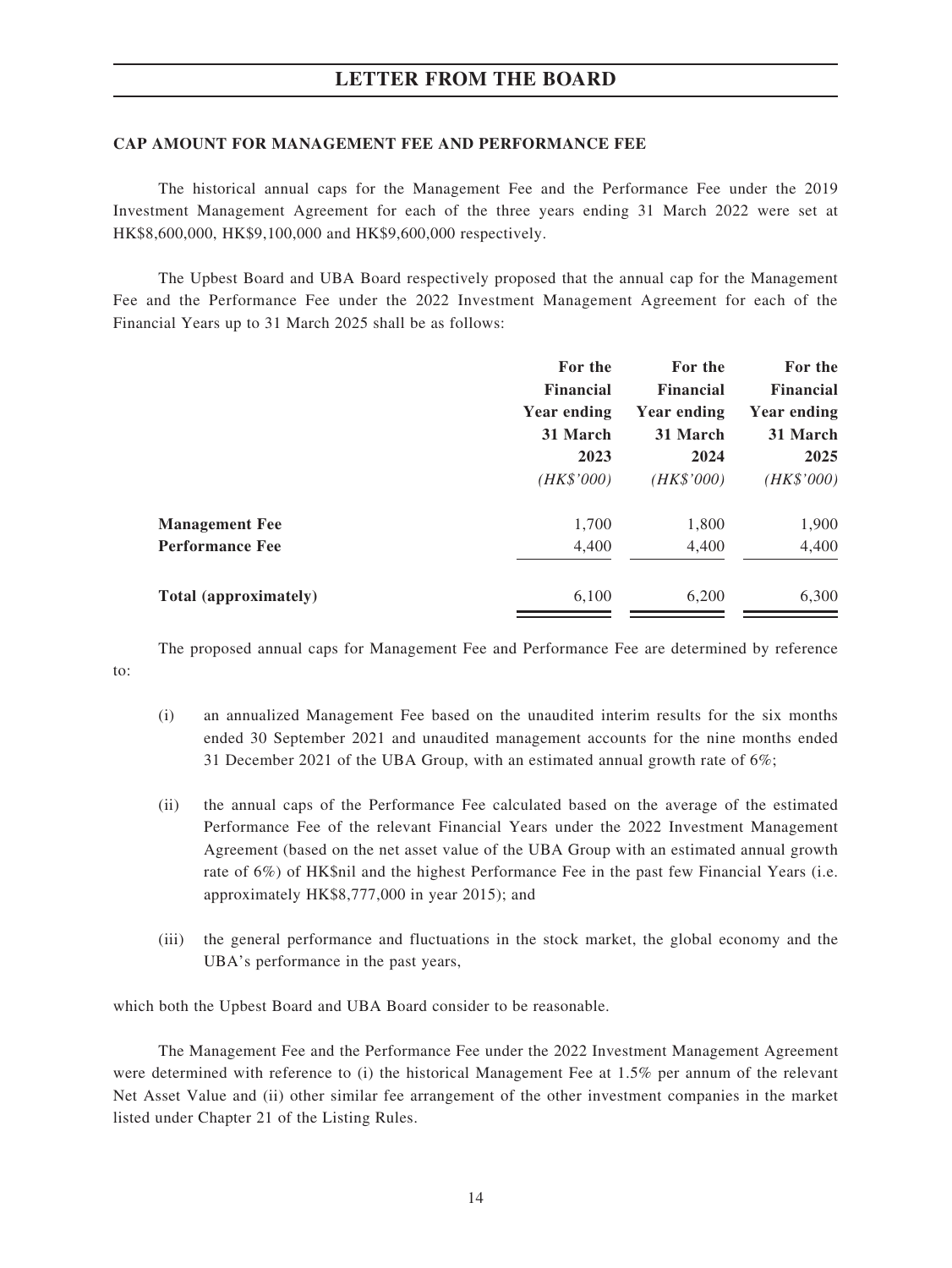The Board noted that a high watermark provision is included in a number of assets management agreements entered into between some other issuers listed under Chapter 21 of the Listing Rules with their respective investment managers. The Board considers that the High Watermark in the 2022 Investment Management Agreement will remain as the Net Asset Value as at 31 March 2019 or will become a higher amount, it therefore ensures that the Company will not have to pay any Performance Fee to Upbest Group if the performance of Upbest Group for a relevant Financial Year does not meet the benchmark of the High Watermark. Considering the negative impact of the outbreak of COVID-19 on the market condition in the past two years and the expectation that the Hong Kong economy will gradually stabilize and the performance of the stock market may gradually improve, upon arm's length negotiation between the Company and the Upbest Group, it is agreed that the financial year ended 31 March 2019 should be kept as the Reference Year for the determination of the High Watermark in the 2022 Investment Management Agreement. In the case that the Net Asset Value after the first year (i.e. the year ending 31 March 2023) exceeds that of the Reference Year, Upbest Group has to perform better for getting the Net Asset Value above the High Watermark before it could receive Performance Fee in the following two Financial Years. As such, the Board considers the High Watermark provision is fair and reasonable and in the interests of the Company and its Shareholders as a whole.

Taking into account that the global economy and stock market had been fluctuating in the recent years, the Company expects that the market fluctuation will remain for the coming three years. In order to provide incentive for Upbest Group to perform better for the benefit of the Company under the High Watermark provision, the highest Performance Fee in the past few Financial Years was taken into consideration for setting annual caps of the Performance Fee for the coming three years.

In the ordinary and usual course of business, UAML provides assets management services to UBA on normal commercial terms. As the investment manager of UBA, UAML is a connected person of UBA pursuant to Rule 14A.08 of the Listing Rules. As such, the transaction contemplated by the 2022 Investment Management Agreement constitutes continuing connected transactions of UBA under Chapter 14A of the Listing Rules. Although the proposed annual caps for the Management Fee and the Performance Fee under the 2022 Investment Management Agreement for each of the three years ending 31 March 2025 is less than HK\$10 million, one of the applicable percentage ratios (as defined under Rule 14.07 of the Listing Rules) on the part of UBA is more than 25%. Thus, the transactions contemplated under the 2022 Investment Management Agreement on the part of UBA are subject to the approval by the UBA Independent Shareholders at the UBA EGM.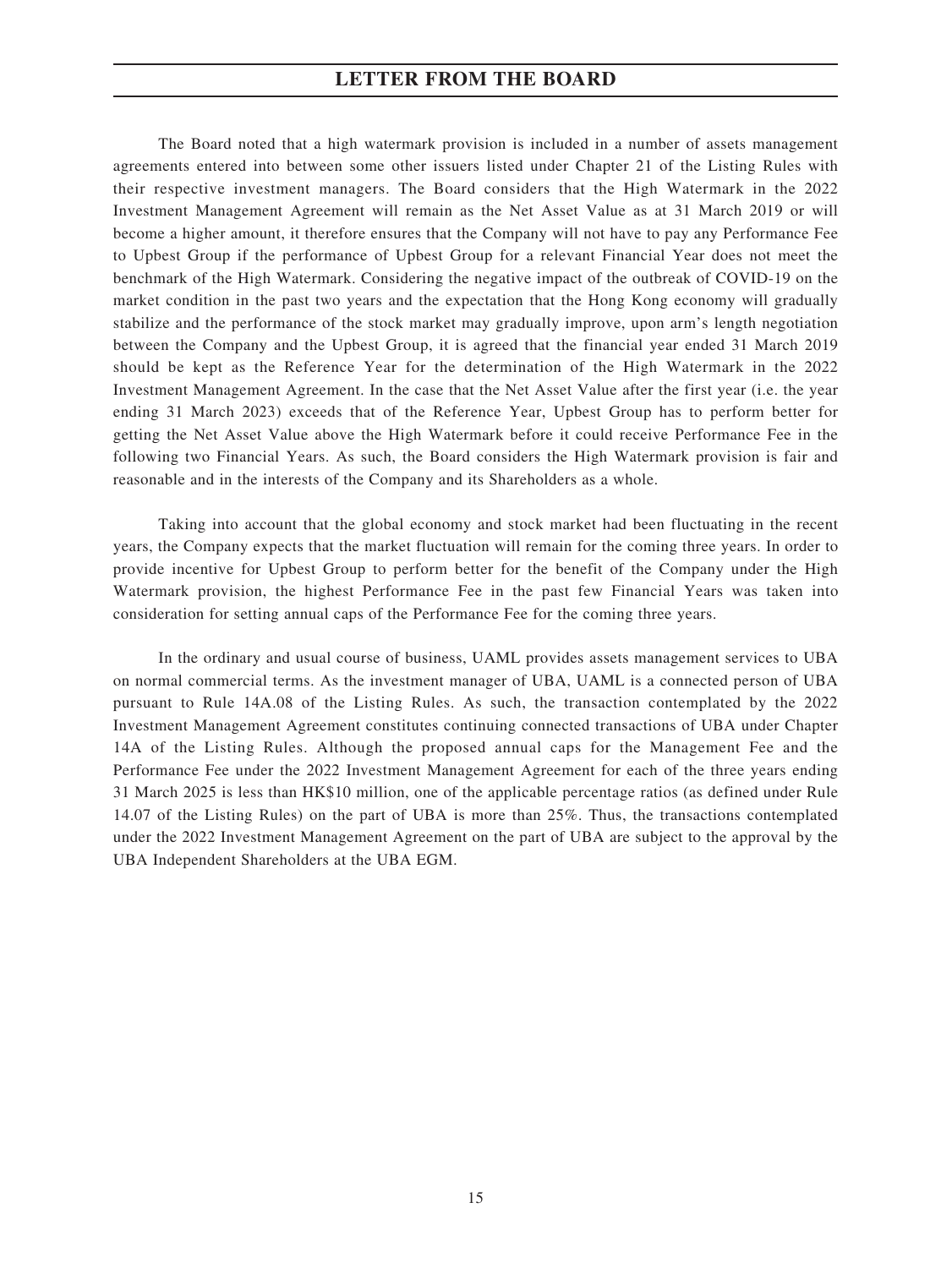#### **V. INFORMATION OF THE COMPANY AND UPBEST**

UBA is an investment company listed under Chapter 21 of the Listing Rules and its principal activities are investment in listed securities and unlisted securities for their potential earnings growth and capital appreciation. Each of UBA Financial and Super Idea, is a wholly-owned subsidiary of UBA. UBA Financial is a company incorporated in Hong Kong with limited liability and is principally engaged in investment holding. Super Idea is a company incorporated in the British Virgin Islands with limited liability and in principally engaged in investment holding.

The principal activity of Upbest is investment holding. Its subsidiaries are principally engaged in securities broking, futures broking, securities margin financing, money lending, corporate finance advisory, asset management, and precious metal trading and property investment. Each of UAML, UICL and UGS is a wholly-owned subsidiary of Upbest. UAML is a company incorporated in Hong Kong with limited liability and is a licensed corporation under the SFO and principally engaged in the provision of type 4 (advising on securities), type 6 (advising on corporate finance) and type 9 (asset management) regulated activities. UICL is a company incorporated in Hong Kong with limited liability and is a licensed corporation under the SFO and principally engaged in the provision of type 8 (securities margin financing) regulated activities. UGS is a company incorporated in Hong Kong with limited liability and is principally engaged in the provision of bullion dealing and precious metal margin financing services.

#### **VI. REASONS FOR THE TRANSACTIONS**

Upbest Group has been providing assets management services to UBA since December 2000. Upbest Group also provides securities margin financing services since the commencement of business of UBA Group in year 2000. Upbest Group also provides the securities brokerage services since the commencement of business of UBA Group. In view of the long term business relationship and the good performance of UBA during the past financial years, the UBA Board considers the entering into of the 2022 Financial Assistance Supplemental Agreements and the 2022 Investment Management Agreement will benefit the Company and the UBA Shareholders as a whole. In view of the long term business relationship since then and operational convenience brought to the UBA Group, the UBA Board considers them to be in the best interests of the UBA Shareholders to continue to engage Upbest Group to provide assets management services, securities brokerage services and securities margin financing services for UBA Group.

The UBA Board (including the independent non-executive Directors) are of the view that the terms of the CCT Agreements are on normal commercial terms and are fair and reasonable and that the entering into of the transactions are in the interests of UBA and the UBA Shareholders as a whole and in the ordinary and usual course of business of the UBA Group.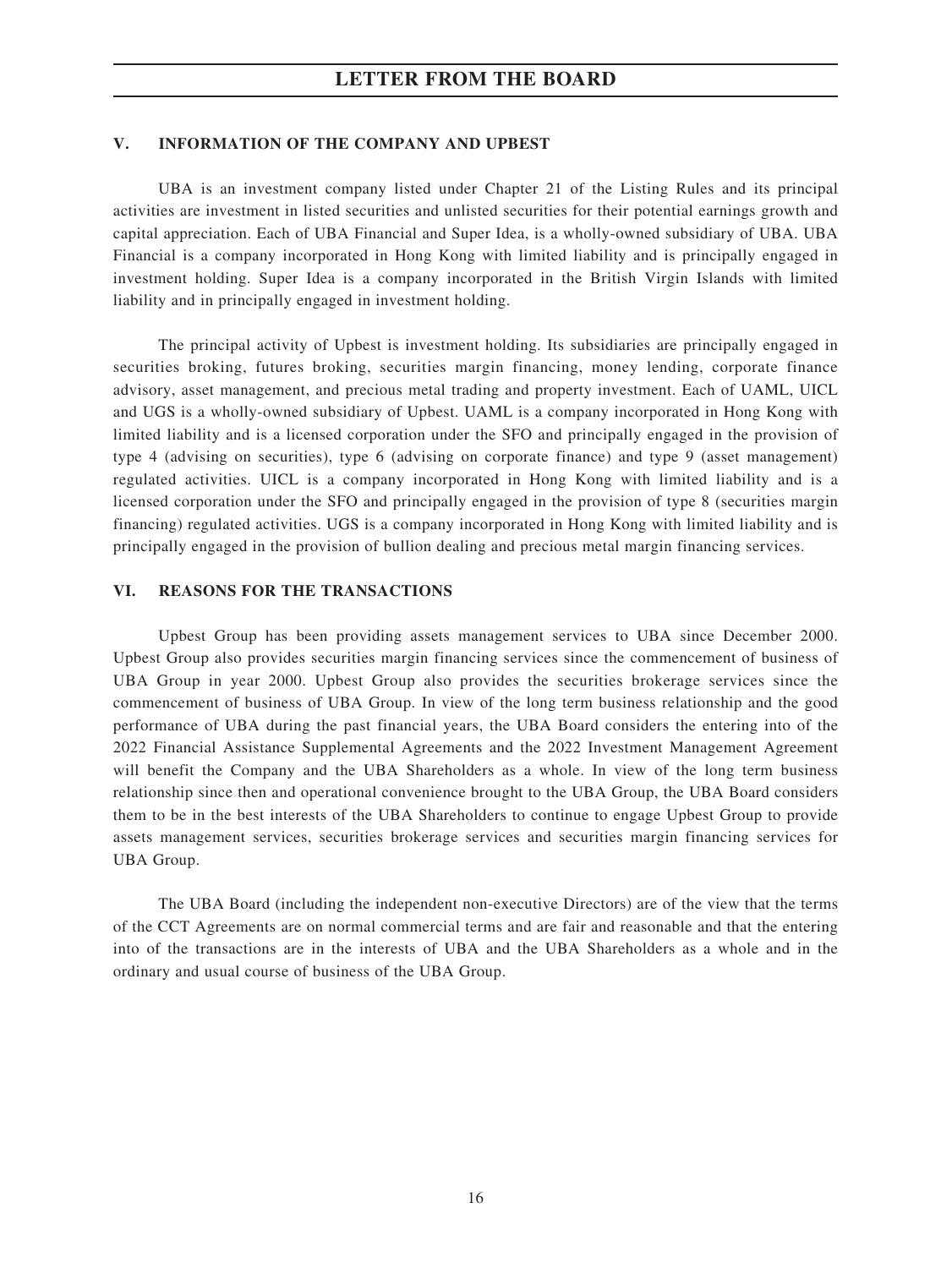#### **VII. CONTINUING CONNECTED TRANSACTIONS**

For the reasons stated above, the transactions contemplated under the CCT Agreements are considered as continuing connected transactions under the Listing Rules.

Save for Mr. Cheng, no other directors of UBA has material interest in the CCT Agreements and the transactions contemplated thereunder. Mr. CHAN Chung Yee, Alan, an independent non-executive director of Upbest, and an independent non-executive director of UBA who has resigned with effect from 1 April 2022, is considered to have a conflict of interest in the CCT Agreements and the transactions contemplated thereunder for his dual role. Mr. Cheng and Mr. CHAN Chung Yee, Alan have abstained from voting on the UBA Board resolutions approving the CCT Agreements and the transactions contemplated thereunder.

Since the applicable percentage ratios (as defined under Rule 14.07 of the Listing Rules) of the proposed annual cap of the Financial Assistance for each of the three years ending 31 March 2025 to be provided by Upbest Group to UBA Group on the part of UBA is more than 25%, according to Rule 14A.54 of the Listing Rules, such transactions are subject to the approval by the UBA Independent Shareholders at UBA EGM.

Although the proposed annual caps for the Management Fee and the Performance Fee under the 2022 Investment Management Agreement for each of the three years ending 31 March 2025 are less than HK\$10 million, one of the applicable percentage ratios (as defined under Rule 14.07 of the Listing Rules) on the part of UBA is more than 25%. Thus, the transactions contemplated under the 2022 Investment Management Agreement on the part of UBA are subject to the approval by the UBA Independent Shareholders at the UBA EGM.

As at the Latest Practicable Date, Fung Fai holds 340,000,000 Shares, representing approximately 26.74% of the issued share capital of UBA and had control or entitled to exercise control over the voting rights in respect of these Shares. The ultimate beneficial owner of Fung Fai is Cheng's Family Trust. Interested beneficiaries of the Cheng's Family Trust include Ms. Cheng and Mr. Cheng. Ms. Cheng and Mr. Cheng are directors of Upbest. Mr. Cheng is also a director of UBA. Therefore, **Fung Fai and its associates shall abstain from voting in the UBA EGM to be convened for the approval of, inter alia, the transactions contemplated under the 2022 Financial Assistance Supplemental Agreements and the 2022 Investment Management Agreement.**

UBA will convene the UBA EGM for the approval of the relevant transactions. UBA has appointed Central China International Capital Limited as the independent financial adviser to advise the UBA Independent Board Committee and the UBA Independent Shareholders on the terms of the CCT Agreements and the relevant cap amounts in respect of the Continuing Connected Transactions which require approval from the UBA Independent Shareholders.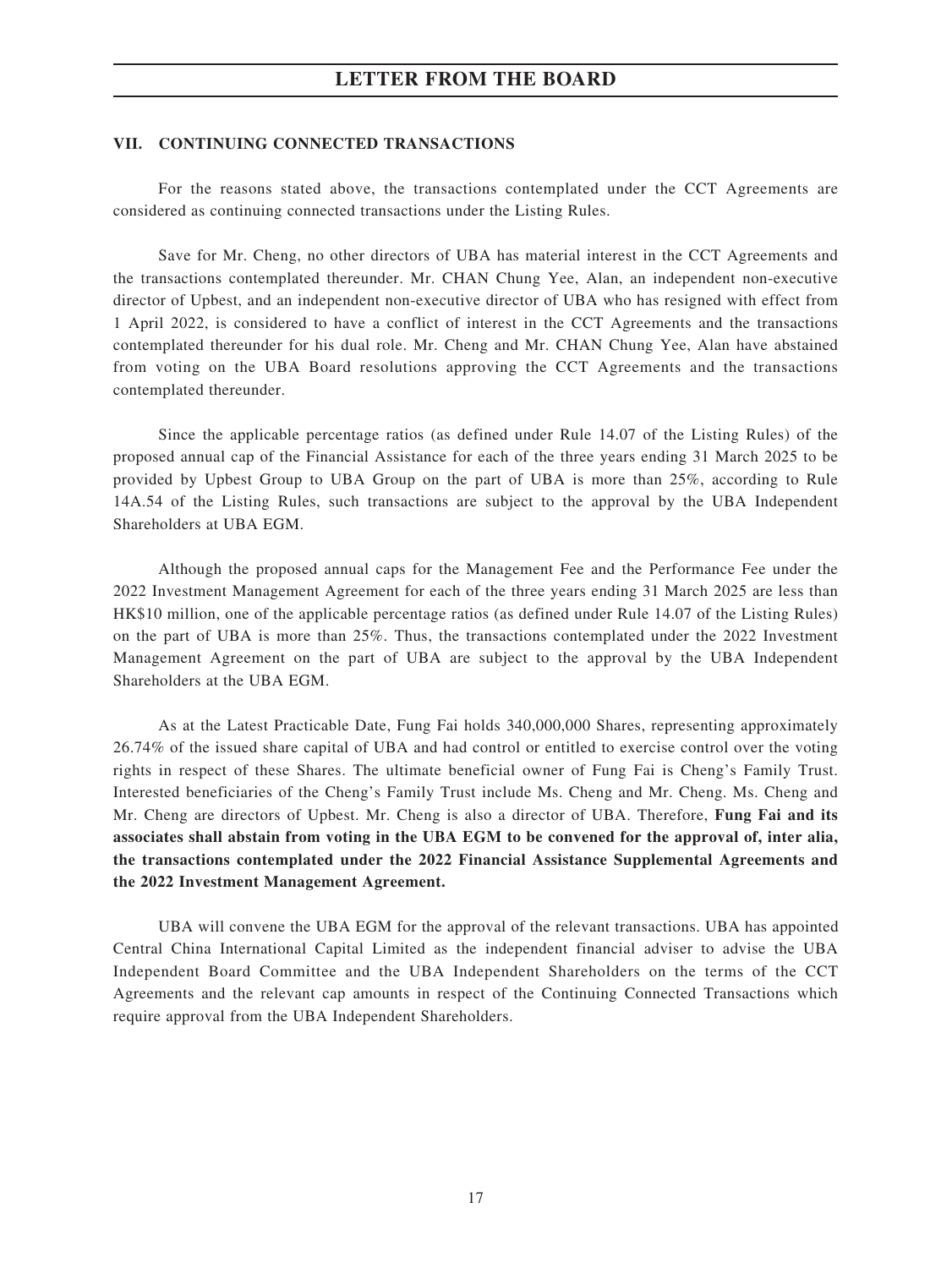#### **VIII. THE INDEPENDENT BOARD COMMITTEE**

UBA Independent Board Committee comprising three independent non-executive Directors having no material interest in these transactions, namely, Dr. FUNG Lewis Hung, Mr. TANG Hon Bui, Ronald and Mr. KWOK Ming Fai, has been formed to advise the UBA Independent Shareholders in relation to the Financial Assistance and the transactions contemplated under the 2022 Investment Management Agreement. Mr. CHAN Chung Yee, Alan, an independent non-executive director of Upbest, and an independent non-executive director of UBA who has resigned with effect from 1 April 2022, was considered to have a conflict of interest in these transactions for his dual role and therefore was not appointed a member of the UBA Independent Board Committee.

#### **IX. EGM**

Set out on pages EGM-1 to EGM-4 is a notice convening the EGM to be held at 16th Floor, Wah Kit Commercial Centre, 300 Des Voeux Road Central, Hong Kong on Friday, 29 April 2022 at 2:30 p.m. at which relevant resolution(s) will be proposed to the Shareholders to consider and if thought fit, approve the relevant Continuing Connected Transactions. The voting on the resolution(s) will be taken by way of poll.

Due to the recent development of the COVID-19 pandemic and in view of the latest regulations in Hong Kong to combat the spread of COVID-19, Shareholders are reminded to refer to the section headed "Special Arrangements For the EGM" on page ii of this circular for the special arrangements for the **EGM** 

To enable Shareholders to participate in the EGM, the Company will arrange live video broadcast via Tricor e-Meeting System during the EGM. In order to participate in the EGM through live video broadcast, Shareholders will need to visit the designated URL link by using the unique login details which will be despatched to the Shareholders by post on or around 8 April 2022. However, such Shareholders will not be considered as attending the EGM in person, will not be counted as part of the quorum under the articles of association of the Company, and will not be allowed to cast their votes by electronic means at the EGM. **Shareholders who wish to exercise his/her/its voting rights are strongly encouraged to appoint the chairman of the EGM as their proxy to vote on the relevant resolutions at the EGM.**

A form of proxy for use at the EGM is enclosed with this circular. Whether or not you are able to attend the EGM, you are requested to complete and return the accompanying proxy form to the Hong Kong branch share registrar of the Company, Tricor Standard Limited (a) at Level 54, Hopewell Centre, 183 Queen's Road East, Hong Kong in accordance with the instructions printed thereon; or (b) by submitting the form of proxy electronically via the Tricor e-Meeting System in accordance with the instructions printed on the accompanying notification letter, in each case as soon as possible and in any event no later than 2:30 p.m. on Wednesday, 27 April 2022, or not less than 48 hours before the time appointed for holding the EGM or any adjournment thereof. Completion and return of a form of proxy shall not preclude you from attending and voting at the EGM or any adjournment thereof should you so wish, and in such event, the form of proxy shall be deemed to be revoked.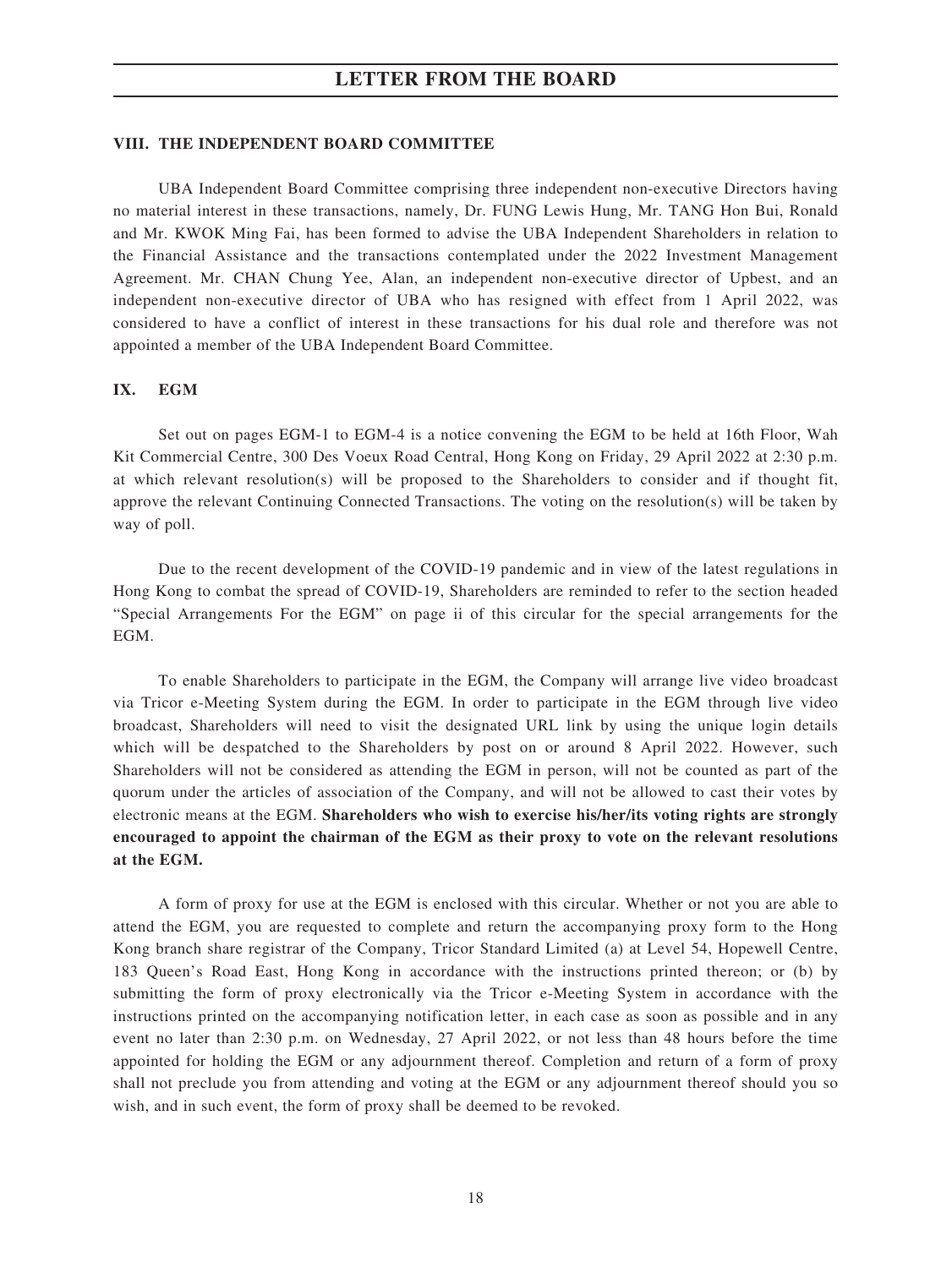The register of members of the Company will be closed, for the purpose of determining Shareholders' entitlement to attend and vote at the meeting, from Tuesday, 26 April 2022 to Friday, 29 April 2022 (both days inclusive), during this period no transfer of shares will be registered. In order to attend and vote at the meeting, Shareholders should ensure that all transfer documents, accompanied by the relevant share certificates, are lodged with the Company's branch share registrar in Hong Kong, Tricor Standard Limited, at Level 54, Hopewell Centre, 183 Queen's Road East, Hong Kong for registration, not later than 4:30 p.m. on Monday, 25 April 2022.

#### **X. RECOMMENDATION**

The Board considers that the terms of the Continuing Connected Transactions and their respective annual caps are fair and reasonable and are in the interests of the Company and the Shareholders as a whole. Accordingly, the Board recommends the Independent Shareholders to vote in favour of the ordinary resolutions as set out in the notice of the EGM.

Your attention is also drawn to (i) the letter from the Independent Board Committee set out on pages 20 to 21 of this circular; and (ii) the letter of advice from Central China International Capital Limited set out on pages 22 to 56 of this circular, which contains its advice to the Independent Board Committee and the Independent Shareholders in relation to the relevant Continuing Connected Transactions.

The Independent Board Committee, having taken into account the advice of Central China International Capital Limited, considers that the terms of the Continuing Connected Transactions are fair and reasonable so far as the Independent Shareholders are concerned and in the interests of the Company and the Shareholders as a whole.

#### **XI. ADDITIONAL INFORMATION**

Your attention is also drawn to the additional information set out in the appendix to this circular.

By order of the Board **UBA Investments Limited Dr. Wong Yun Kuen** *Chairman and Executive Director*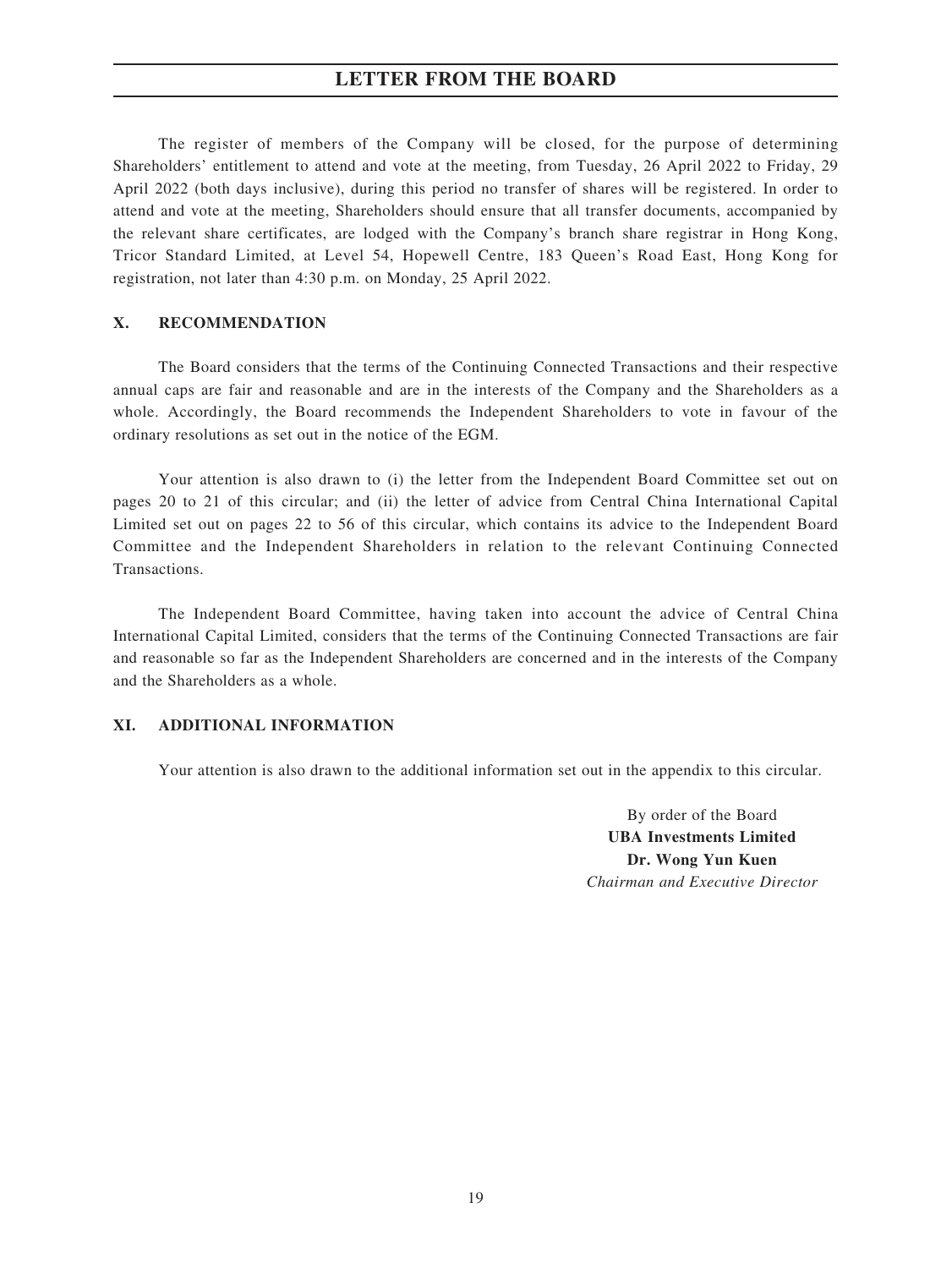# **LETTER FROM INDEPENDENT BOARD COMMITTEE**



*(incorporated in Cayman Islands with limited liability)* (Stock code: 768)

4 April 2022

*To the Independent Shareholders*

Dear Sir or Madam,

### **CONTINUING CONNECTED TRANSACTIONS**

We refer to the circular of the Company dated 4 April 2022 (the "**Circular**") to the Shareholders, of which this letter forms part. Capitalised terms used in this letter shall have the same meanings as defined in the Circular unless the context otherwise requires.

We have been appointed by the Board as members to form the Independent Board Committee and to advise you whether the 2022 Financial Assistance Supplemental Agreements and the 2022 Investment Management Agreement were entered into in the ordinary and usual course of business of the Group, whether the terms of the Financial Assistance, the terms of the 2022 Investment Management Agreement and the transactions contemplated thereunder and the respective annual caps, are on normal commercial terms, fair and reasonable and in the interests of the Company and the Shareholders as a whole and how to vote on the resolutions approving the Financial Assistance, the 2022 Investment Management Agreement and the transactions contemplated thereunder and the relevant annual caps.

Central China International Capital Limited has been appointed as the Independent Financial Adviser to advise the Independent Board Committee and the Independent Shareholders as to whether the terms of the Financial Assistance provided by Upbest Group to UBA Group and the terms of the 2022 Investment Management Agreement are fair and reasonable so far as the Independent Shareholders are concerned, whether such terms are in the interests of the Company and the Shareholders as a whole. Details of its advice, together with the principal factors taken into consideration in arriving at such advice, is set out on pages 22 to 56 of the Circular.

Your attention is also drawn to the letter from the Board set out on pages 5 to 19 of the Circular and the additional information set out in the appendix of the Circular.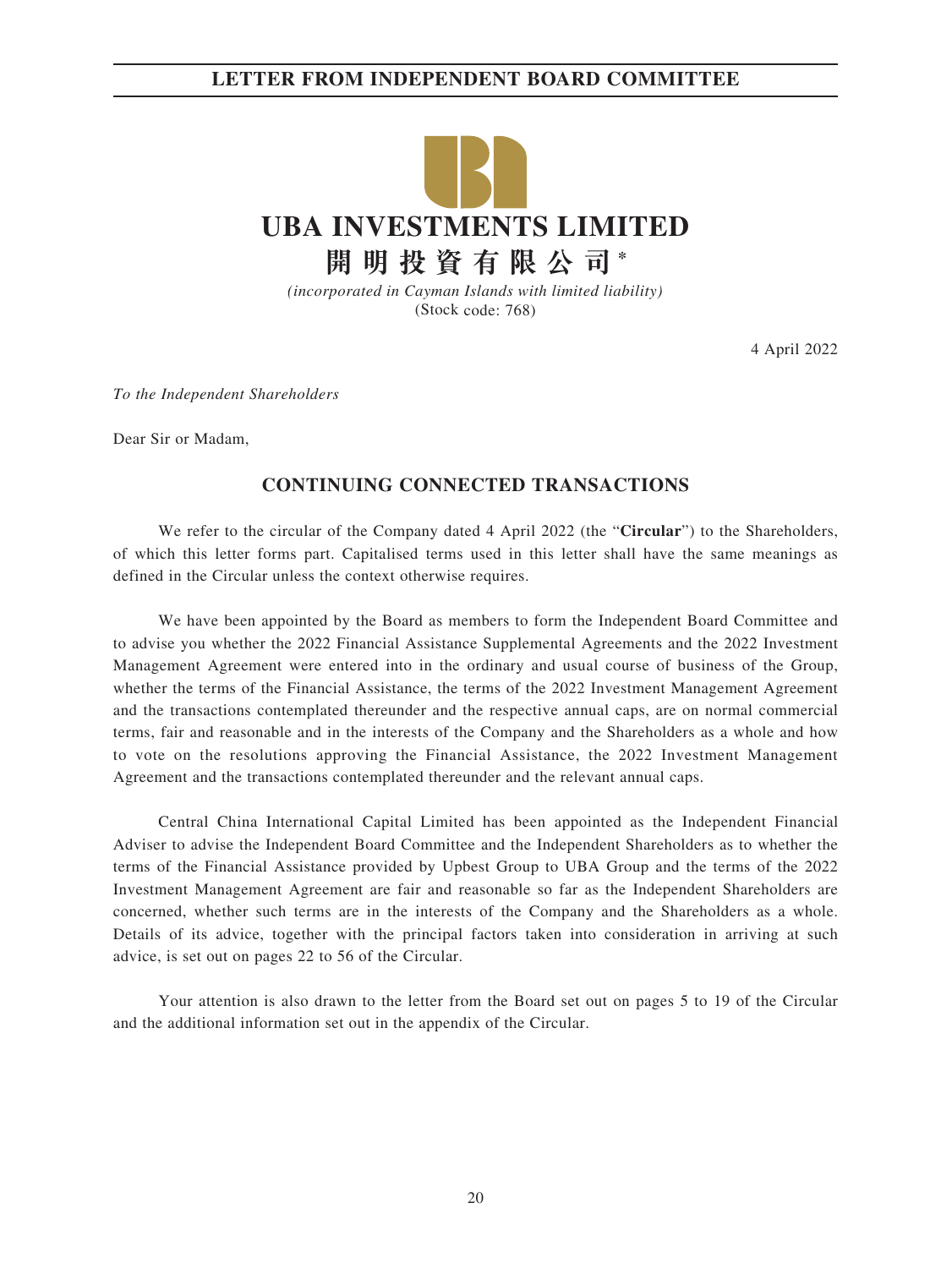# **LETTER FROM INDEPENDENT BOARD COMMITTEE**

Having considered the terms of the Financial Assistance, the terms of the 2022 Investment Management Agreement and the advice of Central China International Capital Limited, we are of the opinion that the 2022 Financial Assistance Supplemental Agreements and the 2022 Investment Management Agreement were entered into in the ordinary and usual course of business of the Group, the Financial Assistance, the 2022 Investment Management Agreement and the transactions contemplated thereunder, and the respective annual caps are on normal commercial terms and the terms of the Financial Assistance and the 2022 Investment Management Agreement are fair and reasonable so far as the Independent Shareholders are concerned and are in the interests of the Company and the Shareholders as a whole. Accordingly, we recommend the Independent Shareholders to vote in favour of the resolutions to be proposed at the EGM to approve the Financial Assistance, the 2022 Investment Management Agreement and the transactions contemplated thereunder, and the respective annual caps.

**Dr. FUNG Lewis Hung** *Independent non-executive Director*

\* *For identification purpose only*

Yours faithfully, Independent Board Committee of **UBA Investments Limited Mr. TANG Hon Bui, Ronald** *Independent non-executive Director*

**Mr. KWOK Ming Fai** *Independent non-executive Director*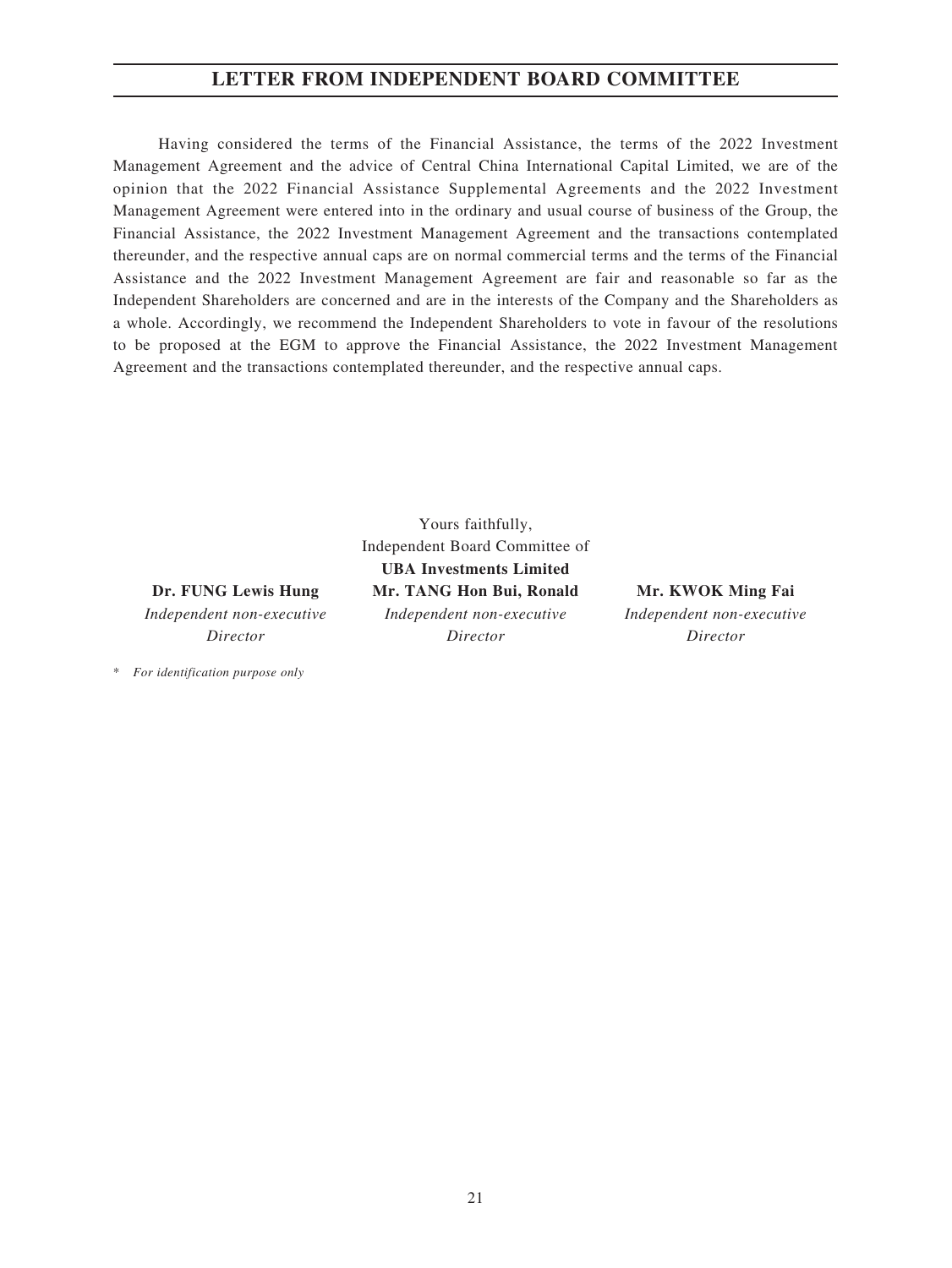*The following is the text of a letter of advice from the Independent Financial Adviser to the Independent Board Committee and the Independent Shareholders regarding the Continuing Connected Transactions for the purpose of inclusion in this circular.*



Suites 1505-1508 Two Exchange Square 8 Connaught Place Central, Hong Kong

4 April 2022

To: *The Independent Board Committee and the Independent Shareholders of UBA Investments Limited*

Dear Sirs/Madam,

#### **CONTINUING CONNECTED TRANSACTIONS**

#### **INTRODUCTION**

We refer to our appointment as the Independent Financial Adviser (the "**IFA**") to the Independent Board Committee (the "**IBC**") and the Independent Shareholders in respect of the Continuing Connected Transactions ("**CCTs**"), details of which are set out in the Letter from the Board contained in the circular of UBA to the Shareholders dated 4 April 2022 (the "**Circular**"), of which this letter forms a part. Capitalised terms used in this letter shall have the same meanings as defined in the Circular unless the context otherwise requires.

On 26 January 2022, various members of the Upbest Group and the UBA Group entered into the 2022 Financial Assistance Supplemental Agreements to extend the engagement of the Upbest Group to provide securities margin financing and initial public offer ("**IPO**") financing services to the UBA Group from 1 April 2022 to 31 March 2025. Also, on 26 January 2022, UAML and UBA entered into the 2022 Investment Management Agreement (the "**2022 IM Agreement**") to continue with the engagement of UAML for provision of assets management services to UBA from 1 April 2022 to 31 March 2025.

#### **CCT AGREEMENTS**

The CCT Agreements consist of the following agreements.

#### **2022 Financial Assistance Supplemental Agreements**

For the reasons set out in the Letter from the Board of the Circular, the transactions contemplated under the 2022 Financial Assistance Supplemental Agreements are considered to be CCTs under the Listing Rules. Since the applicable percentage ratios (as defined under Listing Rule 14.07) of the proposed annual caps of the Financial Assistance for each of the three years ending 31 March 2025 to be provided by the Upbest Group to the UBA Group on the part of UBA are more than 25%, according to Listing Rule 14A.54, such transactions are subject to, among other things, approval by the Independent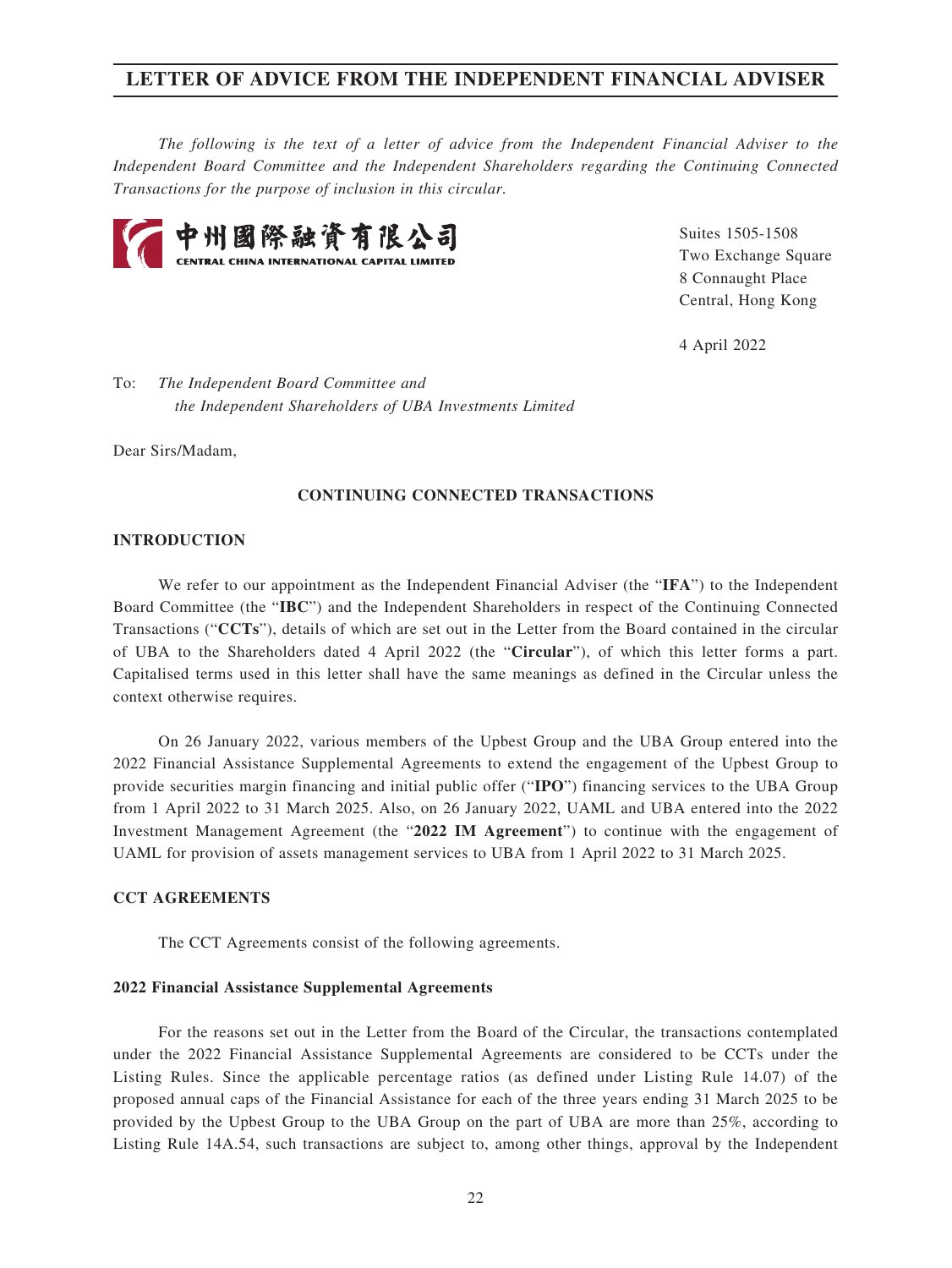Shareholders at the UBA EGM.

#### **2022 IM Agreement**

UAML has been acting as UBA's investment manager since December 2000 and engaged to provide assets management services to UBA on normal commercial terms in the ordinary and usual course of business. UAML is therefore a connected person of UBA pursuant to Listing Rule 14A.08. As such, the transactions contemplated under the 2022 IM Agreement also constitute CCTs of UBA under Chapter 14A of the Listing Rules. Although the proposed annual cap for the management fee (the "**Management Fee**") and the performance fee (the "**Performance Fee**") under the 2022 IM Agreement for each of the three Financial Years (the "**FYs**") ending 31 March 2025 is noted to be less than HK\$10 million, one of the applicable percentage ratios (as defined under Listing Rule 14.07) on the part of UBA is more than 25 percent (or "**%**"). Thus, the transactions contemplated under the 2022 IM Agreement on the part of UBA are subject to approval by Independent Shareholders at the UBA EGM.

#### **THE INDEPENDENT BOARD COMMITTEE**

The IBC comprises three independent non-executive directors ("**INEDs**") having no material interest in these transactions, namely, Dr. FUNG Lewis Hung, Mr. TANG Hon Bui, Ronald and Mr. KWOK Ming Fai, and has been formed to advise the Independent Shareholders in relation to the CCT Agreements. Mr. CHAN Chung Yee, Alan, who is an INED of Upbest, and an INED of UBA who has resigned with effect from 1 April 2022, is considered to have a conflict of interest in the CCT Agreements and the transactions contemplated thereunder because of his dual role, and consequently he is required to abstain from voting on the UBA Board resolutions approving the CCT Agreements and the transactions contemplated thereunder.

#### **THE INDEPENDENT FINANCIAL ADVISER**

As the IFA to the IBC and the Independent Shareholders, we, Central China International Capital Limited, are required by the Listing Rules to give an independent opinion to the IBC and the Independent Shareholders as to (i) whether the terms of the Financial Assistance provided by the Upbest Group to the UBA Group and the terms of the 2022 IM Agreement, the transactions contemplated thereunder and the respective annual caps, are fair and reasonable and in the interests of the Company and the Shareholders as a whole; and (iii) how the Independent Shareholders should vote in respect of the relevant resolution(s) to be proposed at the UBA EGM.

#### **OUR INDEPENDENCE**

In February 2019 we were engaged as the independent financial adviser in relation to the Company's continuing connected transactions (details of which were set out in the Company's circular dated 28 February 2019). We have not acted as an independent financial adviser or financial adviser for other transactions of the Company in the last two years prior to the date of the Circular. Given that the remuneration for our engagement to opine on the 2022 Financial Assistance Supplemental Agreements and the 2022 IM Agreement and the transactions contemplated thereunder (including the proposed annual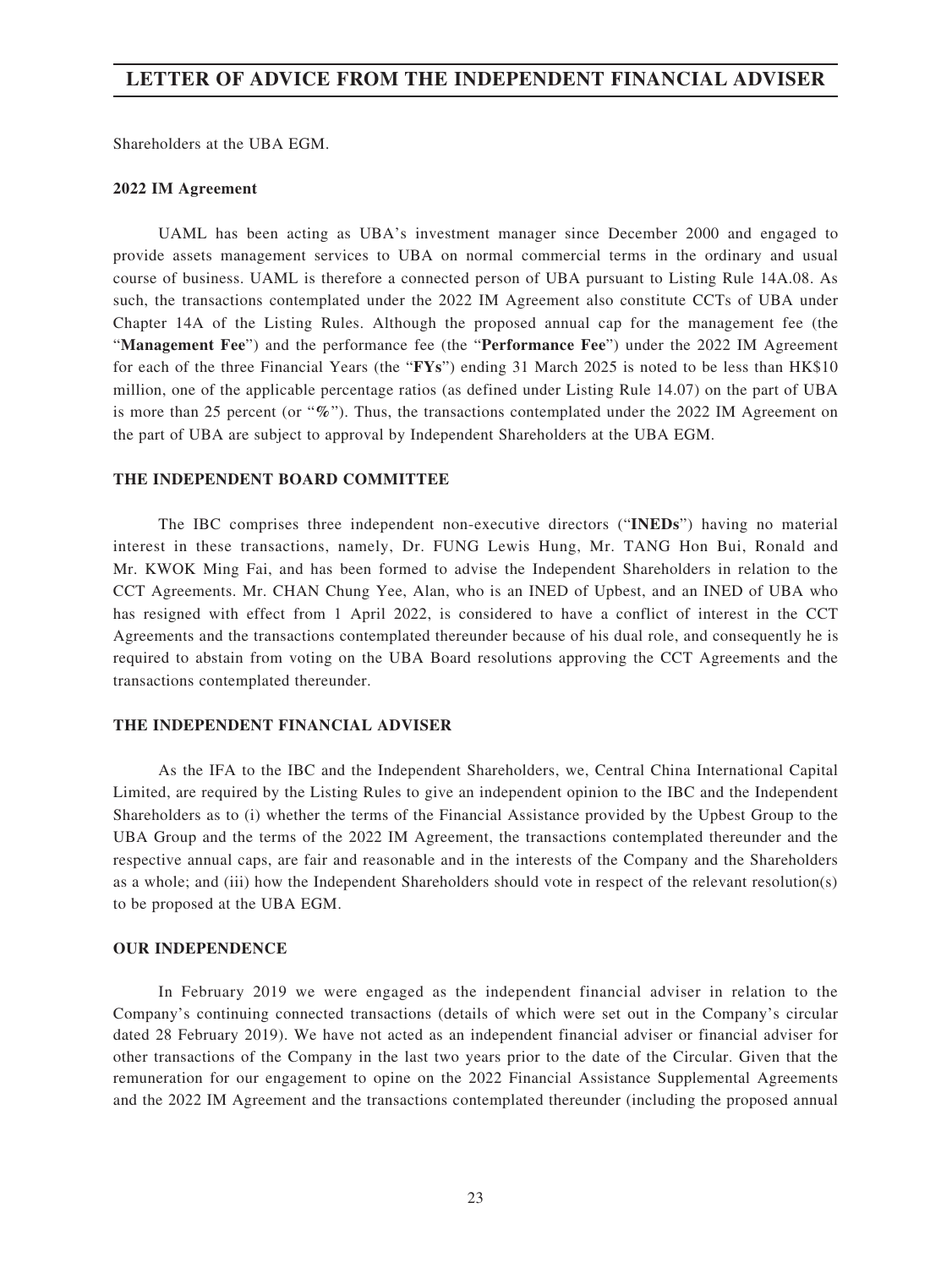caps) is at market level and not conditional upon successful passing of the relevant resolution(s) at the UBA EGM, and that none of the circumstances which are set out in Listing Rule 13.84 existed as at the Latest Practicable Date, our engagement is on normal commercial terms and we confirm that we are independent of and not associated with the Company, its substantial shareholder(s) or connected  $person(s)$ . Accordingly, we consider that we are independent to act as the IFA in this case.

#### **BASIS OF OUR OPINION AND RECOMMENDATION**

In formulating our opinion we have reviewed, among other things, (i) the 2000 Investment Management Agreement, 2003 Investment Management Agreement (and their subsequent supplemental agreements), 2019 Investment Management Agreement, drafts and executed version of the 2022 IM Agreement, 2016 Financial Assistance Supplemental Agreements, 2019 Financial Assistance Supplemental Agreements, 2022 Financial Assistance Supplemental Agreements; (ii) supporting documents and calculation breakdown provided by the Company; (iii) the Company's annual reports for the two FYs ended 31 March 2020 and 2021 and its interim report for the six months ended 30 September 2021; (iv) previous circulars in respect of the Group's CCTs with the Upbest Group in 2013, 2016 and 2019; and (v) other information as set out in the Circular. In addition, we conducted an independent research on the latest market rates and practices, with a view to assessing the reasonableness of the terms and conditions in the contemplated agreements.

In arriving at our recommendation, we have relied on the statements, information and representations contained in the Circular and those provided to us by management (the "**Management**") of the Company. We have assumed that all information and representations contained or referred to in the Circular and provided to us by the Management are true and accurate at the time they were made and will continue to be accurate as at the date of the despatch of the Circular. We have no reason to doubt the truth, accuracy and completeness of the information and representations provided to us by the Management.

We consider that we have been provided with sufficient information on which to form a reasonable basis for our opinion. We have no reason to suspect that any relevant information has been withheld, nor are we aware of any material facts or circumstances which would render the information provided and representations made to us untrue, inaccurate or misleading.

We further consider that we have performed all the necessary steps to enable us to reach an informed view and to justify our reliance on the information provided so as to provide a reasonable basis for our opinion. We have not, however, carried out any independent verification of the information provided by the Management, nor have we conducted an independent investigation into the business and affairs of the UBA Group and their respective associates.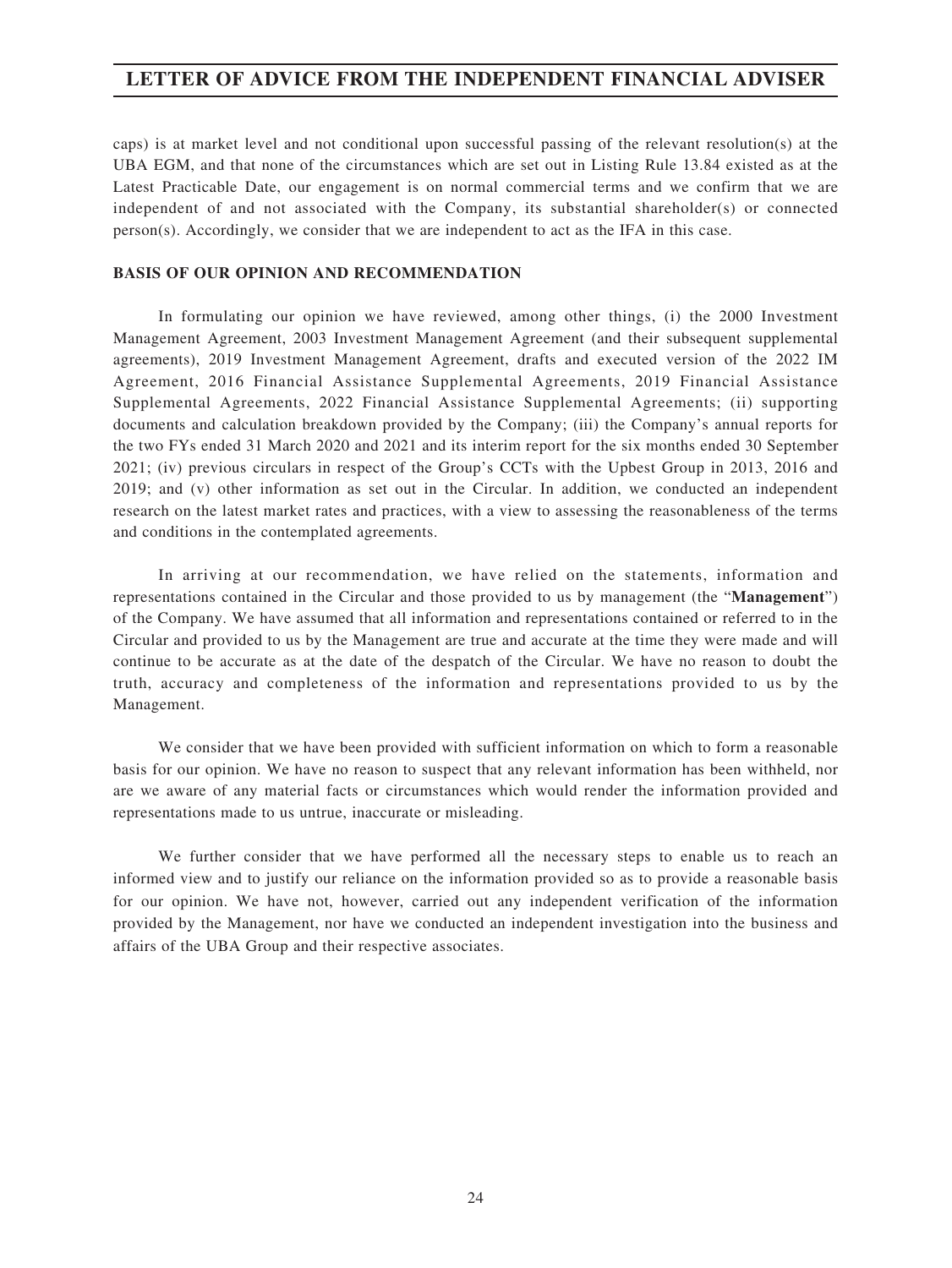This letter is issued for the information of the IBC and the Independent Shareholders solely in connection with their consideration of the CCTs, and except for its inclusion in the Circular, is not to be quoted or referred to, in whole or in part, nor shall this letter be used for any other purposes, without our prior written consent.

#### **PRINCIPAL FACTORS AND REASONS CONSIDERED**

In arriving at our opinion and recommendation to the IBC and the Independent Shareholders regarding the CCT Agreements (except the 2022 Securities Brokerage Supplemental Agreements) and the transactions contemplated thereunder (including the proposed respective annual caps), we have considered the following principal factors and reasons:

### **1. Information on the UBA Group and the Upbest Group**

UBA is an investment company listed under Chapter 21 of the Listing Rules and its principal activities are making investments in listed securities and unlisted securities for their potential earnings growth and capital appreciation. Each of UBA Financial and Super Idea is a wholly owned subsidiary of UBA and is engaged in investment holding.

The principal activity of Upbest is investment holding. Its subsidiaries are principally engaged in securities broking, futures broking, securities margin financing, money lending, corporate finance advisory, assets management, precious metal trading and property investment. Each of UAML, USCL, UICL and UGS is a wholly owned subsidiary of Upbest.

#### **2. Reasons for the transactions**

The Upbest Group has been providing, among others, securities margin financing services and assets management services to the UBA Group since 2000. In view of the long-term business relationship and the good performance of UBA during the past FYs, the UBA Board considers that the entering into of the 2022 Financial Assistance Supplemental Agreements, the 2022 IM Agreement and the 2022 Securities Brokerage Supplemental Agreements will benefit the Company and the Shareholders as a whole. Moreover, in view of the long term business relationship and operational convenience brought to the UBA Group, the UBA Board considers that it would be in the best interests of the Shareholders to continue to engage the Upbest Group to provide assets management services and securities brokerage services to the UBA Group.

The UBA Board (including the INEDs) are of the view that terms of the CCT Agreements are on normal commercial terms and are fair and reasonable and that the entering into the transactions is in the interests of UBA and its Shareholders as a whole and in the ordinary and usual course of business of the UBA Group.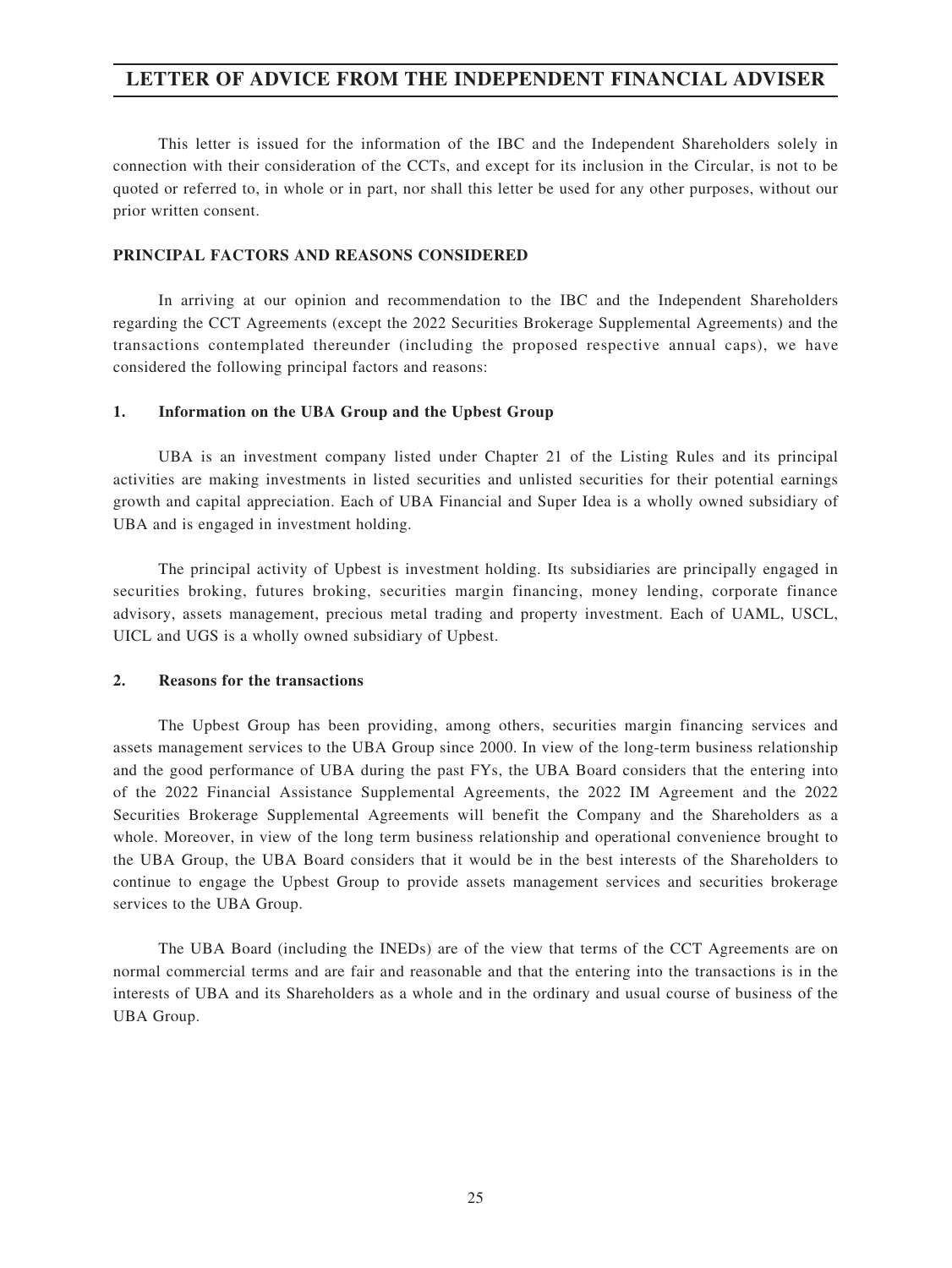#### **3. 2022 Financial Assistance Supplemental Agreements**

#### *(a) Background*

Each of Super Idea, UBA, UBA Financial first entered into an agreement with UICL (collectively the "**Contracting Parties**") separately on 22 June 1999, 15 November 2002 and 13 March 2003 in respect of provision of securities margin financing services and IPO financing services by the Upbest Group to the UBA Group (collectively the "**Original Agreements**"), which were supplemented by the first supplemental agreements dated 2 May 2008, the second supplemental agreements dated 11 February 2010, the third supplemental agreements dated 28 January 2013, the fourth supplemental agreements dated 26 January 2016 and the fifth supplemental agreements dated 25 January 2019.

When we inquired as to whether the Contracting Parties had signed one agreement in respect of securities margin financing and another agreement as regards IPO financing services, the Management explained that the Original Agreements were uniform margin client's agreements in respect of the provision of securities margin financing services by UICL to Super Idea, UBA and UBA Financial, which also encompassed the provision of margin-related IPO financing services. Accordingly, the Contracting Parties did not enter into a separate agreement in respect of provision of IPO financing services, as such services were within the scope of the uniform margin client's agreements.

We reviewed the Original Agreements and noted that each one of them was entitled "Uniform Margin Client's Agreement" and the terms therein were no different from those in the margin client's agreements that UICL enters into with other margin clients, a sample copy of which was provided by the Upbest Group to us for review. We also reviewed each of the five supplemental agreements to the Original Agreements, which provided, among other things, that the Contracting Parties had agreed to enter into the supplemental agreements so as to amend and supplement the Original Agreements by extending the service periods in the Original Agreements to the periods as stated in the supplemental agreements and that, save as varied or supplemented by the supplemental agreements, the Original Agreements remained in full force and effect.

On 26 January 2022, each of Super Idea, UBA and UBA Financial entered into the 2022 Financial Assistance Supplemental Agreements with UICL in relation to, among other things, the extension of the term for provision of securities margin financing and IPO financing services by UICL to the UBA Group from 1 April 2022 to 31 March 2025, which is subject to renewal by written supplemental agreements between the contracting parties.

Save as disclosed above, the relevant Original Agreements regarding the securities margin financing services and IPO financing services shall in all respects remain and continue in full force and effect.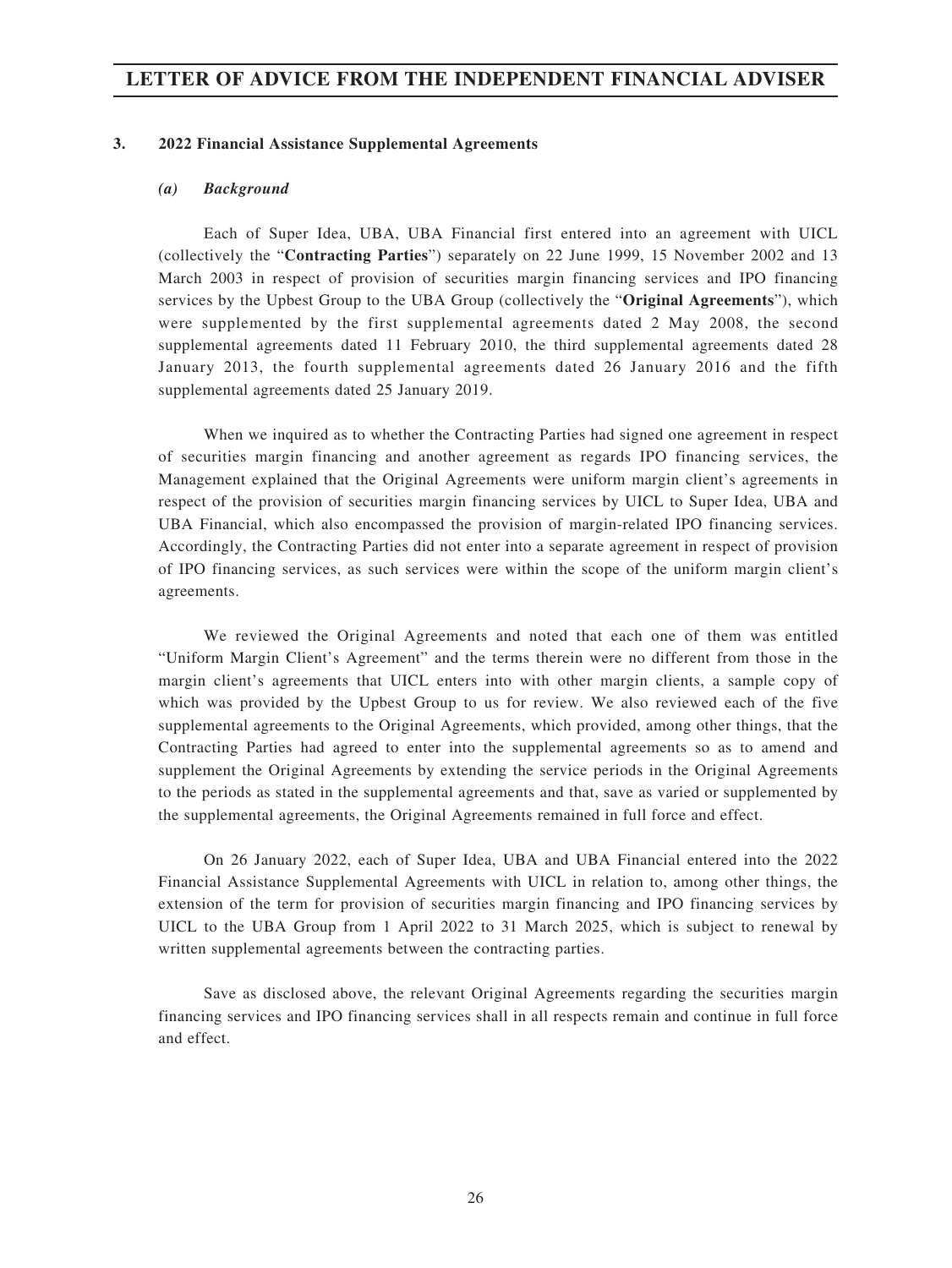#### *(b) Payment terms of the 2022 Financial Assistance Supplemental Agreements*

The payment terms of the 2022 Financial Assistance Supplemental Agreements are determined on the same bases as their respective Original Agreements, which are set out below.

*(i) Securities margin financing*

|      | Payment terms:   | Payment on demand                                                                                                                                                                                                                                                                                                                                                                                                              |
|------|------------------|--------------------------------------------------------------------------------------------------------------------------------------------------------------------------------------------------------------------------------------------------------------------------------------------------------------------------------------------------------------------------------------------------------------------------------|
|      | Collateral term: | Pledge of any acceptable security interest by way of security<br>for loans and advances                                                                                                                                                                                                                                                                                                                                        |
|      | Interest rate:   | 4.25% above the prime rate of OCBC Wing Hang Bank<br>Limited* ("OCBC") per annum, calculated on daily balances<br>charged on a monthly basis. Such interest rate was determined<br>with reference to (i) the terms and conditions offered by UICL<br>to other majority of independent customers of UICL; and (ii)<br>the terms and conditions offered by other independent service<br>providers to the UBA Group in the market |
| (ii) | IPO financing    |                                                                                                                                                                                                                                                                                                                                                                                                                                |
|      | Payment terms:   | Payment on demand                                                                                                                                                                                                                                                                                                                                                                                                              |
|      | Collateral term: | Pledge of any acceptable security interest by way of security<br>for loans and advances                                                                                                                                                                                                                                                                                                                                        |
|      |                  |                                                                                                                                                                                                                                                                                                                                                                                                                                |

Interest rate: 0.20% to 1.50% above the borrowing costs of the Upbest Group from OCBC per annum, calculated on daily balances charged on a monthly basis. Such interest rate was determined with reference to (i) the terms and conditions offered by UICL to other majority of independent customers of UICL; and (ii) the terms and conditions offered by other independent service providers to the UBA Group in the market. The borrowing costs of the Upbest Group represent the actual interest rate charged by OCBC.

\* https://www.ocbcwhhk.com/whb/action/rate/whbRate[.do?locale=en-us&id=prime\\_lending\\_rate](https://www.ocbcwhhk.com/whb/action/rate/whbRate.do?locale=en-us&id=prime_lending_rate)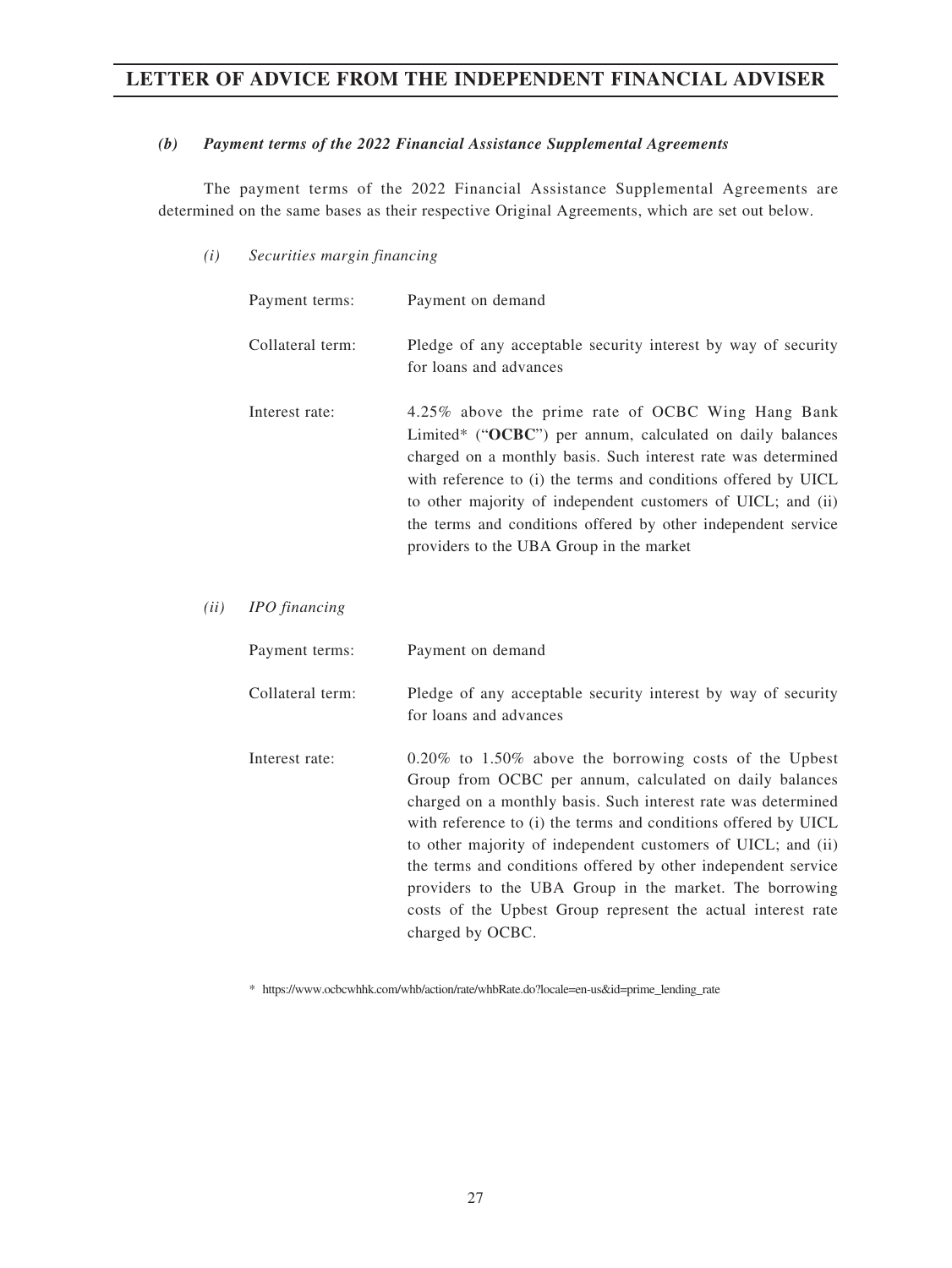#### *(c) Historical data*

The Upbest Group had previously provided financing services to the UBA Group including, among other things, (i) securities margin financing services; and (ii) IPO financing services pursuant to the relevant agreements for the provision of such services.

The maximum amounts at a particular point of time of securities margin loans which had been advanced by the Upbest Group to the UBA Group during each of the three years ended 31 March 2019 to 2021 and the nine months ended 31 December 2021 are shown below:

|                                | During the<br><b>Financial</b> | During the<br><b>Financial</b> | During the<br><b>Financial</b> | During the<br>nine months |
|--------------------------------|--------------------------------|--------------------------------|--------------------------------|---------------------------|
|                                | <b>Year ended</b>              | <b>Year ended</b>              | <b>Year ended</b>              | ended                     |
|                                | 31 March                       | 31 March                       | 31 March                       | 31 December               |
|                                | 2019                           | 2020                           | 2021                           | 2021                      |
|                                | (HK\$'000)                     | (HK\$'000)                     | (HK\$'000)                     | (HK\$'000)                |
| <b>Securities margin loans</b> |                                |                                |                                |                           |
| <b>Maximum</b> amounts         |                                |                                |                                |                           |
| (approximately)                | 4.208                          | 15,353                         | Nil                            | Nil                       |

The amounts of securities margin loans which had been advanced by the Upbest Group to the UBA Group as at 31 March 2019, 31 March 2020, 31 March 2021 and 31 December 2021 are shown below:

|                                            | As at      | As at      | As at          | As at       |
|--------------------------------------------|------------|------------|----------------|-------------|
|                                            | 31 March   | 31 March   | 31 March       | 31 December |
|                                            | 2019       | 2020       | 2021           | 2021        |
|                                            | (HK\$'000) | (HK\$'000) | (HK\$'000)     | (HK\$'000)  |
| Securities margin loans<br>(approximately) | Nil        | Nil        | N <sub>i</sub> | Nil         |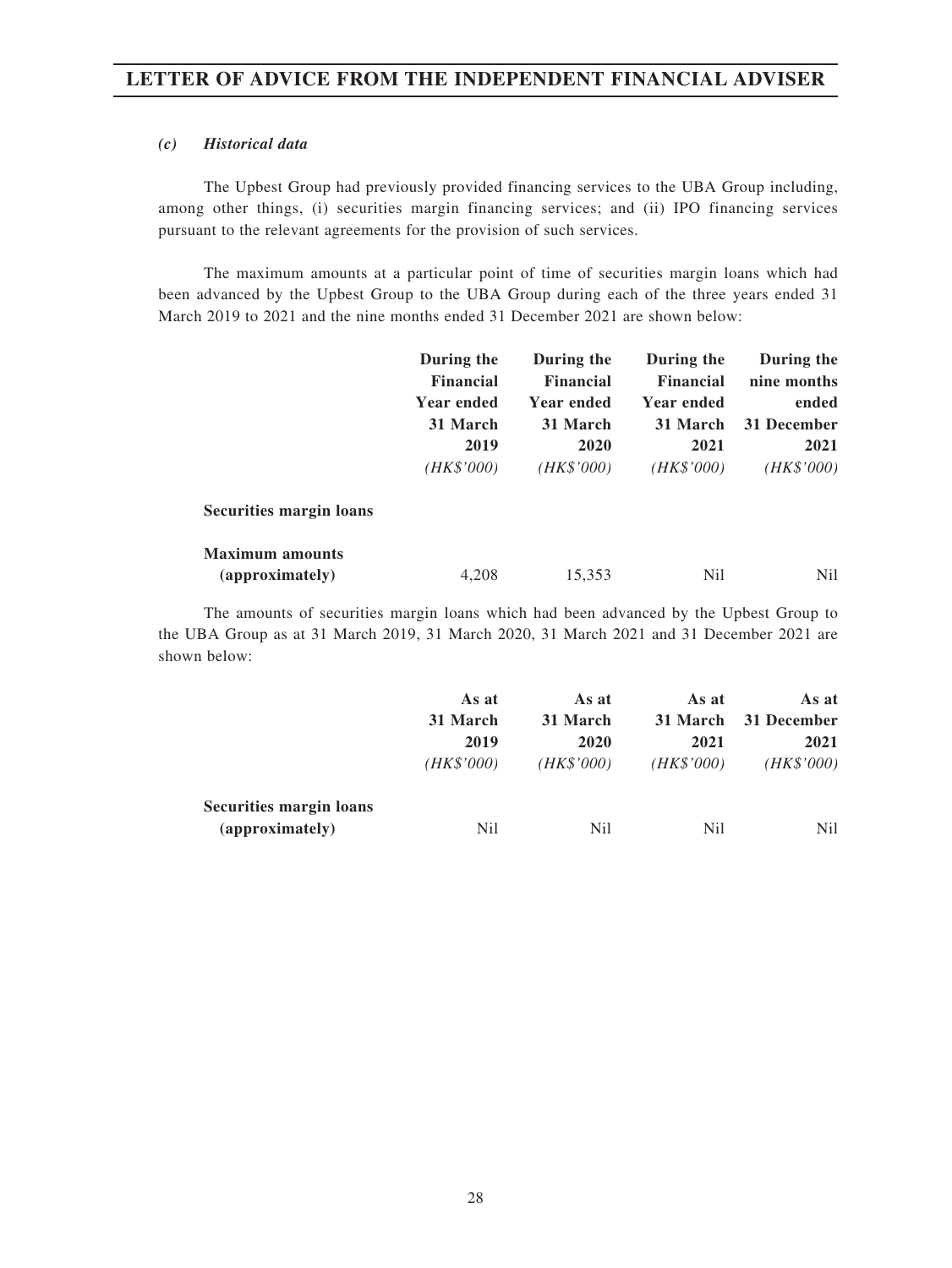The maximum amounts of IPO financing which had been advanced by the Upbest Group to the UBA Group during each of the three years ended 31 March 2019 to 2021 and the nine months ended 31 December 2021 are shown below:

|                        | During the<br><b>Financial</b> | During the<br><b>Financial</b> | During the<br><b>Financial</b> | During the<br>nine months |
|------------------------|--------------------------------|--------------------------------|--------------------------------|---------------------------|
|                        | <b>Year ended</b>              | Year ended                     | <b>Year ended</b>              | ended                     |
|                        | 31 March                       | 31 March                       | 31 March                       | 31 December               |
|                        | 2019                           | 2020                           | 2021                           | 2021                      |
|                        | (HK\$'000)                     | (HK\$'000)                     | (HK\$'000)                     | (HK\$'000)                |
| <b>IPO</b> financing   |                                |                                |                                |                           |
| <b>Maximum</b> amounts |                                |                                |                                |                           |
| (approximately)        | Nil                            | N <sub>il</sub>                | N <sub>il</sub>                | Nil.                      |

#### **4. Analysis on the Financial Assistance**

#### *(a) Financial Assistance Cap*

The historical annual caps for the financial assistance under the 2019 Financial Assistance Supplemental Agreements for each of the three years ending 31 March 2022 were set at HK\$64,000,000. The UBA Board proposed that the annual cap (i.e., the maximum amounts at a particular point of time of the loans being advanced) for the Financial Assistance under the 2022 Financial Assistance Supplemental Agreements for each of the three FYs ending 31 March 2022 to 2025 be set at HK\$46,000,000. The above annual cap was determined by reference to, among others, the historical figures of the financial assistance and the assumption of UBA subscribing for two IPOs at the same time, subject to the limit that the value of the investments does not exceed 20% of the net asset value (the "**NAV**") of UBA as required under Listing Rule 21.04(3)(b).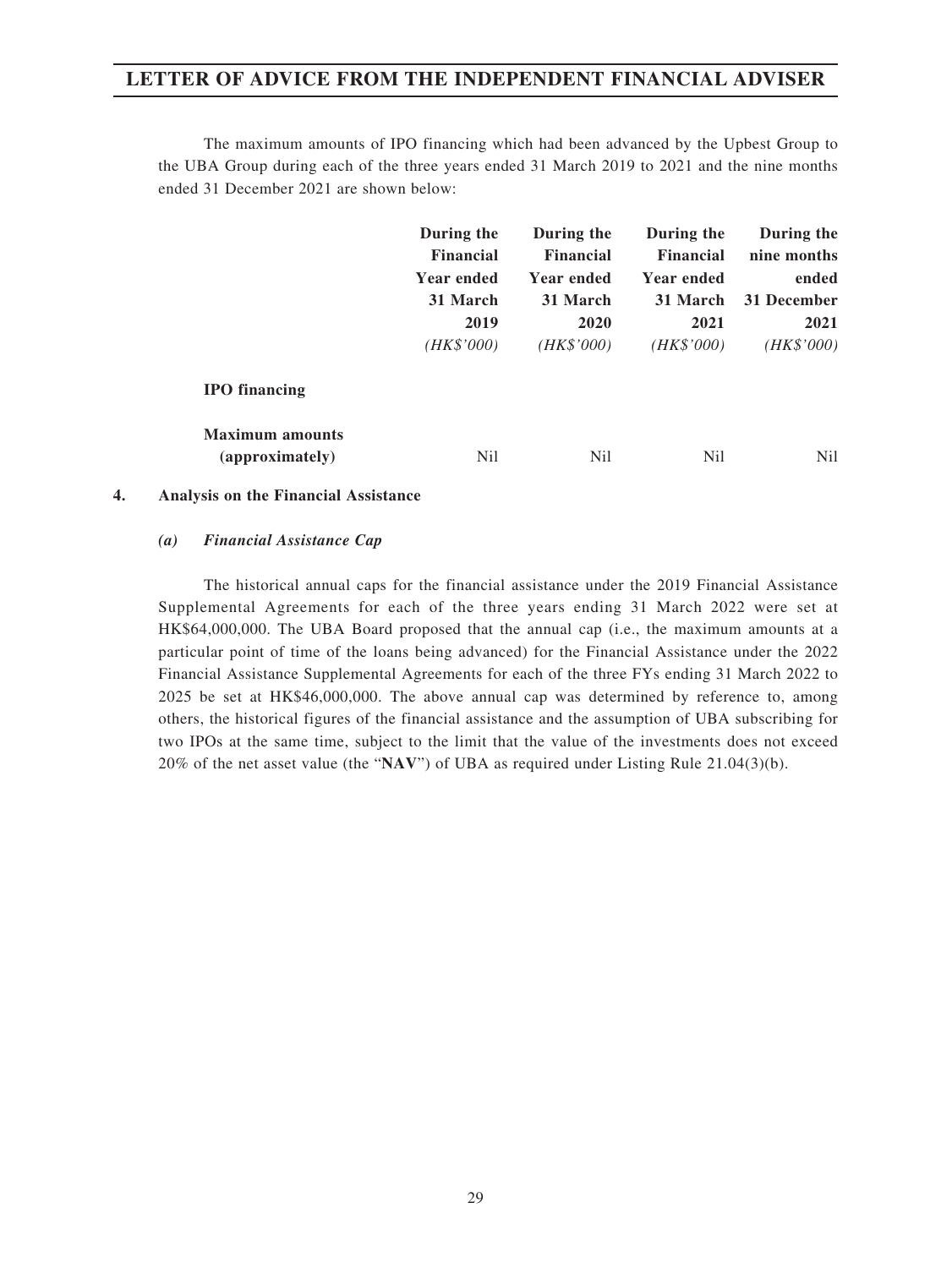**Table 1**

The Company estimated its NAV in the years 2022 to 2024 based on its historical NAVs in the previous three FYs, as set out in the table below:

| Date as at                                 | <b>NAV</b>      |
|--------------------------------------------|-----------------|
|                                            | (HK\$'000)      |
|                                            | (approximately) |
| 31 March 2019                              | 158,000         |
| 30 September 2019                          | 127,000         |
| 31 March 2020                              | 113,400         |
| 30 September 2020                          | 95,000          |
| 31 March 2021                              | 104,700         |
| 30 September 2021                          | 103,000         |
| 31 December 2021                           | 101,500         |
| <b>Average NAV</b>                         | 115,000         |
| 20% of Average NAV                         | 23,000          |
| Proposed Cap (20% of average NAV x 2 IPOs) | 46,000          |

The Management, upon being inquired as to how the proposed annual caps for the Financial Assistance were arrived at, explained that while the maximum amount of the margin loans advanced by the Upbest Group to the UBA Group during the three years ended 31 March 2021 was approximately HK\$15 million, the UBA Board expected a higher usage of financial assistance in the next three years as the UBA Group has started to invest in high yield and more stable securities of listed companies in, particularly, the banking and telecommunication sectors since 2020 due to the negative economic impact caused by the COVID-19 pandemic (the "**Pandemic**"). The Company has also been buying shares of more unlisted companies since 2016. Accordingly, the Company would like to maintain sufficient cash flow for the purpose of investing in listed securities of higher yields and making more unlisted equity investments, should such investment opportunities arise in the future.

Taking into account the number and the fund raising amounts of IPOs in Hong Kong in 2022 as anticipated by certain international accounting firms, the UBA Board expected that margin financing would be increasingly used for IPO financing, and considered it important to maintain higher annual caps in order to capitalise on these investment opportunities in the future. Moreover, having considered that the UBA Group may place more emphasis on one type of transaction under the Financial Assistance than the others based on the market trend, the UBA Board further considered that it would be more beneficial for the Company to refrain from allocating a specific cap for each type of the transactions under the Financial Assistance so as to equip the UBA Group with more flexibility to capitalise on future investment opportunities.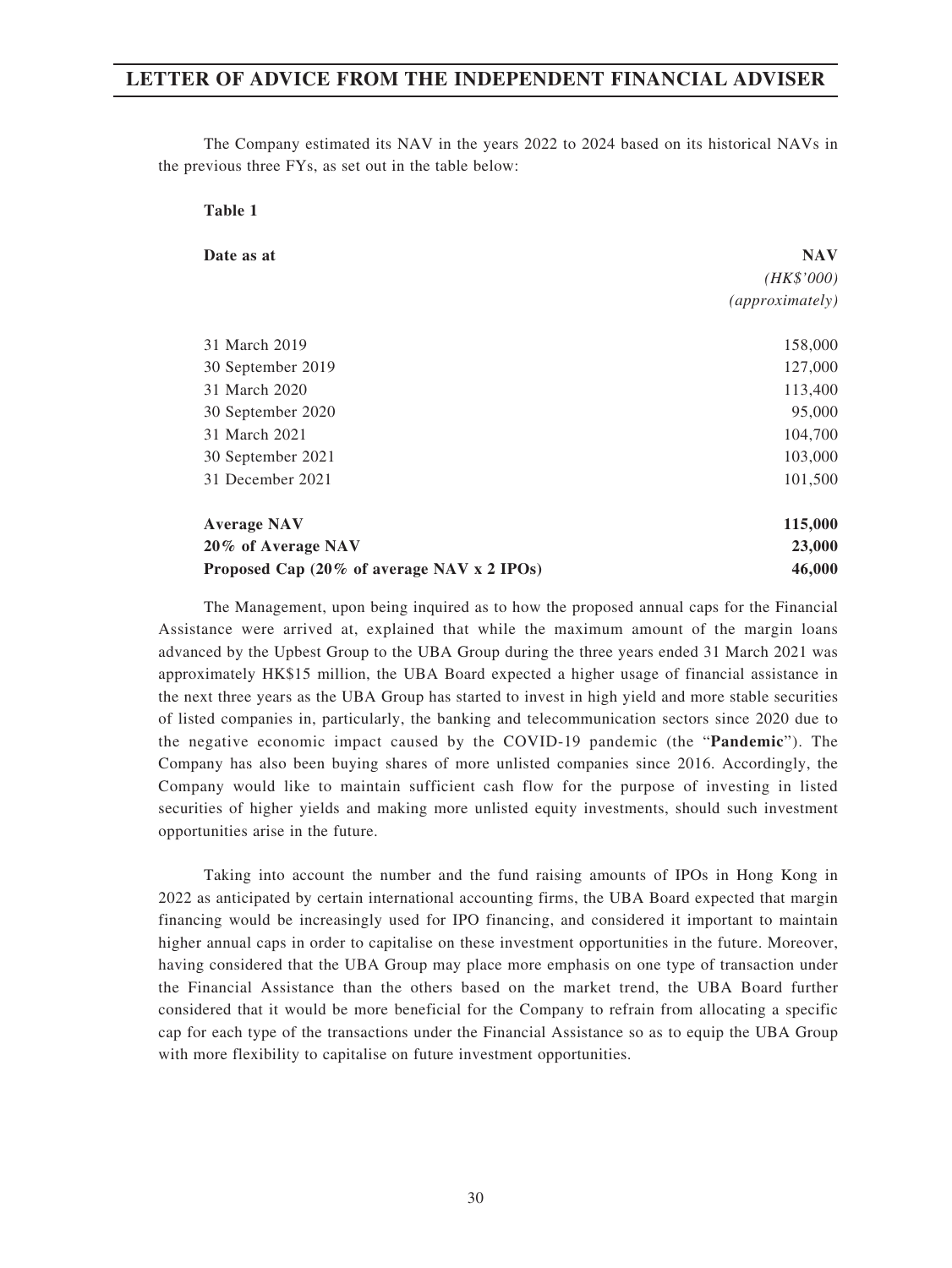To assess the fairness and reasonableness of the proposed annual caps and the basis thereof, we (i), as stated above, inquired with the Management regarding the rationale on which the proposed annual cap amounts were determined; (ii) inspected the relevant supporting documents provided by the Management, including, but not limited to, information regarding the IPO market prospects in 2022 and the historical data of the Group's utilisation of the financial assistance; and (iii) performed desktop search on the Hong Kong IPO market prospects in 2022 and examined research reports and online articles published by, among others, two Big 4 accounting firms, namely, KPMG and Ernst & Young<sup>1</sup>, banks such as JP Morgan Chase<sup>2</sup> & Co and Bank of China (Hong Kong) Limited<sup>3</sup> and a local stock brokerage named ABCI Securities Company Limited<sup>4</sup>, (please refer to the footnotes below).

Our findings are summarised as follows: (i) comparing the two types of services included in the Financial Assistance, only the securities margin financing services had been engaged in by the Group for the FYs ended 31 March 2019 and 2020 (nil for FY ended 31 March 2021), as the Group's trading volumes for the IPO financing were nil during this 3-year period (please refer to above section 3(c) for details); (ii) it was the Management's professional judgement that the IPO transactions in the past three years were not appropriate investments for the Group, having considered the potential profits arising therefrom. That said, the Management also acknowledged the possibility that lucrative IPO opportunities might arise in the not distant future based on the analyses of certain international accounting firms; (iii) our independent desktop research echoes the Management's view that the overall fund raising volume in the local IPO market in 2022 would likely be subject to downward pressure. Nonetheless, some of the possible growth momentum driving the stock market in Hong Kong such as the impending migration of trading of listed issuers' securities from an overseas stock exchange to Hong Kong and the voluntary conversion of listing of US-listed PRC companies to a dual primary listing on the Stock Exchange, is likely to stabilise market conditions and boost market sentiment; and (iv) the annual caps for the Financial Assistance should not only provide sufficient limit for the regularly used securities margin financing service, whose maximum amount at a particular point of time was approximately HK\$15.4 million during the three years ended 31 March 2021, but also allow the Group to subscribe for a maximum of two IPOs at the same time, as indicated by the Management (please refer to section 4(a) and Table 1 above).

Based on the above, we are of the view that the Management made the estimation of the Group's investment needs on a prudent basis and in good faith and that it has used its best efforts to maximise the Group's ability to capitalise on investment opportunities should they arise. Since the annual caps of the Financial Assistance are proposed on such basis, we are of the opinion that they are fair and reasonable.

<sup>1.</sup> See, e.g., KPMG, "Mainland China and Hong Kong IPO markets: 2021 review and 2022 outlook" (https://home.kpmg/cn/ en/home/insights/2021/12/china-hk-ipo-2021-review-and-outlook-for-2022.html); Ernest & Young, "EY Gives Forecast on Hong Kong IPO Market" on 21 December 2021 in an interview with an EY partner on a CNBC broadcast. See this link EY gives forecast on Hong Kong's IPO market in 2022 (cnbc.com).

<sup>2.</sup> J.P. Morgan, "2022 Market Outlook: More Upside For Stocks, Economic Growth To Rebound" published on the official website on 15 December 2021, (https://www.jpmorgan.com/insights/research/market-outlook-2022).

<sup>3.</sup> Bank of China, "Assessment of the Strengths and Prospects of Hong Kong's Economic Growth" in November 2021 (https:// www.bochk.com/dam/investment/bocecon/SY2021032(en).pdf.

<sup>4.</sup> ABCI Securities Company Limited: Report titled "2022 Economic Outlook & Investment Strategy" (http://sec.abci.com.hk/ medias/ABCI%202022%20Economic%20Outlook%20and%20Investment%20Strategy\_20211201.pdf?1640758433.3276).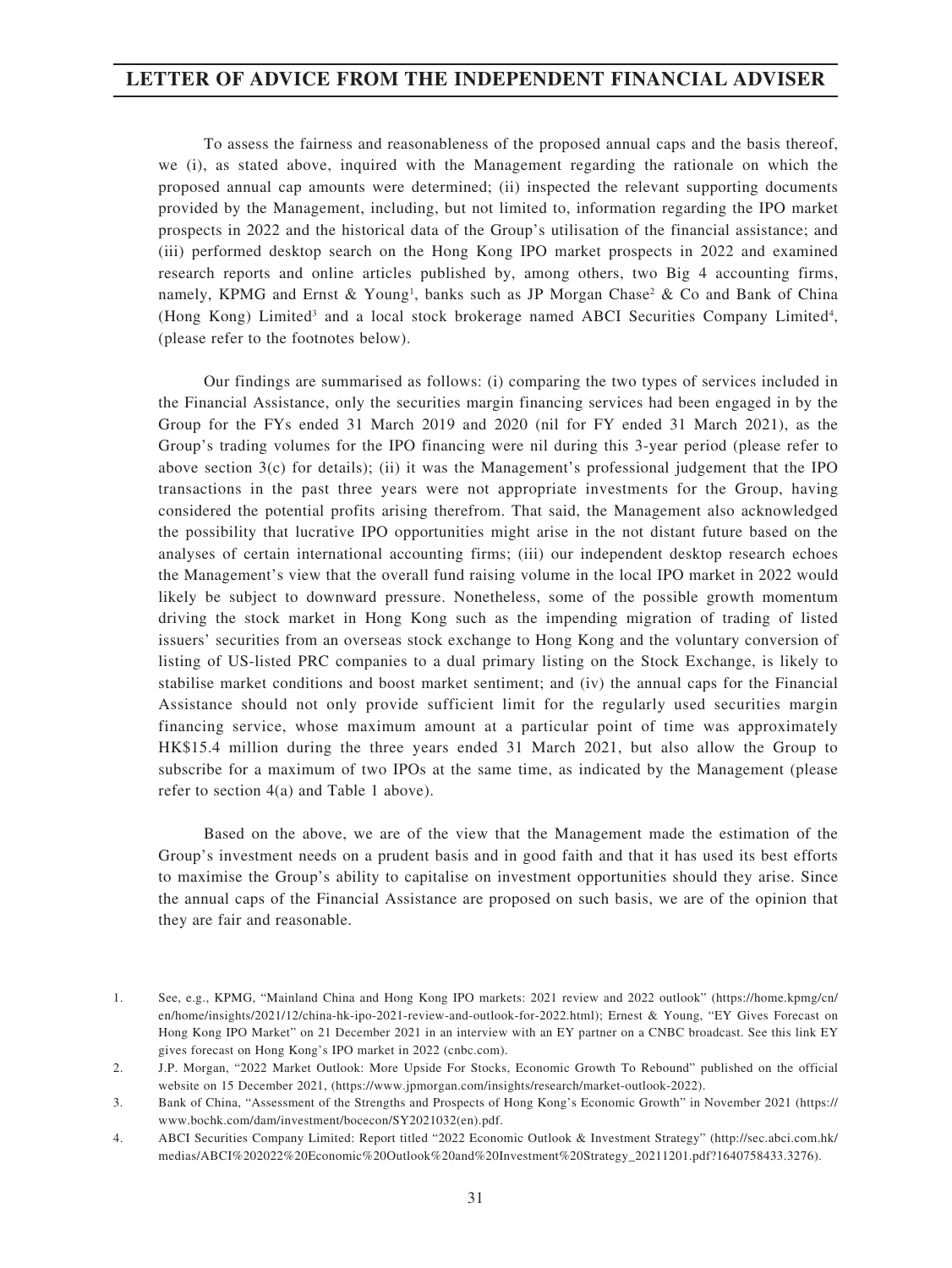### *(b) Financial Assistance Fees*

We reviewed the terms of the 2022 Financial Assistance Supplemental Agreements and noted that there were no extraordinary items therein as no changes have been made to their 2019 counterparts. The 2022 Financial Assistance Supplemental Agreements are being entered into for the sole purpose of extending the financial assistance for another three years.

To assess the fairness and reasonableness of the proposed Financial Assistance fees, we conducted the following research.

#### *(i) Securities margin financing*

We selected, for comparison purposes, the following companies which have published interest rates for securities margin financing services on their respective websites. In our view, these selected companies are representative of market conditions for comparison purposes as (i) they are all listed companies which are under close supervision of the regulators; and (ii) they consist of securities firms, banks and financial institutions of different sizes and background. Their respective securities margin financing rates are set out in the table below.

| Company                                                | <b>Stock</b><br>code | <b>Securities margin financing</b><br>interest rate (per annum) |
|--------------------------------------------------------|----------------------|-----------------------------------------------------------------|
| <b>BOCOM</b> International Holdings<br>Company Limited | 3329                 | BOCOM prime rate <sup>5</sup> + $3\%$                           |
| Bright Smart Securities &<br>Commodities Group Limited | 1428                 | 1-week HIBOR <sup>6</sup> + 4\%                                 |
| China Fortune Financial Group<br>Limited               | 0290                 | Prime rate <sup>7</sup> + $6\%$                                 |
| Guolian Securities Co., Ltd.                           | 1456                 | 8.35%                                                           |
| China Strategic Holdings Limited.                      | 0235                 | HSBC Prime rate <sup>8</sup> + 3.5%                             |
| Cinda International Holdings Limited                   | 0111                 | BOC prime rate <sup>8</sup> + 3%                                |
| <b>Emperor Capital Group Limited</b>                   | 0717                 | Prime rate <sup>7</sup> + 3%                                    |
| Guotai Junan International Holdings<br>Limited         | 1788                 | HSBC Prime rate <sup>8</sup> $+3\%$                             |

**Table 2**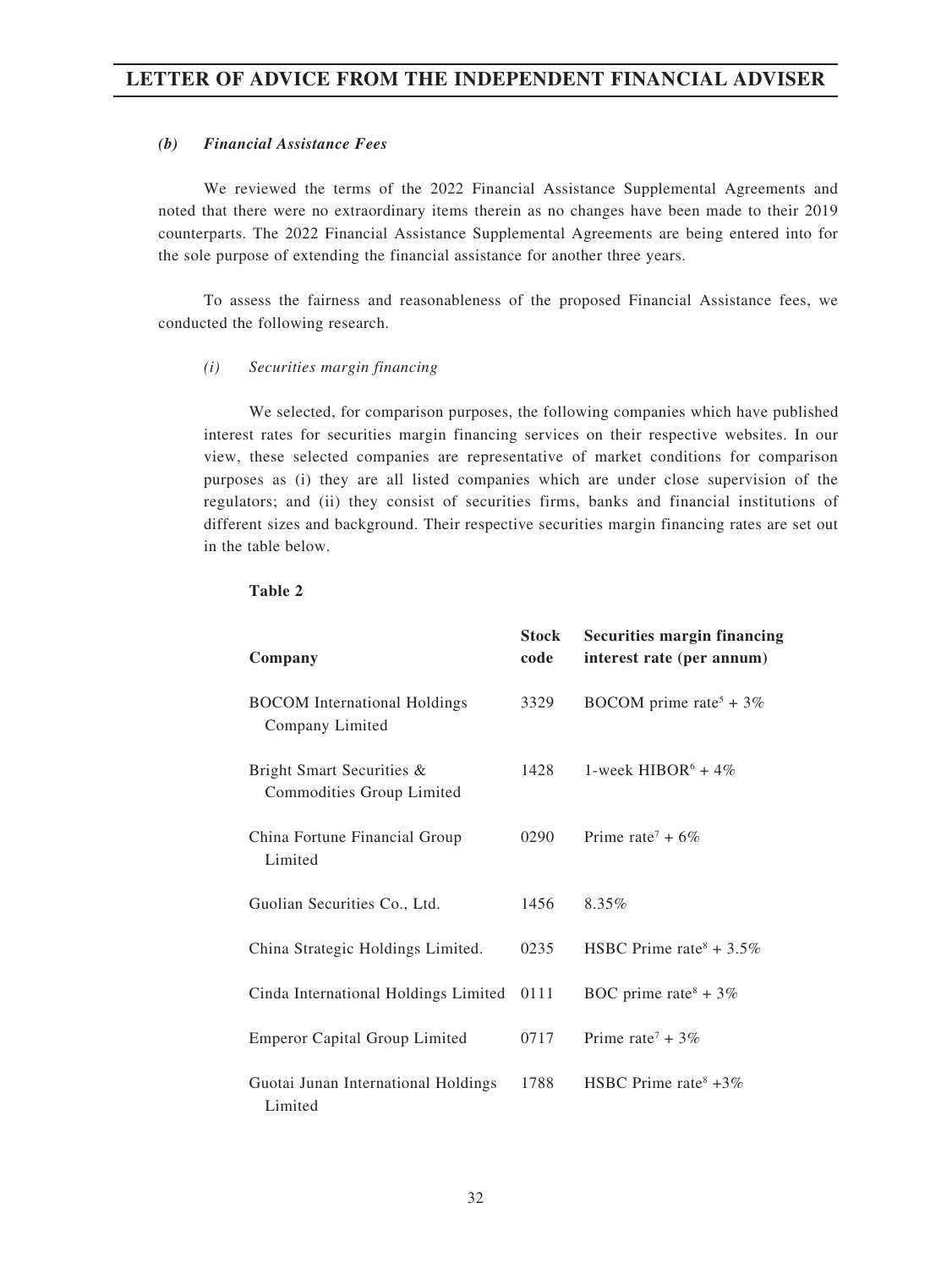| Company                                                                 | <b>Stock</b><br>code | <b>Securities margin financing</b><br>interest rate (per annum) |
|-------------------------------------------------------------------------|----------------------|-----------------------------------------------------------------|
| Haitong International Securities Group 0665<br>Limited                  |                      | $6.3\%$                                                         |
| Orient Securities International<br>Holdings Limited                     | 8001                 | Prime rate <sup>7</sup> + 3\%                                   |
| Southwest Securities International<br>Securities Limited                | 0812                 | HSBC Prime rate <sup>8</sup> + 3%                               |
| South China Financial Holdings<br>Limited                               | 0619                 | Standard Chartered prime rate <sup>5</sup> + 4%                 |
| <b>CMBC</b> Capital Holdings Limited                                    | 1141                 | Prime rate <sup>7</sup> + 4\%                                   |
| China Industrial Securities<br>International Financial Group<br>Limited | 6058                 | Prime rate <sup>7</sup> + 3%                                    |
| First Shanghai Securities Limited                                       | 227                  | Standard Chartered prime rate <sup>5</sup> + $3\%$              |
| Victory Securities Company Limited                                      | 8540                 | Prime rate <sup>7</sup> + 2\%                                   |

We noted from Table 2 above that the interest rates offered by the comparable companies range from 2% to 6% on top of their respective prime rates. We further noted that the comparable companies mainly adopt two prime rates, namely, 5.00% and 5.25%. As informed by the Management, the Upbest Group uses the prime rate of OCBC as a reference, which was 5.5% as at Latest Practicable Date since OCBC is the Upbest Group's principal banker.

The interest rate of 4.25% above OCBC's prime rate per annum offered by the Upbest Group is slightly higher than the market average set out in Table 2, but is justified on the following grounds:

(a) The interest rate offered by the Upbest Group to the UBA Group does not appear to deviate materially from the range of interest rates mentioned above.

<sup>5.</sup> According to their respective company websites, the prime rate of each of Standard Chartered Bank and BOCOM as at the Latest Practicable Date was 5.25%.

<sup>6.</sup> According to the information published by the Hong Kong Association of Banks, the 1-week HIBOR as at the Latest Practicable Date was 0.19929%.

<sup>7.</sup> These companies have not specified on their websites which prime rate that they have adopted.

<sup>8.</sup> According to their respective company websites, HSBC and BOC prime rates as at the Latest Practicable Date was 5%.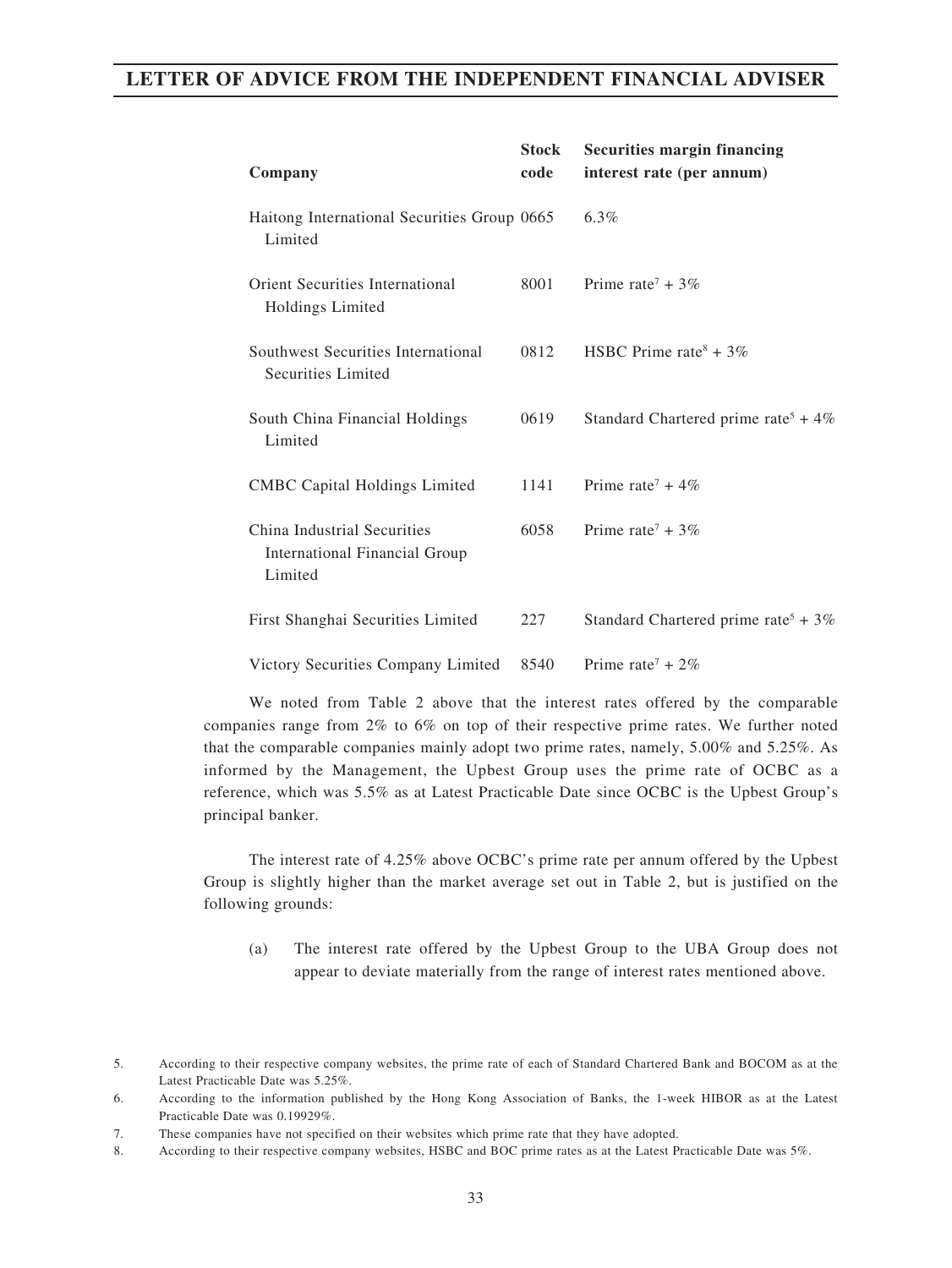- (b) Having reviewed the summary of interest rates provided by the Upbest Group, we noted that the Upbest Group offers approximately 30 different interest rates to its clients, amongst which the interest rate of 4.25% above prime rate is offered to 61% of its clients, ranked first in terms of the number of clients. As a result, we are of the view that the interest rate offered under the 2022 Financial Assistance Supplemental Agreements in relation to securities margin financing services is a market rate offered by the Upbest Group to its clients in the usual and ordinary course of business of the Group.
- (c) As an industry practice, the broker firms may close the clients' margin positions without notice once the minimum maintenance margin requirements are not fulfilled. As confirmed by the Management, the UBA Group is, however, allowed relatively more time to respond to margin calls when the minimum margin requirement is not met. This is a more flexible arrangement afforded to the UBA Group based on the long-term business relationship and effective communication between the Upbest Group and the UBA Group, which goes some way towards justifying the slightly higher interest rate.
- (d) The Management also advised that while it is a common practice that securities brokers in the market act as agents to borrow money from banks and re-lend the amount to their clients for securities margin financing, the Upbest Group provides the financing service using its own internal funds and act as the principal creditor. Accordingly, the Upbest Group exercises its own discretion in advancing funds to its clients on its own terms. Since the Upbest Group and the UBA Group have established mutual trust from their long-term co-operation, the lending terms and conditions imposed by the Upbest Group on the UBA Group would be more flexible. This is an attractive and important point for the UBA Group as other financial institutions or lenders may not be as flexible as the Upbest Group, particularly when it comes to decisions on making margin calls. Such additional flexibility granted to the UBA Group again provides justification for the slightly higher interest rate offered by the Upbest Group.
- (e) The original securities margin financing agreements entered into by both the Upbest Group and the UBA Group were based on the standard contracts of the Upbest Group and the supplemental agreements thereafter were entered into for the sole purpose of extending the service periods. Accordingly, we are of the view that the terms and conditions of the securities margin financing services provided by the Upbest Group to the UBA Group are no less favourable than that those offered to independent third parties.

For the above reasons, we concur with the Management's view that the terms and conditions of the securities margin financing services, including the interest rate offered thereunder, are in the interest of the Company and the Shareholders as a whole.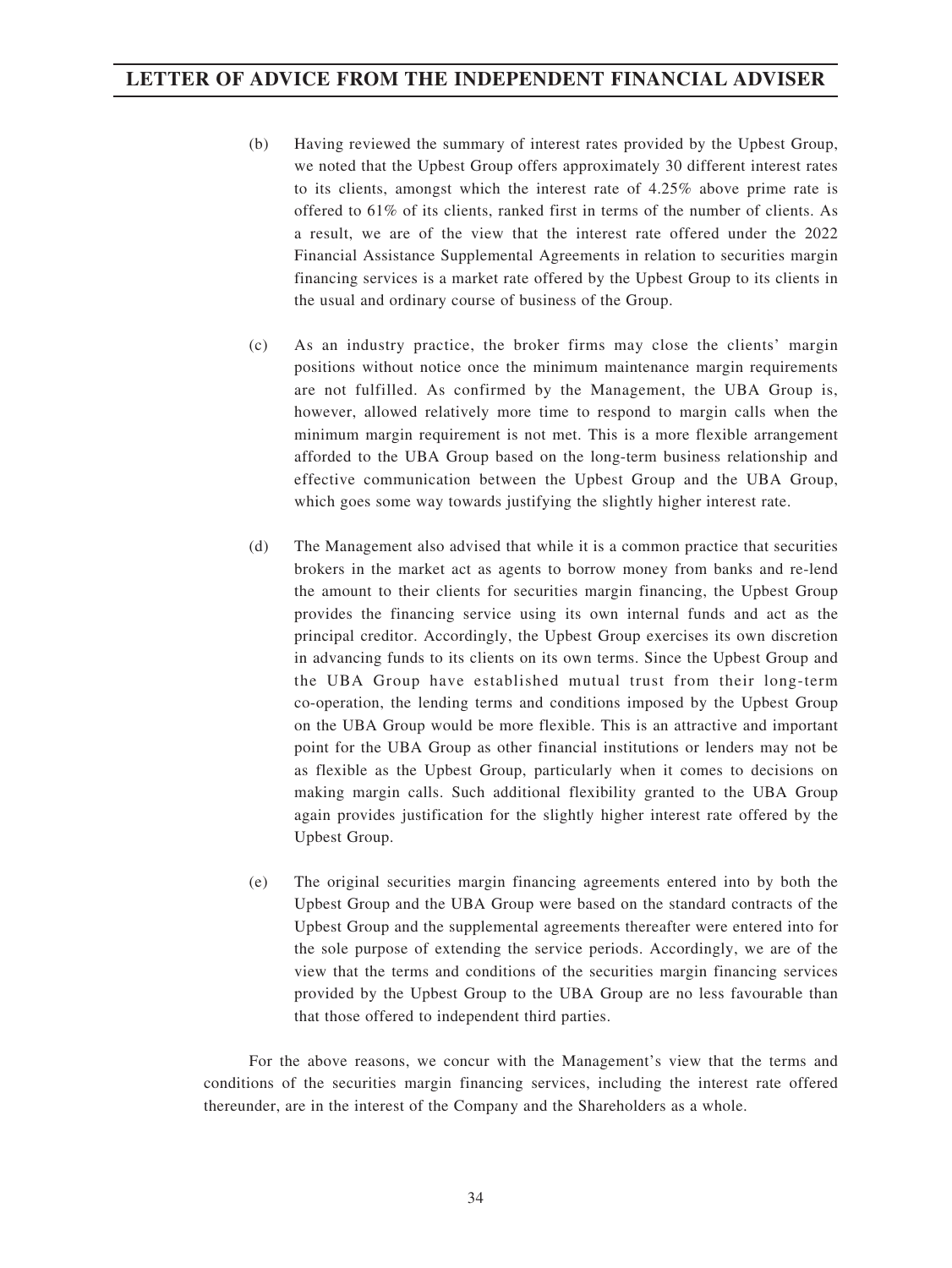#### *(ii) IPO financing*

After inquiring with the Upbest Group, the Management confirmed that the Upbest Group determines the interest rates of its IPO financing services on a case-by-case basis after considering a number of factors, including, but not limited to, (i) popularity of individual IPOs in terms of subscriptions, (ii) price competitiveness; and (iii) other benefits brought to the Upbest Group. The Management further confirms that the interest rates offered to the UBA Group are in line with those offered to other independent third-party customers in the Upbest Group's ordinary and usual course of business.

We conducted independent research on the prevailing market practice concerning IPO financing and noted that, given the unique risk profiles and different funding needs of IPO projects, interest rates for IPO financing are mostly determined on a case-by-case basis. Thus, no directly comparable interest rates could be found. Notwithstanding the limited information on market rates, we are of the view that the interest rates and terms proposed under the 2022 Financial Assistance Supplemental Agreements in relation to IPO financing services are fair, reasonable and in the interest of the Company and Shareholders as whole, for the following reasons:

(a) As confirmed by the Upbest Group, which was relayed to the Management, the spread of 0.20%-1.50% above the borrowing costs of the Upbest Group from OCBC per annum (the "**IPO Interest Rate**") represents the market rate offered by the Upbest Group to its other clients for provision of IPO financing services. According to the Upbest Group, (i) the spread of 0.20%-1.5% above the borrowing costs of the Upbest Group from OCBC per annum is similar to a service charge imposed by Upbest Group on top of the Upbest Group's borrowing costs from OCBC; (ii) this spread was set a long time ago and the Upbest Group could not recall the exact date of the setting due to the passage of time; (iii) the Upbest Group had not entered into any IPO financing agreements with other clients in the past 24 months; (iv) had there been such clients in the past 24 months, the interest rate for provision of IPO financing services offered to them would have been the same market rate, namely, 0.20%-1.5% above the borrowing costs per annum; and (v) when there is an IPO in the market, the interest rate offered to clients would be within this fixed spread of 0.20%-1.5% above the borrowing costs, with the actual rate to be determined by market circumstances at the time and on a case-by-case basis, but not beyond this range.

Our review of the Company's circulars issued in respect of the CCTs arising from the Contracting Parties entering into the Original Agreements and successive supplemental agreements showed that the interest rate in respect of provision of IPO financing services by the Upbest Group to the UBA Group had been slightly adjusted within a narrow range. However, the spread of 0.20%-1.5% above the borrowing costs of the Upbest Group from OCBC has been in use since April 2016 and remains the same under the 2022 Financial Assistance Supplemental Agreements.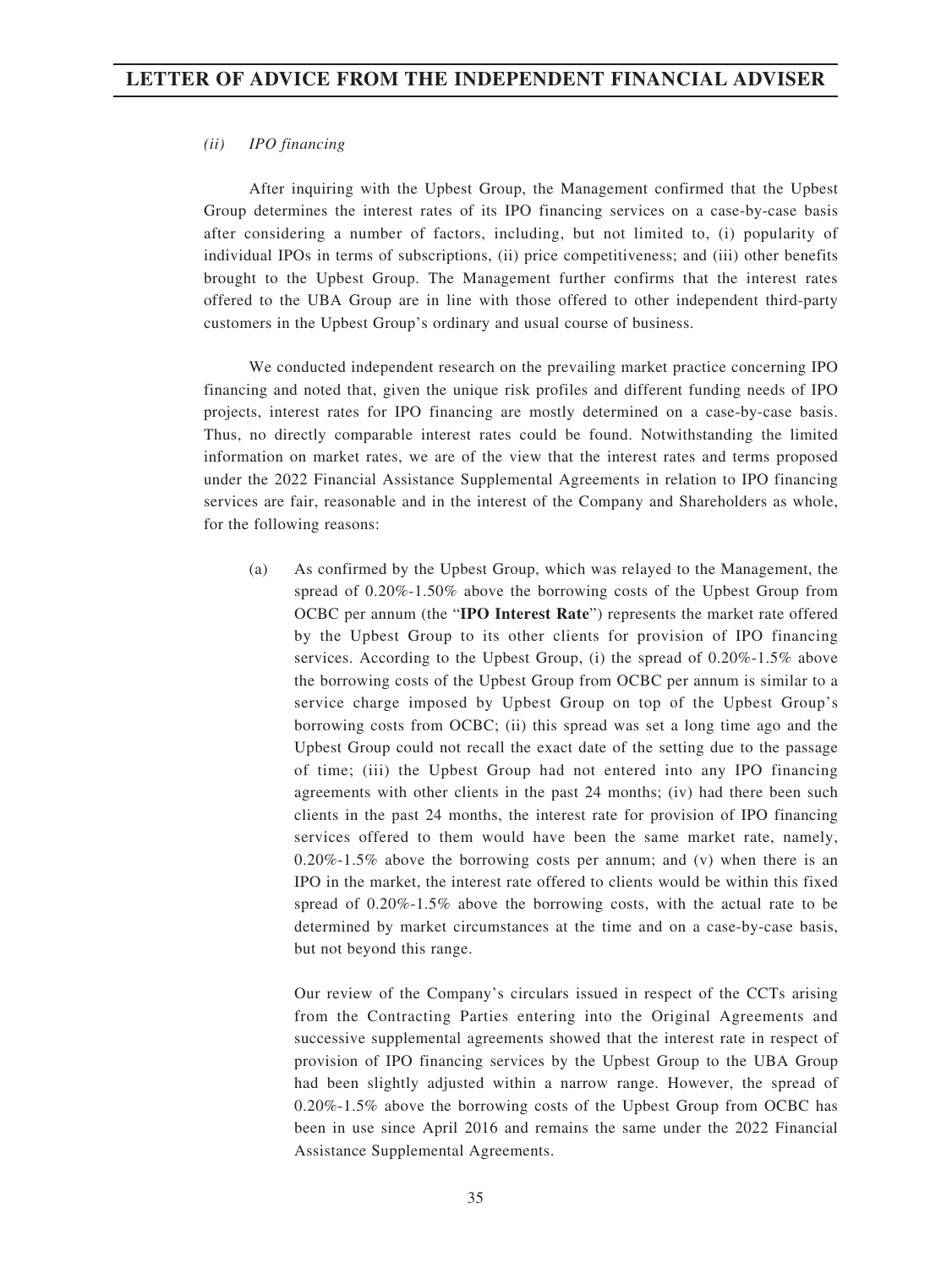To determine the fairness and reasonableness of the Company's IPO Interest Rate, we reviewed the Company's internal control ("**IC**") policies and procedures in relation to IPO financing. It is noted that IPO financing offered in the market is mostly determined on a case-by-case basis when there is an IPO in the market, and, on such occasion, the financial controller of the Company (the "**FC**") is required to (i) gather and compare the interest rates for IPO financing offered by the Upbest Group to the UBA Group against those offered by (ii) at least two independent service providers ("**ISPs**") (iii) on every transaction, so as to determine if the interest rate offered by the Upbest Group is on normal commercial terms and on terms which are no less favourable to UBA Group than those offered by other ISPs. The findings and recommendations made by the FC in this regard will be (iv) reviewed by an executive director of the Company before a decision is made on whether to resort to IPO financing services. The Company may also consider (v) engaging other ISP(s) to provide IPO financing services if it/they would be able to provide better terms to it than the Upbest Group.

For the reasons stated above and bearing in mind that the actual interest rate of the provision of IPO financing services would be within the fixed spread of 0.20% to 1.50% of the Upbest Group's borrowing costs, we are of the view that the Company's IPO Interest Rate is, on balance, fair and reasonable, and that the pricing policy together with the Company's IC policies and procedures could help ensure that the IPO financing services offered by the Upbest Group to the UBA Group will be on normal commercial terms from time to time.

- (b) As advised by the Management, it is the Company's strategy to invest in private equity projects primarily with internal funds. For the FY ended 31 March 2021 the Company had invested in one unlisted company with fair value of approximately HK\$1.45 million (6-month interim period ended 30 September 2021: approximately HK\$1.9 million) and will continue with investments in shares of unlisted companies in the foreseeable future. According to the Management, the IPO financing services are solely engaged in to provide flexibility for the Company if there are changes in investment strategy or a sudden shortage of internal resources. We were further informed by the Management that there had not been any amount of IPO financing advanced to the Company by the Upbest Group for the FYs ended 31 March 2020 and 2021. Hence, while we agree that the IPO financing services have not been actively used by the Company, we are of the view that, with IPO financing services readily in place, the Shareholders' interest can be advanced in the long run as such services provide flexibility to the Company to capitalise on market opportunities as soon as they arise.
- (c) The original agreement on IPO financing services entered into by the Upbest Group and the UBA Group were on standard terms of the Upbest Group, and the supplemental agreements concluded thereafter were for the sole purpose of extending the service periods. The terms and conditions thereof are therefore no less favourable than those available to independent third parties.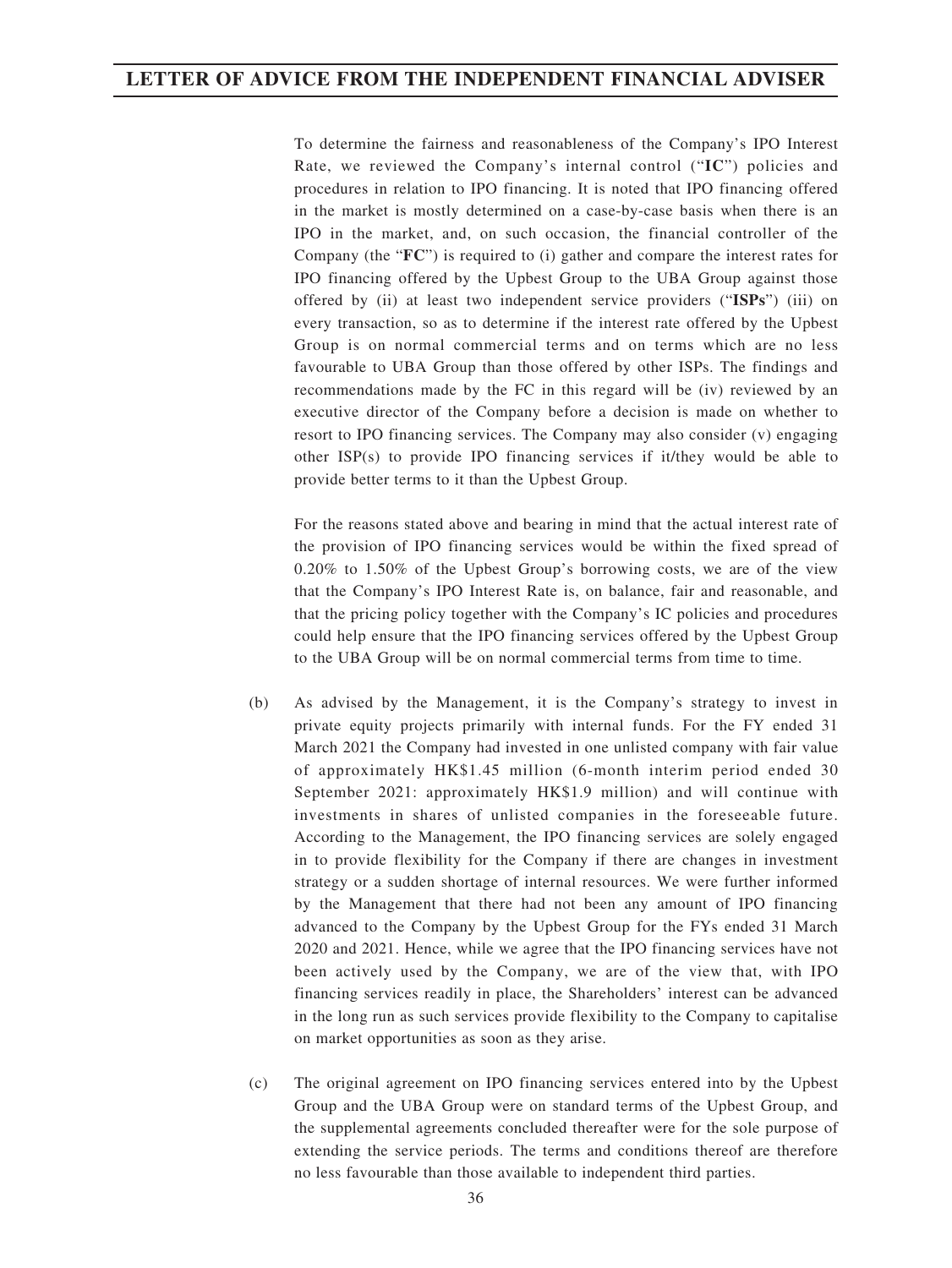#### *(c) Internal control procedures*

To ensure that the interest rates offered under each of the 2022 Financial Assistance Supplemental Agreements are fair and reasonable, on normal commercial terms and on terms which are no less favourable to the UBA Group than those offered by other ISPs, the following personnel/parties of the Company are tasked with different duties under the Company's IC policies and procedures.

The FC will (i) gather and compare the interest rates for securities margin financing offered by the Upbest Group to the UBA Group with those offered by at least two ISPs on a regular half-year basis, and interest rate of IPO financing services on every transaction so as to determine if the interest rates offered by the Upbest Group are on normal commercial terms and on terms which are no less favourable to UBA Group than those offered by other ISPs. As the interest rates for the securities margin financing offered in the market and the prime rate have been relatively stable in the past three years, the Company considered that comparing the interest rates on a half-year basis is sufficient; and (ii) review and monitor the transaction amounts under the relevant CCTs on a monthly basis so as to ensure that the annual caps for the financial assistance approved by the Independent Shareholders will not be exceeded. As for the FC's job duties in relation to the interest rate of IPO financing services, please refer to above section 4(b)(ii)(a).

The INEDs and the auditors of the Company will conduct annual reviews of the relevant CCTs to confirm, among others, that such transactions are carried out in accordance with the terms of the relevant agreements governing the transactions and in accordance with Listing Rules 14A.55 and Rule 14A.56. In addition, while the UBA Group and the Upbest Group have enjoyed a long-standing business relationship, the Company is not obligated to use the services provided by the Upbest Group as a matter of course. Other ISP(s) will be considered for engagement if it/they could provide better terms and services than the Upbest Group.

We took the following actions to determine the adequacy and effectiveness the Company's IC policies and procedures. First, we compared the securities margin rates of the comparable companies referred to in above Table 2 with that of the comparable companies set out on page 35 of the IFA letter included in the Company's circular dated 28 February 2019 (the "**2019 IFA letter**") (we, Central China international Capital Limited, acted as the IFA to advise the IBC and Independent Shareholders regarding the CCTs in relation to the 2019 Financial Assistance Supplemental Agreements), and found that out of the 16 comparable companies listed in the current IFA letter, 11 of which such as BOCOM international, Bright Smart Securities, China Fortune Financial Group had also been included in the 2019 IFA letter, and that the securities margin interest rates of these 11 comparable companies had not changed during this 3-year period. Given the relative stability of the securities margin rates of the 11 comparable companies in the market and bearing in mind that the Company's interest rate in respect of securities margin financing, namely, 4.25% above OCBC's prime rate, has also not been changed since the Original Agreements were entered into, we are, on balance, of the view that the comparison of interest rates for securities margin financing on a half-year basis is appropriate and sufficient.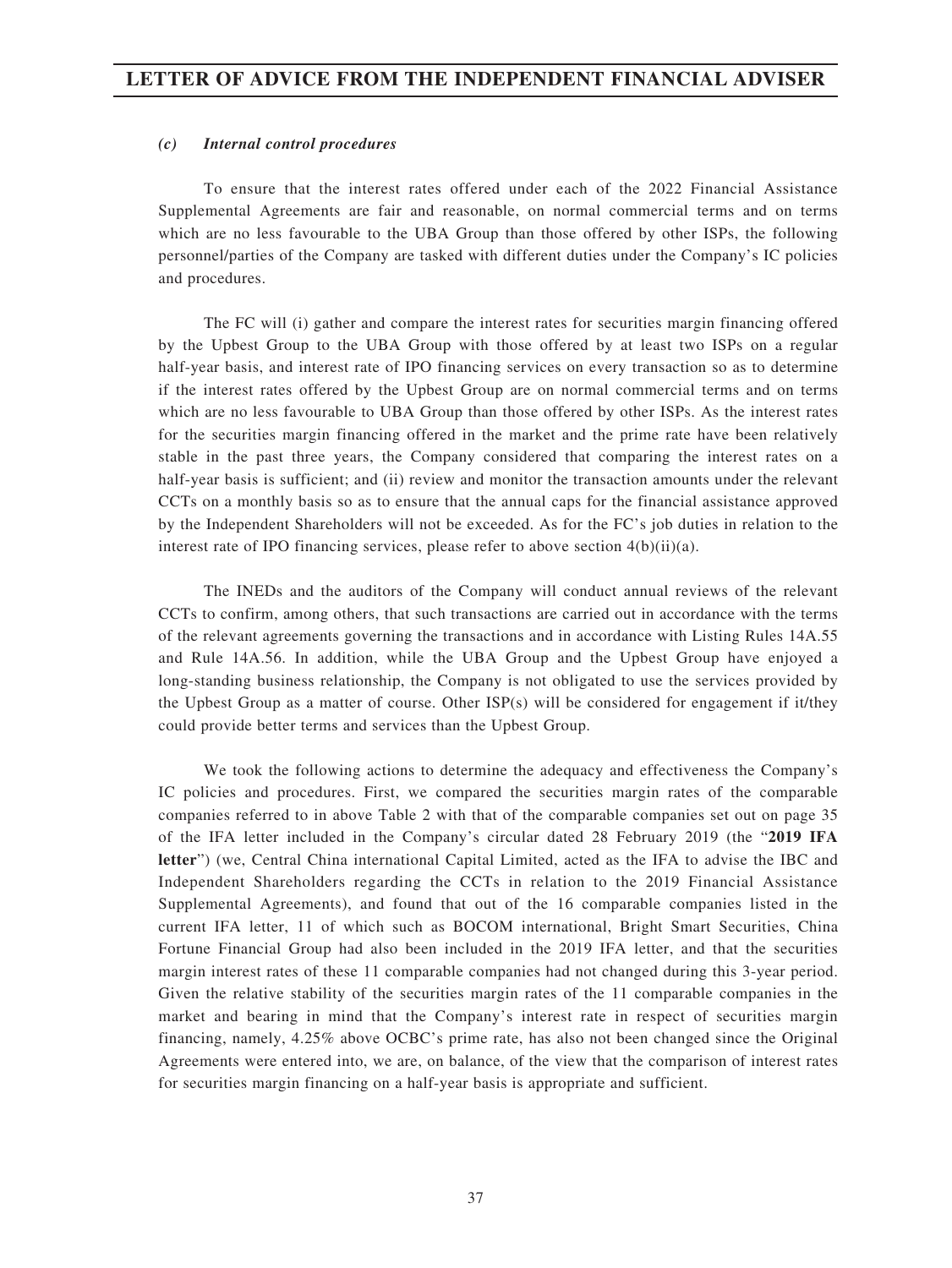Second, with regard to the comparison of interest rate of IPO financing services with that of two ISPs on every transaction by the FC, it is noted that since (i) the Company (a) has viewed subscription for shares in IPOs as a complementary equity investment activity; and (b) has not used IPO financing services since its FY ended 31 March 2011; and (ii) the IPO interest rate is determined on a case by case basis when there is an IPO in the market and the spread of 0.2%- 1.5% above the borrowing costs of the Upbest Group is fixed, we consider that it would be fair and reasonable that, when there is an IPO in the market, the FC should gather and compare the interest rate for IPO financing services offered by the Upbest Group to the UBA Group against those offered by at least two ISPs on every transaction so as to determine if such interest rate being offered by Upbest Group is on normal commercial terms and on terms which are no less favourable to the UBA Group than those offered by other ISPs. The findings and recommendations of the FC in this regard, as mentioned before, would also be reviewed by an executive director of the Company. Finally, we reviewed the copy of the transaction amounts referred to in above second paragraph of this subsection and found that the Financial Assistance annual caps for the FY ended 31 March 2022 had not been exceeded.

Having taken the above steps, we are, on balance, satisfied with the adequacy and effectiveness of the Company's IC policies and procedures.

For the reasons stated above, we are of the opinion that the terms of the 2022 Financial Assistance Agreements, including the interest rates of the Financial Assistance, as well as the proposed annual caps thereunder are fair, reasonable, on normal commercial terms and in the interests of the Company and the Independent Shareholders as a whole.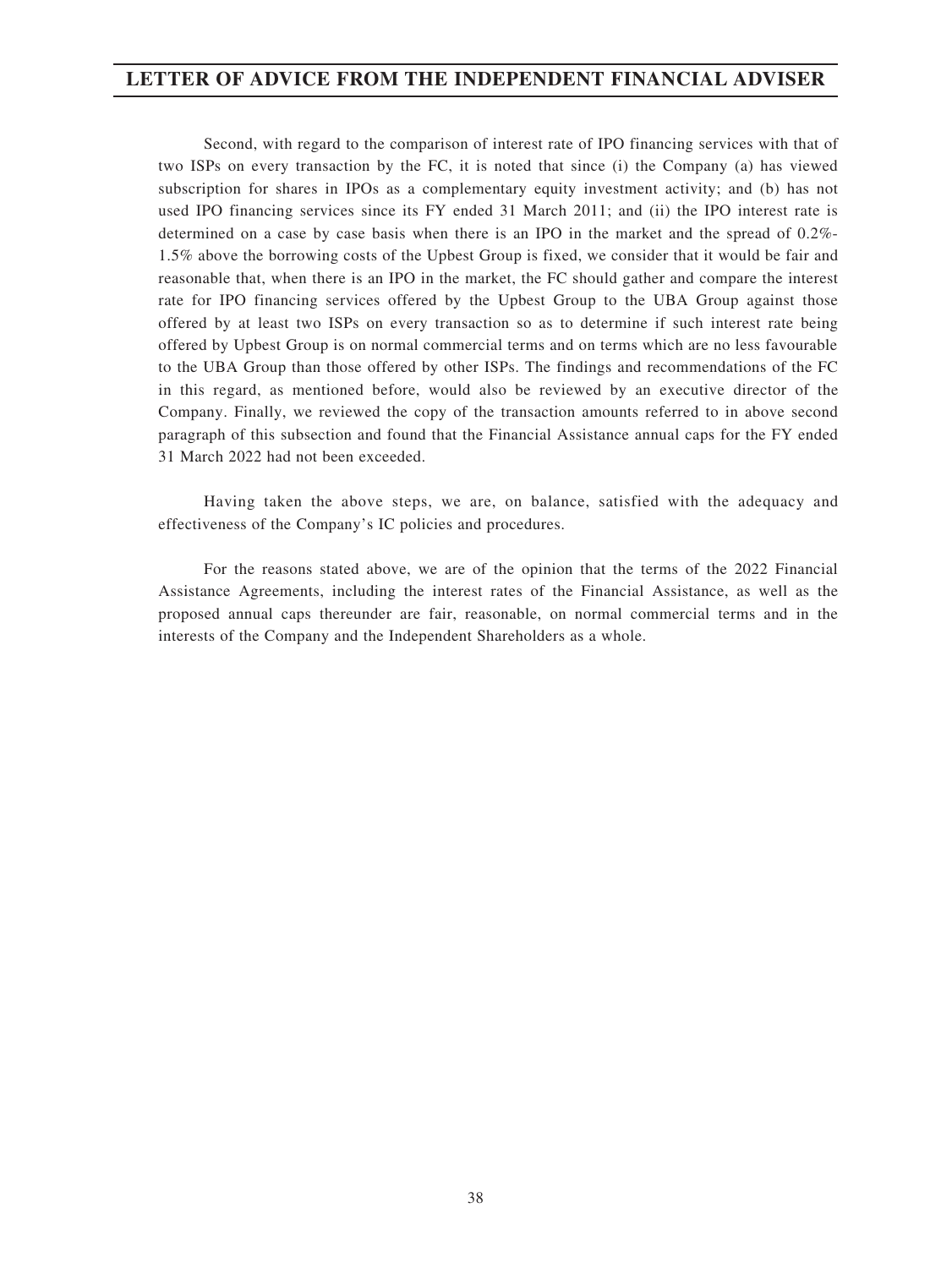#### **5. 2022 Investment Management Agreement**

#### *(a) Background*

The Upbest Group has been providing assets management services to UBA since December 2000. On 25 January 2019, UAML and UBA entered into the 2019 Investment Management Agreement pursuant to which UAML provided assets management services to UBA from 1 April 2019 to 31 March 2022.

On 26 January 2022, UAML and UBA entered into the 2022 IM Agreement pursuant to which UAML will provide assets management services to UBA from 1 April 2022 to 31 March 2025. For the avoidance of doubt, the 2019 Investment Management Agreement will remain in full force and effect until and upon the 2022 IM Agreement becoming effective on 1 April 2022, upon approval by the Independent Shareholders at the UBA EGM.

As consideration for UAML's provision of assets management services to UBA pursuant to the 2022 IM Agreement, UAML is entitled to the Management Fee and the Performance Fee. The proposed terms in respect of the Management Fee and the Performance Fee for the 2022 IM Agreement are the same as those of the 2019 Investment Management Agreement.

#### *Management Fee*

The monthly Management Fee is payable by UBA in advance and amounts to 1.5% per annum of the NAV as at the immediately preceding Valuation Date on the basis of the actual number of days in the relevant calendar month over a year of 365 days.

#### *Performance Fee*

In addition to the Management Fee, the Company has also included a high watermark provision (the "**High Watermark**") for the payment of the Performance Fee as an incentive to UAML, namely, if the Company's NAV, as at the end of the relevant FY, exceeds the higher of:

- (a) the NAV as at the end of the Reference Year, i.e., the FY ended 31 March 2019; and
- (b) the NAV as at the end of the most recent FY after the Reference Year and in which the Performance Fee was paid,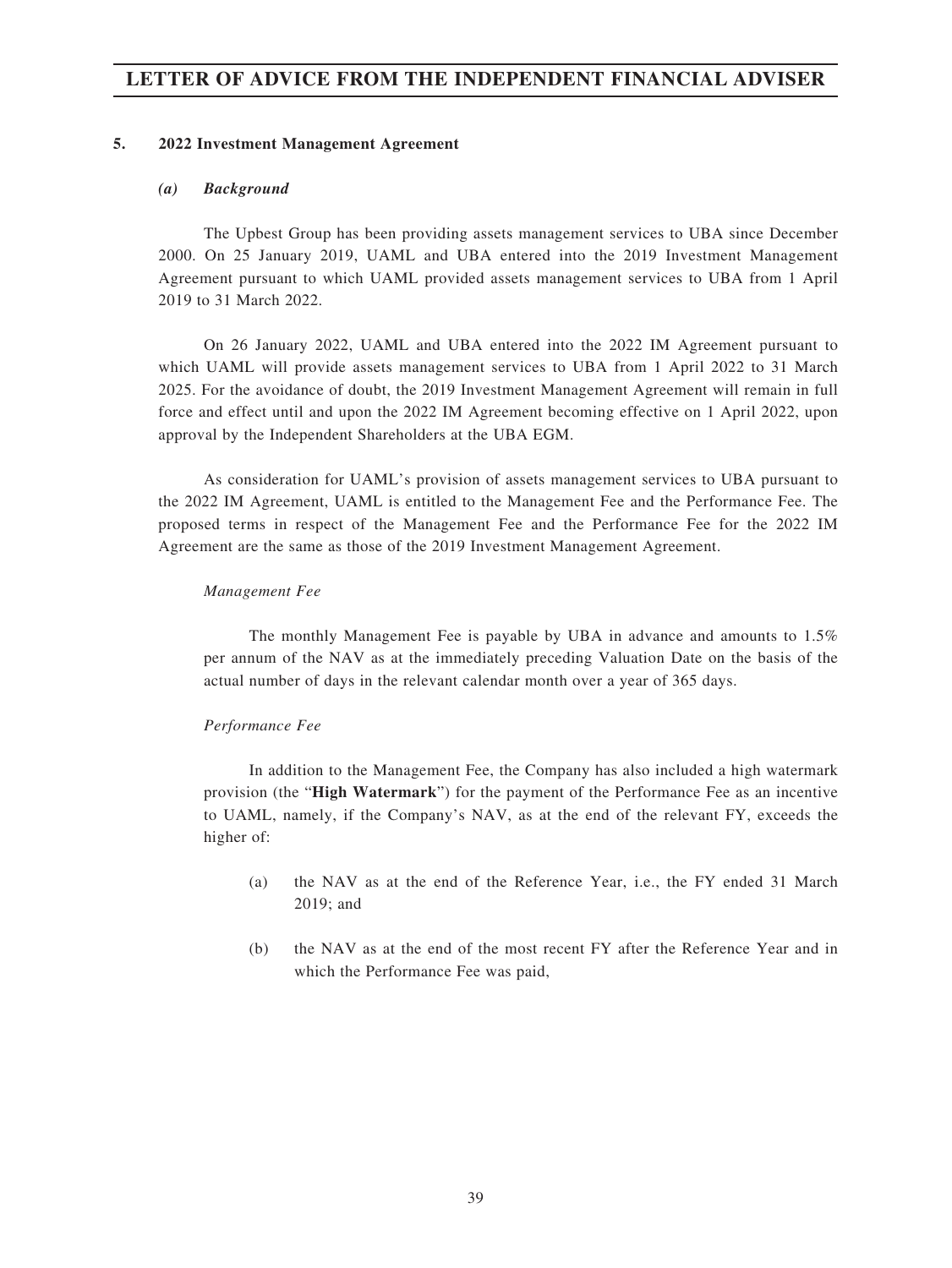UBA will pay UAML the Performance Fee for the relevant FY in HK\$ equivalent to 20% of the amount by which the NAV exceeds the High Watermark as at the end of the relevant FY.

Such Performance Fee shall be payable by UBA as soon as practicable after the publication of the audited financial results of UBA for the relevant FY on the websites of UBA and the Stock Exchange, and in any event not later than 180 calendar days after the publication of the same.

For the purpose of calculating the Performance Fee, the NAV and, where applicable, the High Watermark shall be adjusted in a fair and reasonable manner as UBA and UAML shall agree so as to:

- (a) take account of any adjustments to the share capital of UBA during any relevant FY;
- (b) take account of any buy-back or redemption of UBA's shares during any relevant FY; and
- (c) take no account of (that is, include in the calculation of the NAV as if such distributions or fees had never been made or paid) any distributions or dividends made by UBA or any fees paid to UAML pursuant to the 2022 IM Agreement during any relevant FY(s).

In the unlikely event that the aggregate amount of the Management Fee and the Performance Fee payable by UBA to UAML for any FY under the 2022 IM Agreement is greater than the relevant annual caps to be approved by the Independent Shareholders and Upbest independent shareholders (if applicable), UBA and UAML shall negotiate in good faith and take such necessary action(s) to ensure compliance with the requirements in the Listing Rules.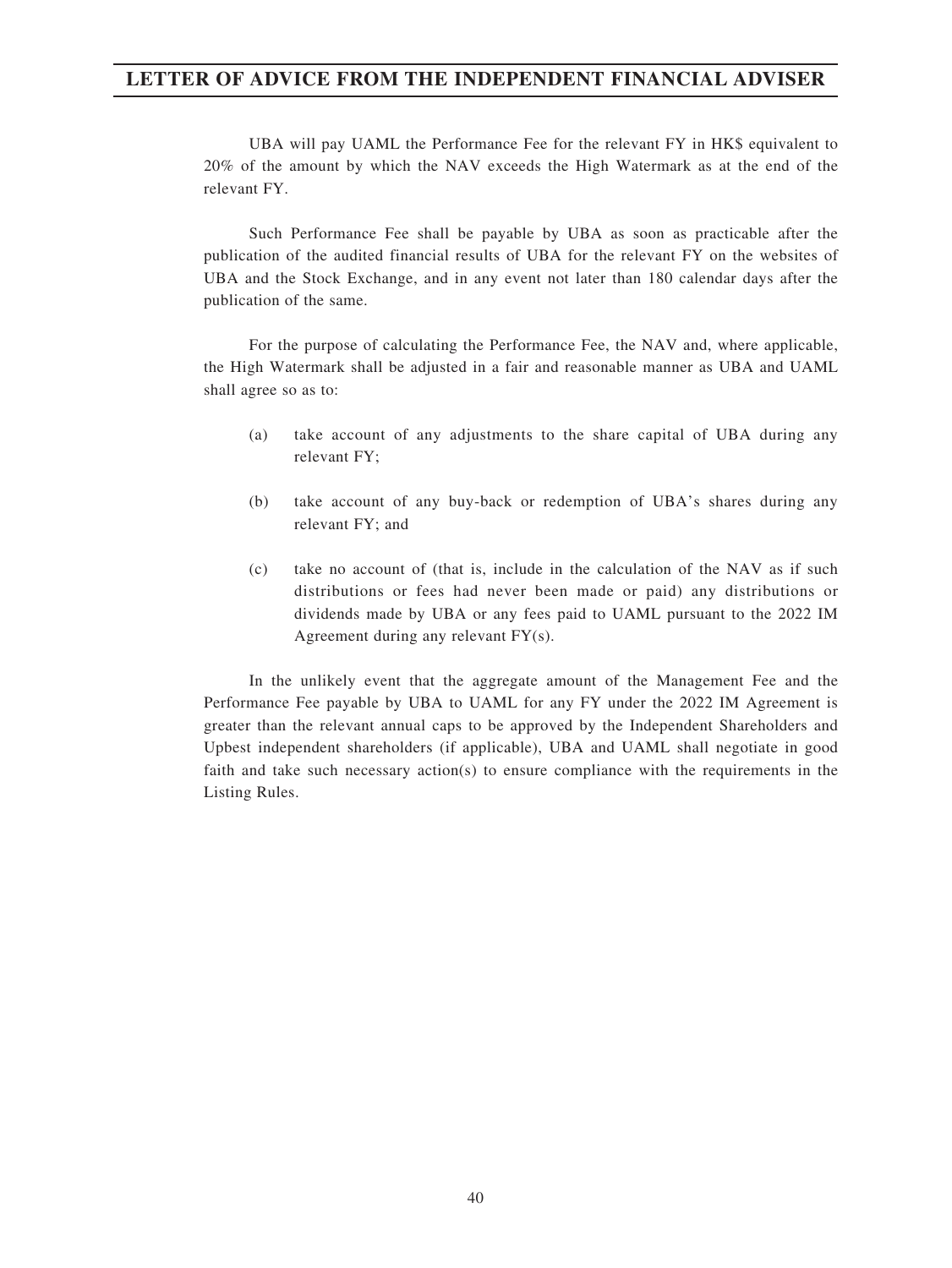#### *(b) Historical data*

The Upbest Group had previously provided assets management services to the UBA Group. The amounts of the Management Fee and the Performance Fee paid by UBA to UAML for each of the four years ended 31 March 2021 and the nine months ended 31 December 2021 are shown below:

|                                                 | For the<br><b>Financial</b><br><b>Year ended</b><br>31 March<br>2018 | For the<br><b>Financial</b><br><b>Year ended</b><br>31 March<br>2019 | For the<br><b>Financial</b><br><b>Year ended</b><br>31 March<br>2020 | For the<br><b>Financial</b><br>Year ended<br>2021 | For the<br>nine months<br>ended<br>31 March 31 December<br>2021 |
|-------------------------------------------------|----------------------------------------------------------------------|----------------------------------------------------------------------|----------------------------------------------------------------------|---------------------------------------------------|-----------------------------------------------------------------|
|                                                 | (HK\$'000)                                                           | ( <i>HK\$'000</i> )                                                  | (HK\$'000)                                                           | (HK\$'000)                                        | (HK\$'000)                                                      |
| <b>Management Fee</b><br><b>Performance Fee</b> | 2,446<br>N <sub>il</sub>                                             | 2,243<br>N <sub>il</sub>                                             | 2,075<br>N <sub>il</sub>                                             | 1,621<br>Nil                                      | 1,191<br><b>Nil</b>                                             |
| <b>Total</b>                                    | 2,446                                                                | 2,243                                                                | 2,075                                                                | 1,621                                             | 1,191                                                           |

#### *(c) The proposed annual caps*

The historical annual caps for the Management Fee and the Performance Fee under the 2019 Investment Management Agreement for each of the three FYs ended 31 March 2022 were set at HK\$8,600,000, HK\$9,100,000 and HK\$9,600,000, respectively. Each of the Upbest Board and the UBA Board proposed that the annual caps for the Management Fee and the Performance Fee respectively under the 2022 IM Agreement for each of the FYs up to 31 March 2025 be set as shown below, after taking into account an estimated growth rate of 6% per annum (please refer to section 6(a) and (d) below for details):

|                        | For the            | For the          | For the            |
|------------------------|--------------------|------------------|--------------------|
|                        | <b>Financial</b>   | <b>Financial</b> | <b>Financial</b>   |
|                        | <b>Year ending</b> | Year ending      | <b>Year ending</b> |
|                        | 31 March           | 31 March         | 31 March           |
|                        | 2023               | 2024             | 2025               |
|                        | (HK\$'000)         | (HK\$'000)       | (HK\$'000)         |
| <b>Management Fee</b>  | 1,700              | 1,800            | 1,900              |
| <b>Performance Fee</b> | 4,400              | 4,400            | 4,400              |
| Total (approximately)  | 6,100              | 6,200            | 6,300              |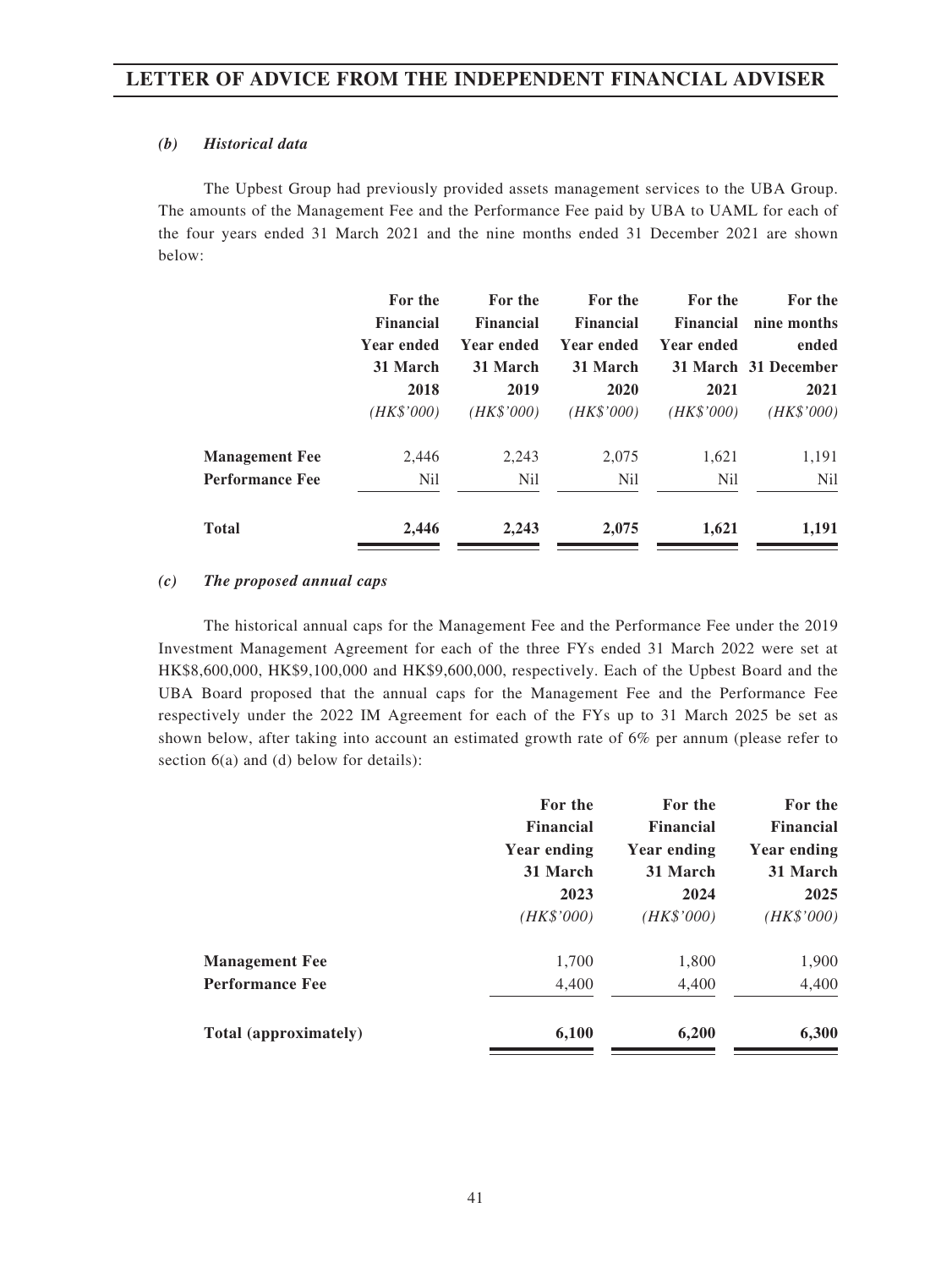#### **6. Analysis on Management Fee and Performance Fee caps**

#### *(a) Estimated annual growth rate of 6%*

Upon being inquired as to how the Company arrived at the estimated annual growth rate of 6%, the Management indicated that it had derived this estimated annual growth rate by averaging the combined amounts of (i) the year end percentage change in the Company's NAV and the year end percentage change in the Hang Seng Index (the "**HSI**") for FYs ended 31 March 2017 to 2021; and (ii) the average of Hong Kong's GDP for the years ended from 31 March 2017 to 2021, which amounted to -1%. If the corresponding values of items (i) and (ii) for the 9-month period of 1 April 2021 to 31 December 2021 were also included in the calculation, the resulting basis would be -2%.

The above having been said, the Management considered that the Company's NAV may be greatly affected by the HSI's performance as securities listed on the Stock Exchange account for an increasing proportion of the Company's NAV. Hence, the Management was of the view that the averaged amount of the percentage changes in the HSI for the FYs ended 31 March 2017 to 2021 and the 9-month period from 1 April to 31 December 2021 could be a more appropriate basis for the derivation of the Company's estimated growth rate in 2022 to 2025, which was equivalent to 3%. Moreover, since the local stock market is likely to rebound, according to certain market participants<sup>9</sup>, by approximately 15% after the negative effects of the Pandemic are under control, so the Management estimated the growth rate for each of the FYs ended 31 March 2022 to 2025 to be approximately 6%, after adding a buffer of 3% on top of the above-mentioned basis of 3% to ensure maximum flexibility on its part.

To analyse the reasonableness of the expected annual growth rate of 6% for the proposed annual caps for the Management Fee and the Performance Fee, we conducted an analysis of the UBA Group's historical NAV trends and its average return on equity by using the Group's net profit before tax and management fee. Our analysis is based on published financial information of the UBA Group from 2015 to 2021. Below is a table of the UBA Group's NAV from 2015 to 2021 and their respective percentage changes each year, followed by a statistical analysis of its returns:

<sup>9.</sup> See, e.g., Kay Li, "After a Lost Year, Where will Hong Kong Stocks Go in 2022?" 31 December 2021, quoting the views of Zhang Yidong, Global Chief Strategist and General Manager of Overseas Research Center of Singyes Securities, who believes that Hong Kong stocks would gain up to 15-20% from the end of 2021 to the high point in 2022. (https://finance.yahoo.com/news/lost-where-hong-kong-stocks-113400220.html).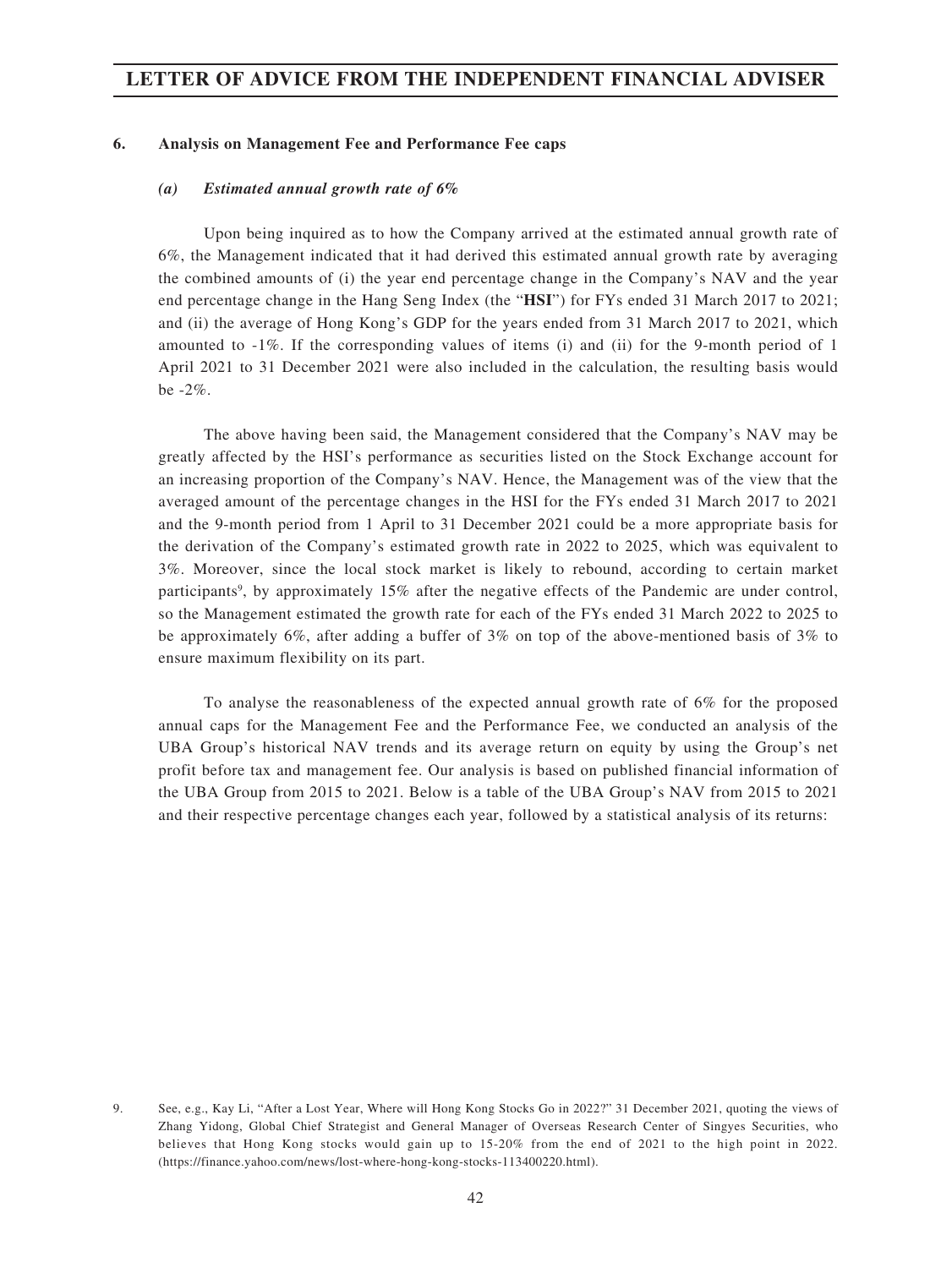| <b>Year ended 31 March</b> | (HK\$'000)<br>(approximately) | NAV NAV% change |
|----------------------------|-------------------------------|-----------------|
| 2021                       | 104,700                       | $-7.67\%$       |
| 2020                       | 113,400                       | $-28.18%$       |
| 2019                       | 157,900                       | 7.86%           |
| 2018                       | 146,400                       | $-14.34\%$      |
| 2017                       | 170,900                       | $6.02\%$        |
| 2016                       | 161,200                       | $-6.33\%$       |
| 2015                       | 172,100                       | 62.51%          |
| Analysis of NAV% change    |                               |                 |
| Mean                       | 2.84%                         |                 |
| Standard deviation         | 29.01%                        |                 |

It is noted from above Table 3 that the mean return over the period from 2015 to 2021 was 2.84% with a standard deviation of 29.01%, implying that the change in NAV for any given year would on average range between -26.17% and 31.85% (being the mean return plus/minus one standard deviation). Given that management fees generally do not comprise a significant amount of annual cap in any given year (see, eg., section 5(c) above), and that the Management's proposed 6% annual growth rate does not differ significantly from the mean NAV growth rate and is well within a standard deviation's range, we consider it to be a fair and reasonable assumption for its application to the Management Fee.

 $Maximum \t\t 62.51\%$ Minimum -28.18%

With respect to the 6% estimated annual growth rate in respect of the Performance Fee, we referred to the analysis of the UBA Group's Gross Profit trends, corresponding returns on beginning of year equity position, and a statistical analysis thereof, which is detailed in the table below.

#### **Table 3**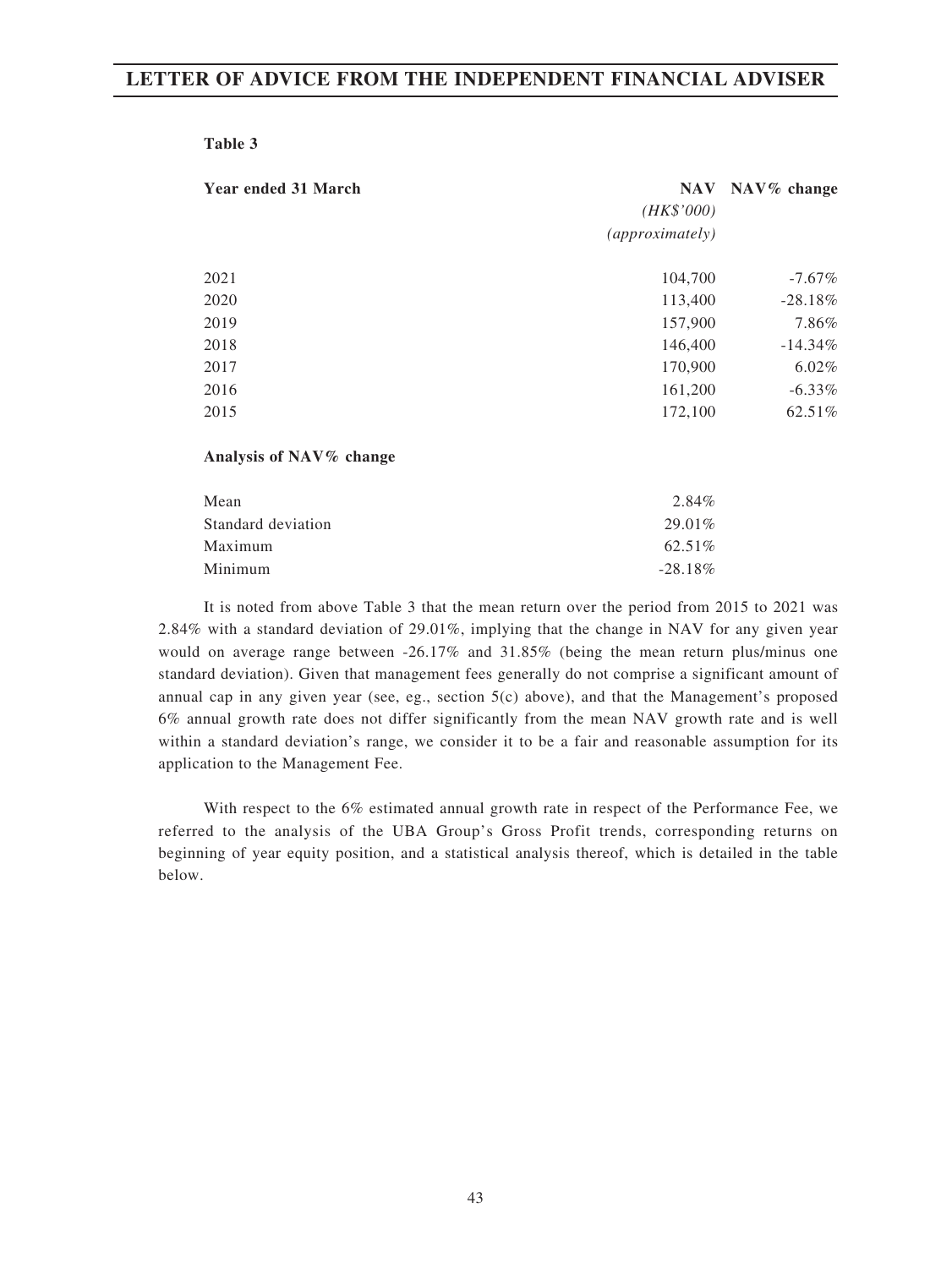#### **Table 4**

|                 |                     |                 | <b>Gross Profit/</b> |
|-----------------|---------------------|-----------------|----------------------|
| <b>Year End</b> | <b>Gross Profit</b> | Equity          | <b>Equity</b>        |
|                 | (HK\$'000)          | (HK\$'000)      |                      |
|                 | (approximately)     | (approximately) |                      |
| 2021            | (7,300)             | 104,700         | $-6.94\%$            |
| 2020            | (42,900)            | 113,400         | $-37.86\%$           |
| 2019            | (22,200)            | 157,900         | $-14.06\%$           |
| 2018            | (17,200)            | 146,400         | $-11.77\%$           |
| 2017            | 9,100               | 170,900         | 5.34%                |
| 2016            | (7,400)             | 161,200         | $-4.61\%$            |
| 2015            | 77,800              | 172,100         | 45.19%               |

#### **Analysis of return on equity:**

| Mean               | $-3.53\%$  |
|--------------------|------------|
| Standard deviation | 25.24%     |
| Maximum            | $45.19\%$  |
| Minimum            | $-37.86\%$ |

A mean return on equity of -3.53% and a standard deviation of 25.24% imply statistically that the expected return on equity for any given year to be -3.53% on average, and range between -28.77% and 21.71% on average (being the mean return on equity plus/minus one standard deviation). As the Management's proposed 6% growth rate is not significantly different from the mean return on equity, and well within the bounds of a standard deviation's range, we consider the estimated annual growth rate of 6% to be fair and reasonable to be factored into the setting of the Performance Fee caps.

It is also worth noting that, based on the figures<sup>10</sup> released by the Census and Statistics Department on 28 January 2022, Hong Kong's GDP increased by 6.4% in real terms in 2021 over 2020, so the Company's estimated annual growth rate of 6% is within range.

#### *(b) Remuneration paid to investment managers*

To assess the fairness and reasonableness of the proposed rates of the Management Fee and the Performance Fee in the 2022 IM Agreement, we researched the remuneration packages adopted by investment companies that are listed on the Stock Exchange under Chapter 21 of the Listing Rules (the "**Chapter 21 Companies**") for their investment advisers, and identified a comprehensive list of 23 such companies (including the Company). Independent Shareholders should note that these companies may not be able to represent a direct comparison to the Company due to the differences in their assets sizes, financial performance, investment objective and portfolio, operation and prospect of these investment companies.

<sup>10</sup> https://www.censtatd.gov.hk/en/press\_release\_detail.html?id=5009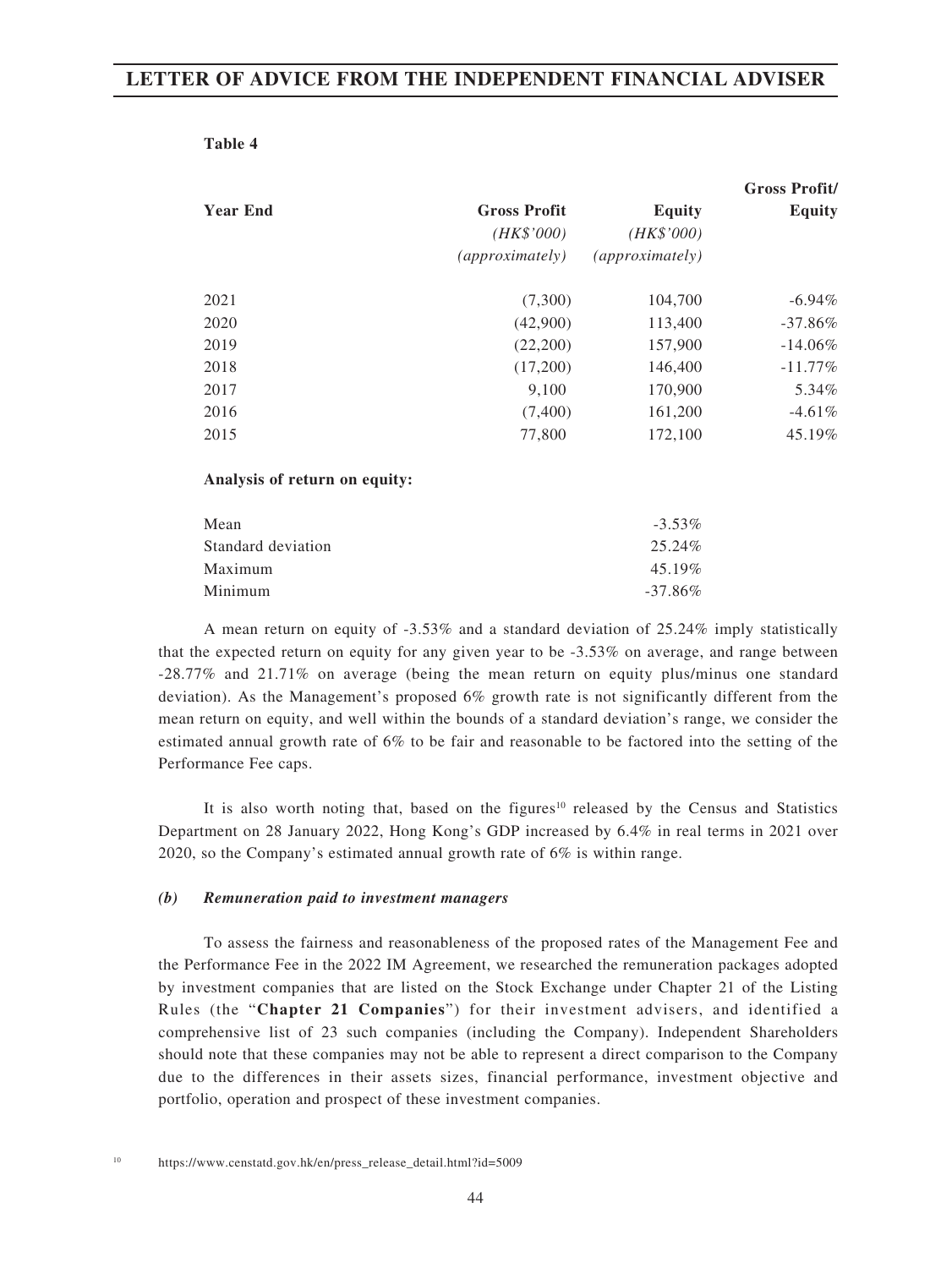The table below summarises the remuneration packages granted by 20 Chapter 21 Companies (the "**Comparables**") (including the Company) to their respective investment managers. Not included in Table 5 were three Chapter 21 Companies whose information is considered to be no longer relevant because National Investments Fund Limited (1227) is being liquidated. DT Capital Limited (356) terminated its investment management agreement with Hua Yu Investment Management Limited with effect from 31 October 2019. Finally, Global Mastermind Capital Limited (905) replaced the investment manager with an investment committee on 4 August 2014. We understand that no management fee and performance fee has since been paid.

#### **Table 5**

| No. | Company name<br>(Stock code)                                                                     | <b>Management Fee</b>                                                                                                                                                                                                                                                                                                                                                                                                                                                                                                                                                                                                                                                                                                                                                                                                                                            | <b>Performance Fee</b>                                                                                                     |
|-----|--------------------------------------------------------------------------------------------------|------------------------------------------------------------------------------------------------------------------------------------------------------------------------------------------------------------------------------------------------------------------------------------------------------------------------------------------------------------------------------------------------------------------------------------------------------------------------------------------------------------------------------------------------------------------------------------------------------------------------------------------------------------------------------------------------------------------------------------------------------------------------------------------------------------------------------------------------------------------|----------------------------------------------------------------------------------------------------------------------------|
| 1.  | China New Economy<br>Fund Limited (80)                                                           | a monthly management fee of<br>HK\$50,000                                                                                                                                                                                                                                                                                                                                                                                                                                                                                                                                                                                                                                                                                                                                                                                                                        | N/A                                                                                                                        |
| 2.  | China Merchants<br>China Direct<br><b>Investments</b><br>Limited ("China<br>Merchants")<br>(133) | The Company will pay to CMCIM an<br>annual management fee in US<br>dollars (or the HKD or RMB<br>Equivalent of the same) equal to the<br>aggregate of: (a) on the Invested<br>Portion of the Assets of the<br>Company represented by unlisted<br>securities or interests: 2.00% of the<br>book value (net of taxes); (b) on the<br>Invested Portion of the Assets of the<br>Company represented by securities<br>listed on a recognised stock<br>exchange: (i) during the lockup<br>period following listing: 2.00% of<br>the book value (net of taxes); (ii) for<br>the one year after the lockup period<br>lapses: 1.75% of the book value (net<br>of taxes); (iii) thereafter: $1.50\%$ of<br>the book value (net of taxes); and<br>(iv) in respect of listed securities<br>purchased from the secondary<br>market: 1.50% of the book value<br>(net of taxes) | 8% of the amount by<br>which the NAV as at<br>the end of the<br>relevant FY (as<br>adjusted) exceeds the<br>high watermark |
|     |                                                                                                  |                                                                                                                                                                                                                                                                                                                                                                                                                                                                                                                                                                                                                                                                                                                                                                                                                                                                  |                                                                                                                            |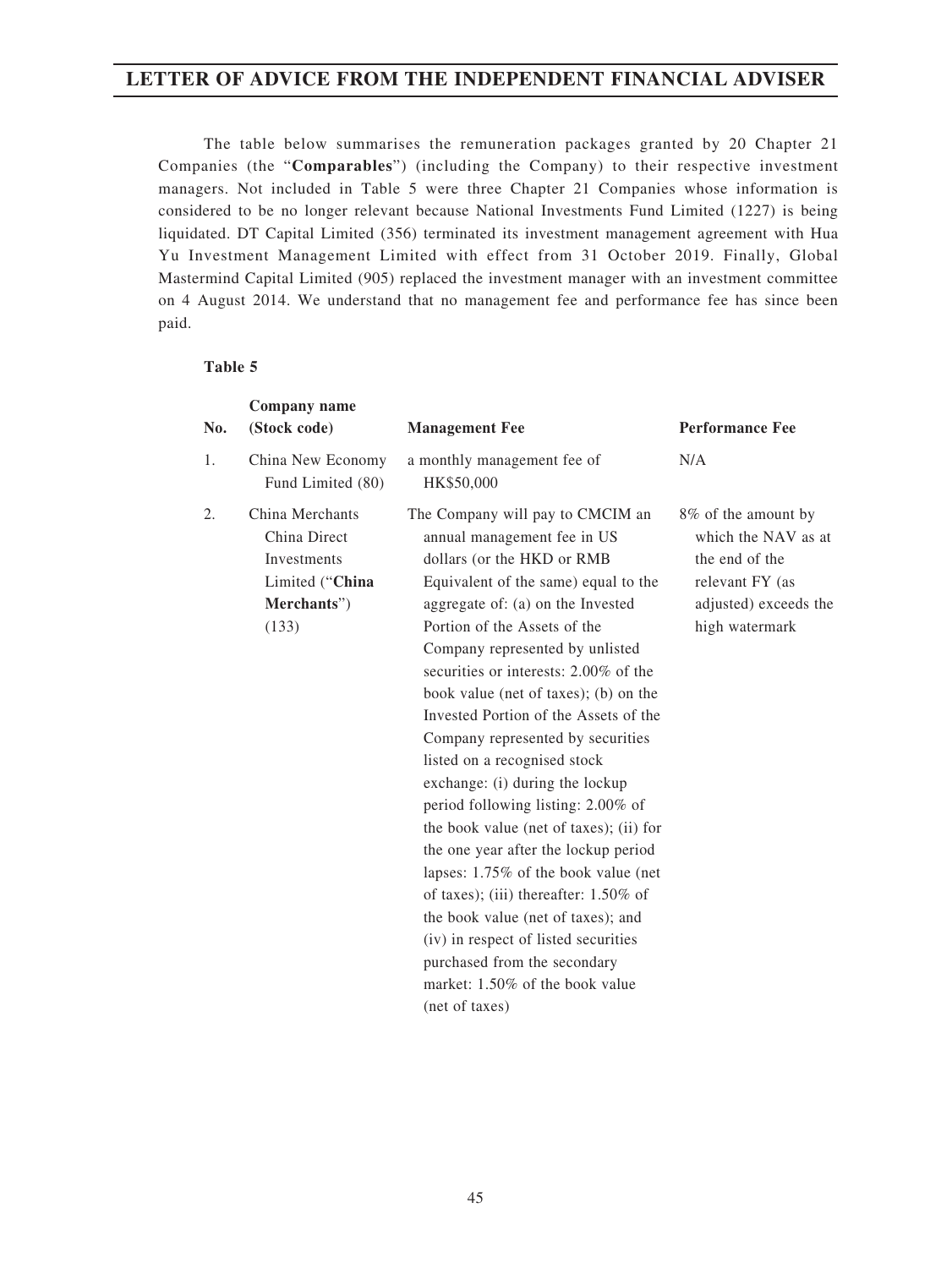| No. | Company name<br>(Stock code)                                                                      | <b>Management Fee</b>                                                                                                                                                                                        | <b>Performance Fee</b>                                                                                                                                                                                                                                                                                                                                                            |  |
|-----|---------------------------------------------------------------------------------------------------|--------------------------------------------------------------------------------------------------------------------------------------------------------------------------------------------------------------|-----------------------------------------------------------------------------------------------------------------------------------------------------------------------------------------------------------------------------------------------------------------------------------------------------------------------------------------------------------------------------------|--|
| 3.  | China Investment<br>Development<br>Limited (204)                                                  | a monthly management fee of<br>HK\$40,000                                                                                                                                                                    | N/A                                                                                                                                                                                                                                                                                                                                                                               |  |
| 4.  | Prosperity<br>Investment<br>Holdings Limited<br>("Prosperity<br>Investment")<br>(310)             | a management fee of a fixed amount<br>of HK\$600,000 per month<br>(exclusive of disbursements)                                                                                                               | Bonus shall not be.<br>payable unless the<br>adjusted NAV as the<br>end of each FY<br>exceeds the higher of:<br>(i) the NAV for the<br>year ended 31<br>December 2018; and<br>(ii) the adjusted NAV<br>of the most recent FY<br>after 2018 for which<br>Opus Capital is paid<br>a discretionary bonus<br>and the amount of<br>such bonus shall not<br>exceed 5% of such<br>excess |  |
| 5.  | Cocoon Holdings<br>Limited) ("Cocoon<br><b>Holdings</b> ") (428)                                  | 0.8% per annum on the NAV as per<br>the management account of the<br>company of the preceding month<br>with unchanged annual cap at<br>HK\$2,980,000                                                         | N/A                                                                                                                                                                                                                                                                                                                                                                               |  |
| 6.  | China Investment<br>Fund Company<br>Limited (formerly<br>known as China<br>Ding Yi Feng)<br>(612) | a monthly management fee of<br>HK\$220,000                                                                                                                                                                   | N/A                                                                                                                                                                                                                                                                                                                                                                               |  |
| 7.  | China Financial<br>International<br>Investments<br>Limited (721)                                  | a management fee is payable monthly<br>in arrears at the rate of 0.75% per<br>annum of the aggregate market<br>value of the portfolio(s) managed by<br>it on the last Business Day of each<br>calendar month | N/A                                                                                                                                                                                                                                                                                                                                                                               |  |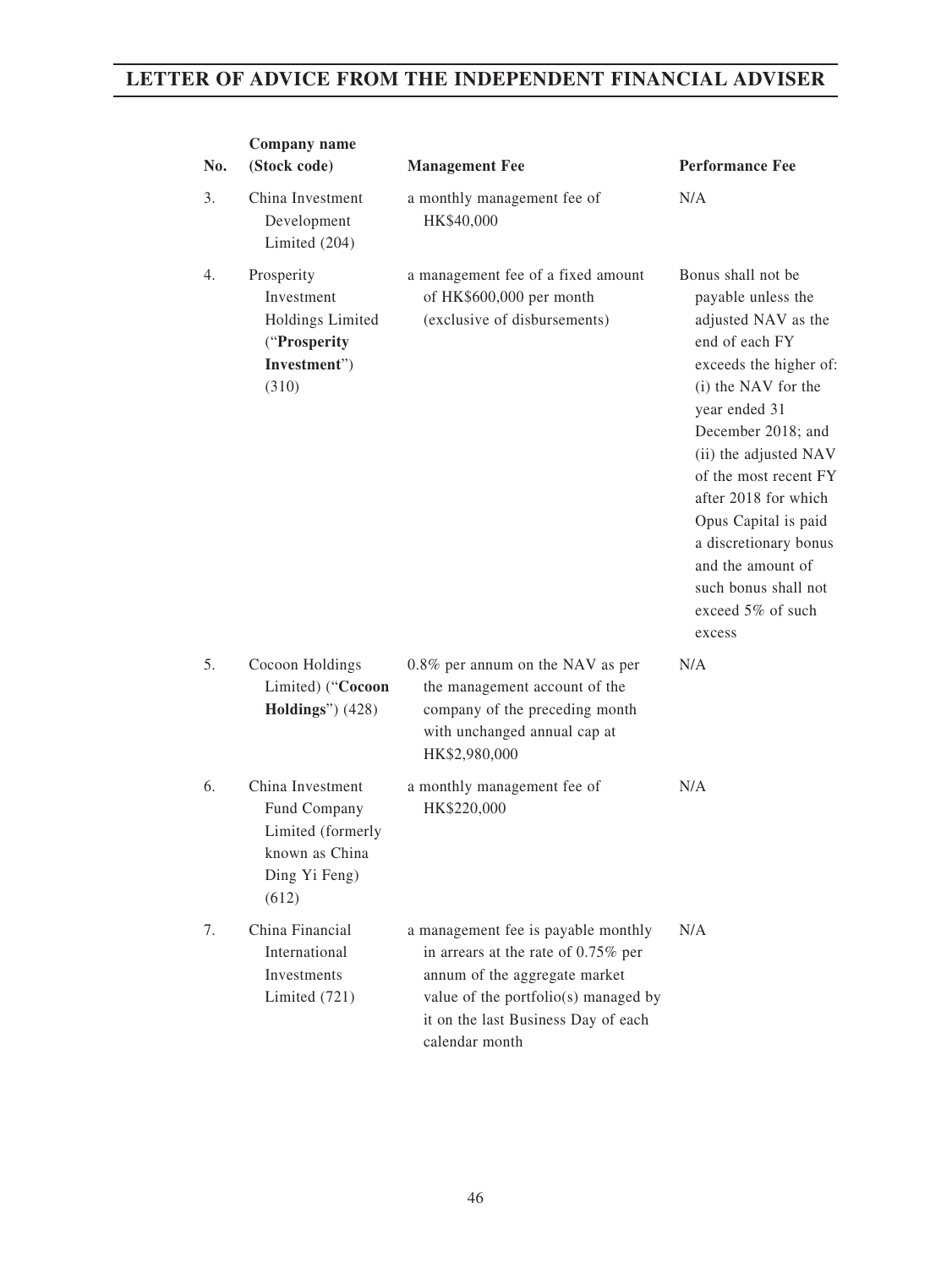| No. | Company name<br>(Stock code)                                                                                                | <b>Management Fee</b>                        | <b>Performance Fee</b>                                                                                                                                    |
|-----|-----------------------------------------------------------------------------------------------------------------------------|----------------------------------------------|-----------------------------------------------------------------------------------------------------------------------------------------------------------|
| 8.  | Shanghai<br>International<br>Shanghai Growth<br>Investment<br>Limited<br>("Shanghai<br>International")<br>(770)             | 0.5% per quarter of the group's NAV          | 20% of the excess<br>amount by which the<br>NAV of the company<br>as at 31 December of<br>the calculation year<br>exceeds the previous<br>high water mark |
| 9.  | China Internet<br>Investment<br><b>Financial Holdings</b><br>Limited $(810)$                                                | a monthly management fee of<br>HK\$45,000    | N/A                                                                                                                                                       |
| 10. | Harbour Digital<br><b>Asset Capital</b><br>Limited (formerly<br>known as Unity<br>Investments<br>Holdings Limited)<br>(913) | a monthly management fee of<br>HK\$50,000    | N/A                                                                                                                                                       |
| 11. | China Development<br><b>Bank International</b><br>Investment<br>Limited $(1062)$                                            | a management fee of HK\$350,000              | N/A                                                                                                                                                       |
| 12. | China Investment and<br>Finance Group<br>Limited $(1226)$                                                                   | a monthly management fee of<br>HK\$60,000    | N/A                                                                                                                                                       |
| 13. | China Innovation<br>Investment<br>Limited $(1217)$                                                                          | a monthly management fee of<br>HK\$40,000    | N/A                                                                                                                                                       |
| 14. | Youth Champ<br>Financial Group<br>Holdings Limited<br>(1160)                                                                | an annual management fee of<br>HK\$1,620,000 | N/A                                                                                                                                                       |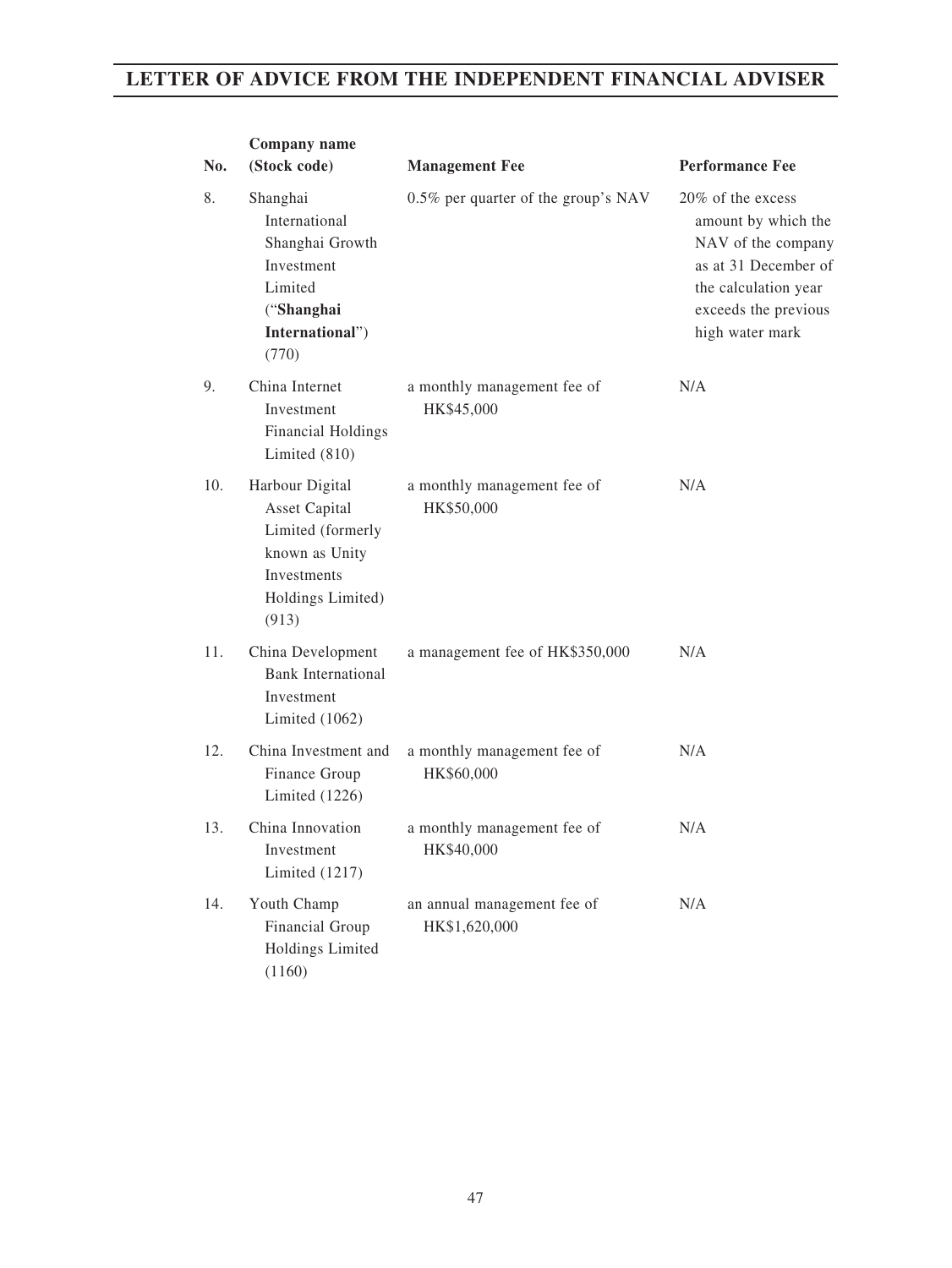| No. | Company name<br>(Stock code)                                                                                                         | <b>Management Fee</b>                                                                                                                                                                                                                                                                                                                                                                                                                                                                                                                                                                                                                                                                                                                                                                                                                                          | <b>Performance Fee</b>                                                                                                                                                                                                                                                                                                                                                                                                                                     |
|-----|--------------------------------------------------------------------------------------------------------------------------------------|----------------------------------------------------------------------------------------------------------------------------------------------------------------------------------------------------------------------------------------------------------------------------------------------------------------------------------------------------------------------------------------------------------------------------------------------------------------------------------------------------------------------------------------------------------------------------------------------------------------------------------------------------------------------------------------------------------------------------------------------------------------------------------------------------------------------------------------------------------------|------------------------------------------------------------------------------------------------------------------------------------------------------------------------------------------------------------------------------------------------------------------------------------------------------------------------------------------------------------------------------------------------------------------------------------------------------------|
| 15. | Wealthking<br><b>Investments</b><br>Limited<br>("Wealthking<br>Investments")<br>(1140)                                               | The management fee will be calculated<br>on a monthly basis. For the first<br>year of the investment management<br>agreement, the management fee will<br>be calculated at 0.012% per annum<br>of the group's NAV as at the<br>immediately preceding last dealing<br>day on the Stock Exchange in each<br>calendar month on the basis of the<br>actual number of days in the<br>relevant calendar month over a year<br>of 360 days. From the second year<br>of the investment management<br>agreement, the management fee will<br>be calculated at such other<br>percentage figure agreed from time<br>to time between VPAM and the<br>company as at the immediately<br>preceding last dealing day on the<br>Stock Exchange in each calendar<br>month on the basis of the actual<br>number of days in the relevant<br>calendar month over a year of 360<br>days | The performance fee<br>payable shall be 30%<br>of the appreciation in<br>the NAV per Share,<br>being the difference<br>in NPV per share as<br>at 31 March 2021 and<br>the last business day<br>of each of the<br>company's financial<br>year, multiplied by<br>the rate of the<br>aggregate number of<br>the company's shares<br>in issue over the<br>number of business<br>days between 1 April<br>of each year and 31<br>March of the<br>following year. |
| 16. | China Financial<br>Leasing Group<br>Limited $(2312)$                                                                                 | a annual management fee of<br>HK\$400,000                                                                                                                                                                                                                                                                                                                                                                                                                                                                                                                                                                                                                                                                                                                                                                                                                      | N/A                                                                                                                                                                                                                                                                                                                                                                                                                                                        |
| 17. | Capital VC Limited<br>(2324)                                                                                                         | a monthly management fee of<br>HK\$50,000                                                                                                                                                                                                                                                                                                                                                                                                                                                                                                                                                                                                                                                                                                                                                                                                                      | N/A                                                                                                                                                                                                                                                                                                                                                                                                                                                        |
| 18. | Core Economy<br><b>Investment Group</b><br>Limited (formerly<br>known as Earnest<br><b>Investments</b><br>Holdings Limited)<br>(339) | A monthly management fee of<br>HK\$60,000 (no new investment<br>manager was appointed after the<br>then existing investment<br>management agreement expired on<br>11 May 2020. Hence, no further<br>management fee was paid)                                                                                                                                                                                                                                                                                                                                                                                                                                                                                                                                                                                                                                   | N/A                                                                                                                                                                                                                                                                                                                                                                                                                                                        |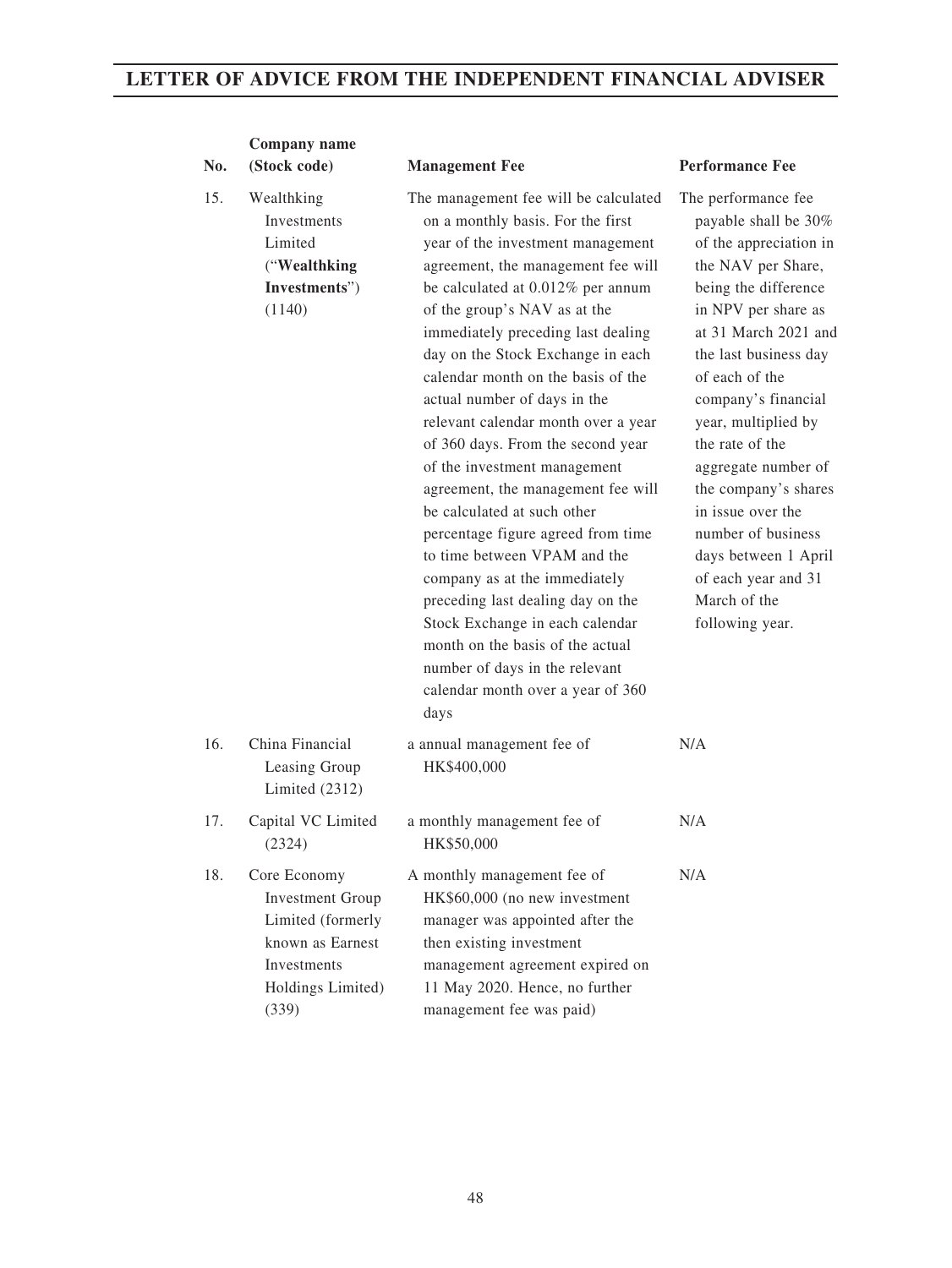|     | Company name                                                              |                                                                                                                                                                                                       |                                                                                                                              |
|-----|---------------------------------------------------------------------------|-------------------------------------------------------------------------------------------------------------------------------------------------------------------------------------------------------|------------------------------------------------------------------------------------------------------------------------------|
| No. | (Stock code)                                                              | <b>Management Fee</b>                                                                                                                                                                                 | <b>Performance Fee</b>                                                                                                       |
| 19. | Goldstone Investment<br>Group Limited<br>(901)<br>("Goldstone")<br>(Note) | a monthly fee of HK\$30,000                                                                                                                                                                           | $N/A$ (No such<br>information is<br>available from the<br>company's financial<br>reports,<br>announcements and<br>circulars) |
| 20. | The Company                                                               | 1.5% per annum of the NAV of UBA<br>Group as at the immediately<br>preceding Valuation Date on the<br>basis of the actual number of days<br>in the relevant calendar month over<br>a year of 365 days | 20% of the amount by<br>which the NAV<br>exceeds the High<br>Watermark at the end<br>of the relevant FY                      |

*Note:* Goldstone has been subject to two petitions for winding up, with the first petition served on the Company on 4 November 2021. Goldstone received the second petition on 28 February 2022.

It is noted from above Table 5 that there are different structures and criteria to the compensation packages in terms of management fee and performance/incentive fee charged by the investment managers of the Comparables, and each investment company may adopt its unique structure of compensation package granted to the respective investment managers to serve its own purpose. Bearing this in mind, we proceeded to analyse the determination of the rates of the Management Fee and the Performance Fee below.

#### *(i) Management Fee*

Table 5 shows that there are two bases for determining the management fee amount: (i) as a percentage of NAV; or (ii) by a fixed sum. Out of a total of 20 Comparables, only three of them charge their management fees as a percentage of NAV, similar to the Company. They are (a) Cocoon Holdings (0.8% per annum on the company's NAV); (b) Shanghai International (0.5% per quarter of the group's NAV); and (c) Wealthking Investments (0.012% per annum of the group's NAV in the first year). While the 1.5% of NAV per annum Management Fee proposed to be paid by the Company to UAML in the 2022 IM Agreement is higher than that of Cocoon Holdings and Wealthking Investments, it is lower than Shanghai International's management fee of 2%, when calculated on a per annum basis; hence, the Company's 1.5% is still within range. It is also worth noting that this rate of Management Fee has been in place since 2000 after the Upbest Group and the UBA Group entered into the 2000 Investment Management Agreement dated 6 November 2020. For over 20 years, this Management Fee rate has not been changed and is continued in the 2022 IM Agreement. Independent Shareholders had not raised any objections to it at the previous EGMs held to approve the investment management agreements. Hence, we share the Management's view that the rate of the Management Fee in the 2022 IM Agreement is, on balance, fair and reasonable.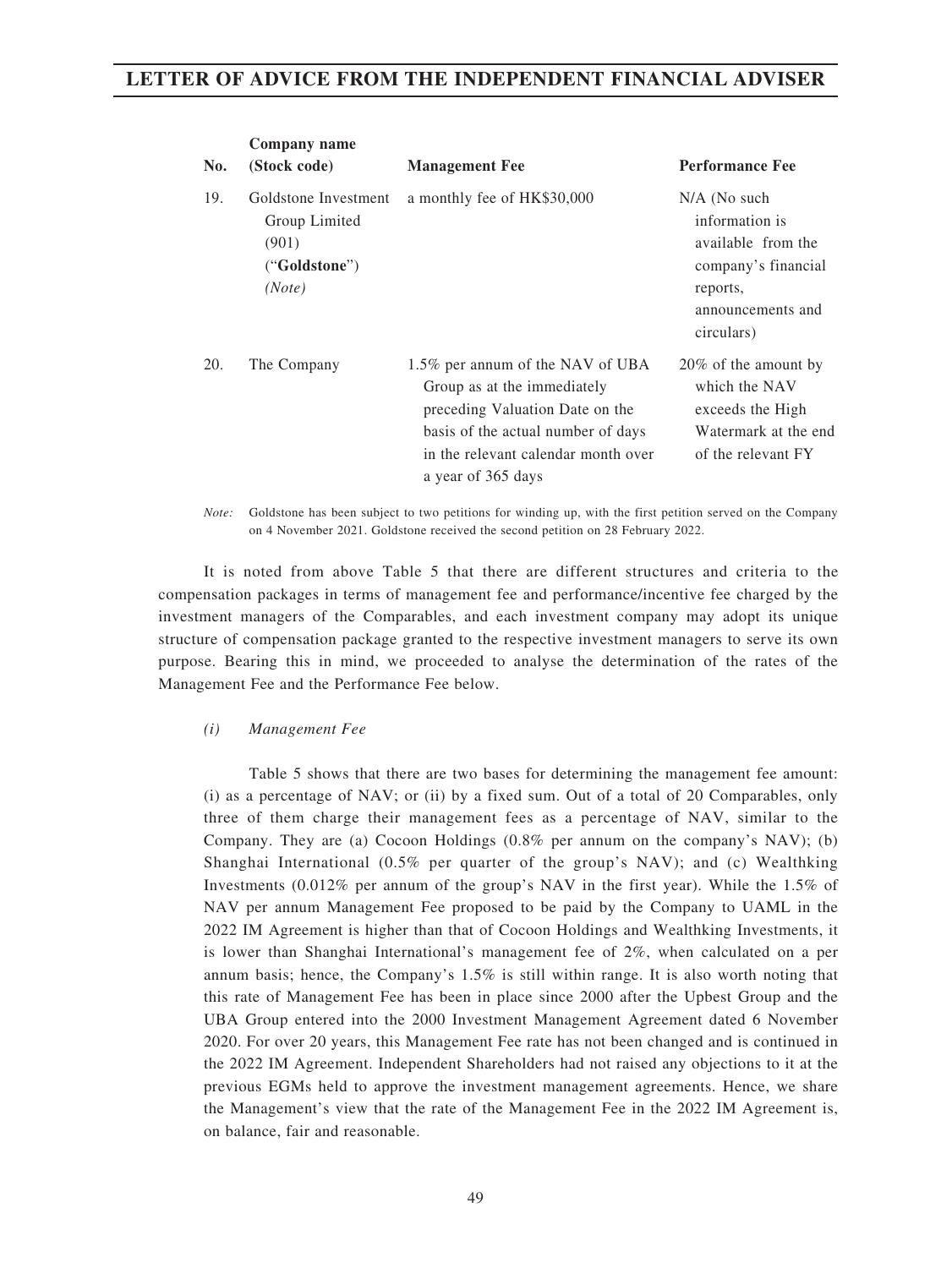#### *(ii) Performance Fee*

It is noted that four out of the 20 Comparables in Table 5 have adopted the performance fee structure, namely, Prosperity Investment, China Merchants, Shanghai International and Wealthking Investments, with 5%, 8%, 20% and 30%, respectively on the amounts by which the companies' NAVs exceed the high watermarks. Therefore, the Performance Fee mechanism under the 2022 IM Agreement closely resembles the mechanism adopted by some of the Comparables. Although the Company's proposed rate of the Performance Fee at 20% of the amount by which the NAV exceeds the High Watermark at the end of the relevant FY is at the high end of the Comparables, it is still within range. We also concur with the Company's view that the market is likely to fluctuate in the next three years caused by, e.g., the continuing negative effects of the Pandemic, the comparatively higher Performance Fee (with High Watermark) mechanism could provide effective incentive for UAML to perform better for the benefit of the Company, thereby aligning the interests of the Company and the investment manager. Hence, we are of the view that the proposed rate for the Performance Fee is fair and reasonable.

For the above reasons, we concur with the Management's view that the rate of each of the Management Fee and the Performance Fee in the 2022 IM Agreement is fair and reasonable, and is in the interests of the Company and the Shareholders as a whole.

#### *(c) Utilisation of previous annual caps*

Set out in the table below is the historical utilisation of the annual caps previously approved by the Independent Shareholders for the FYs ended 31 March 2018 to 2021 (the "**Previous Caps**").

| For the           | For the           | For the          | For the           |
|-------------------|-------------------|------------------|-------------------|
| <b>Financial</b>  | <b>Financial</b>  | <b>Financial</b> | <b>Financial</b>  |
| <b>Year ended</b> | <b>Year ended</b> | Year ended       | <b>Year ended</b> |
| 31 March          | 31 March          | 31 March         | 31 March          |
| 2018              | 2019              | 2020             | 2021              |
| (HK\$'000)        | (HK\$'000)        | (HK\$'000)       | (HK\$'000)        |
|                   |                   |                  |                   |
| 2,446             | 2,243             | 2,075            | 1,621             |
| N <sub>il</sub>   | N <sub>il</sub>   | N <sub>il</sub>  | Nil               |
| 2,446             | 2,243             | 2,075            | 1,621             |
|                   |                   |                  |                   |

#### **Table 6**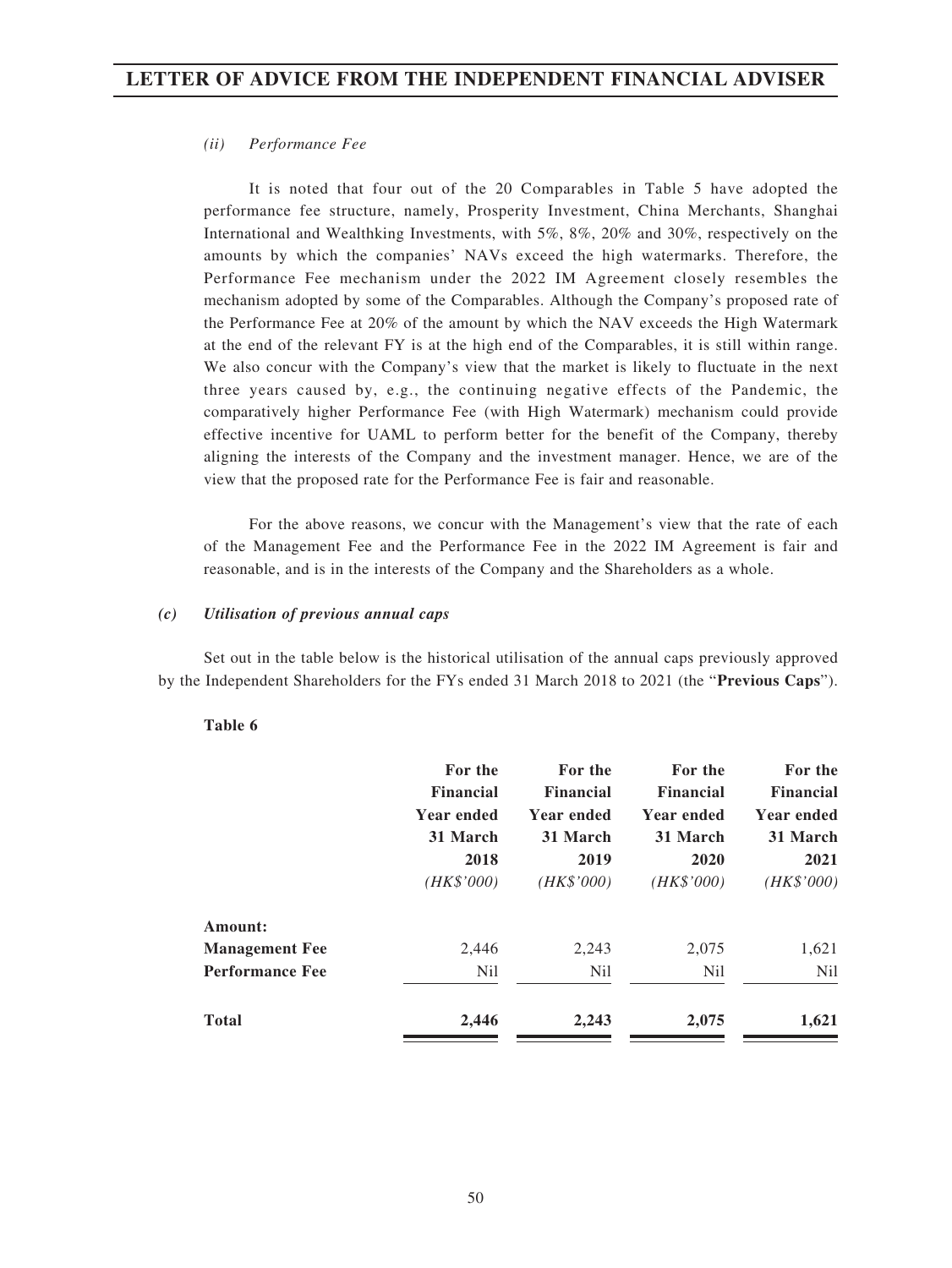|                                             | For the<br><b>Financial</b><br><b>Year ended</b><br>31 March<br>2018<br>(HK\$'000) | For the<br><b>Financial</b><br><b>Year ended</b><br>31 March<br>2019<br>(HK\$'000) | For the<br><b>Financial</b><br><b>Year ended</b><br>31 March<br>2020<br>(HK\$'000) | For the<br><b>Financial</b><br>Year ended<br>31 March<br>2021<br>(HK\$'000) |
|---------------------------------------------|------------------------------------------------------------------------------------|------------------------------------------------------------------------------------|------------------------------------------------------------------------------------|-----------------------------------------------------------------------------|
| Annual caps:                                |                                                                                    |                                                                                    |                                                                                    |                                                                             |
| <b>Management Fee</b>                       | $-*$                                                                               | $-*$                                                                               | 2,800                                                                              | 3,100                                                                       |
| <b>Performance Fee</b>                      | $-*$                                                                               | $-*$                                                                               | 5,800                                                                              | 6,000                                                                       |
| <b>Total</b>                                | 11,600                                                                             | 13,300                                                                             | 8,600                                                                              | 9,100                                                                       |
| <b>Utilisation rate:</b><br>(approximately) | $21\%$                                                                             | $17\%$                                                                             | 24%                                                                                | $18\%$                                                                      |

No individual breakdowns provided in the Company's circulars.

Upon being inquired as to why the utilisation rate of the Previous Caps was so low, the Management explained that the low utilisation rate was mainly attributable to the decrease in the overall management fees in the respective periods corresponding to the decreasing NAVs, which was caused primarily by the debilitating negative economic effects that the Pandemic has triggered. Moreover, the resultant poor investment sentiment caused by the effects of the Pandemic have impacted the performance of the global and Hong Kong stock markets. Since the Company has invested, as of 31 December 2021, in more than 30 listed companies, with material investments in at least 10 of them, the poorly performing stock markets in Hong Kong in 2020 and 2021 had exerted downward pressure on the prices of the shares of those listed companies, which had, in turn, caused a drop in the value of the Company's financial assets (as at the end of the period from 31 March 2021 to 30 September 2021, the Company's financial assets at fair value through profit and loss dropped from approximately from HK\$101.3 million to HK\$97.3 million) and the Company's NAV. Moreover, under the 2022 IM Agreement, Performance Fee would only be paid to UAML if the Company's NAV exceeds the High Watermark (equivalent to 20% of the amount by which the NAV exceeds the High Watermark at the end of the relevant FY). Accordingly, the reduction in the Company's NAV caused by, among other things, the negative effects of the Pandemic, could be attributable to the low utilisation rate of the Previous Caps.

We reviewed the Company's Management Fee, Performance Fee, NAVs and their changes between 2017 and 2021 based on the relevant documents provided by the Company. Our findings lend support to the Company's above claims, e.g., the Company having experienced increasing losses starting from 2018 which had caused the subsequent (i) deceases in the Company's NAV (except the FY ended 31 March 2019), (ii) payment of lowered amounts of the Management Fee; and (iii) cessation of payment of the Performance Fee.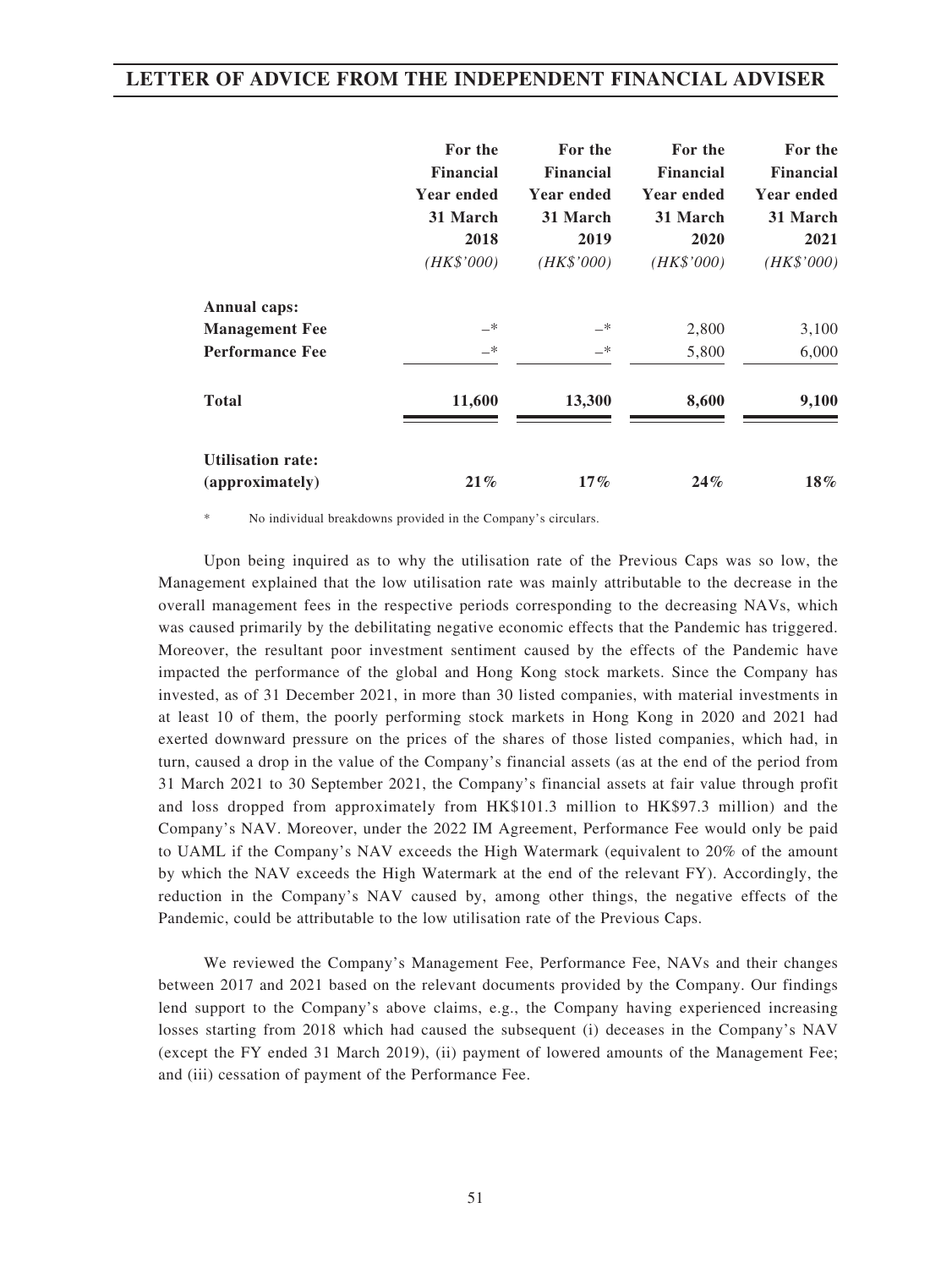| ۰.<br>- 1<br>×<br>۰.<br>۰.<br>٠ |  |
|---------------------------------|--|
|---------------------------------|--|

|              | <b>Gross Profit/</b>   | <b>Management</b>      | <b>Performance</b>     |                        |            |
|--------------|------------------------|------------------------|------------------------|------------------------|------------|
| Year         | Loss                   | Fee                    | Fee                    | <b>NAV</b>             |            |
| <b>Ended</b> | (HK\$'000)             | (HK\$'000)             | (HK\$'000)             | (HK\$'000)             |            |
| 31 March     | <i>(approximately)</i> | <i>(approximately)</i> | <i>(approximately)</i> | <i>(approximately)</i> | NAV change |
|              |                        |                        |                        |                        |            |
| 2021         | (7,300)                | 1,600                  |                        | 104,700                | $-7.67\%$  |
| 2020         | (42,900)               | 2,000                  |                        | 113,400                | $-28.18%$  |
| 2019         | (22,200)               | 2,000                  |                        | 157,900                | 7.86%      |
| 2018         | (17,200)               | 2,400                  |                        | 146,400                | $-14.34%$  |
| 2017         | 9.100                  | 2.500                  | 1.800                  | 170,900                | $6.02\%$   |

#### **(d) The reasonableness of the criteria for determining the proposed annual caps**

According to the Company, the proposed annual caps for the Management Fee and the Performance Fee are determined by reference to:

- (i) an annualised Management Fee based on the unaudited interim results for the six months ended 30 September 2021 and unaudited management accounts for the nine months ended 31 December 2021 of the UBA Group, with an estimated annual growth rate of 6%;
- (ii) the annual caps of the Performance Fee calculated by the respective average of (a) the estimated Performance Fee of the relevant FY under the 2022 IM Agreement based on the estimated NAV of the UBA Group with an estimated annual growth rate of  $6\%$ ; and (b) the highest Performance Fee in the past few FYs (i.e. approximately HK\$8.78 million in year 2015); and
- (iii) the fluctuations in the stock market, the global economy and the UBA's performance in the past years,

which both the Upbest Board and UBA Broad consider to be reasonable.

With respect to the above first criterion, we noted from the Company's interim report 2021 and supporting documents provided by UBA that for the FY ending 31 March 2022, (a) the amount of the Management Fees paid to UAML from April to December 2021 could be objectively verified; and (b) the amounts of the Management Fee paid for the first three months of 2022 were based on the amounts of the corresponding periods in 2021 multiplied by the estimated annual growth rate of 6%. Since we have already considered this growth rate of  $6\%$  to be fair and reasonable (please refer to above section  $6(a)$ ) and that there was nothing irregular with respect to the Management Fee payments to UAML between April and December 2021, we are, on balance, satisfied that the Company's proposed annualised Management Fee of approximately HK\$1.6 million, which is the sum of the amounts in above items (a) and (b), for FY ending 31 March 2022 is arrived at fairly and reasonably. The annualised Management Fee for the FY ending 31 March 2023 is derived by multiplying HK\$1.6 million by the estimated annual growth rate of 6% to approximate HK\$1.7 million. The annualised Management Fee for the FYs ending 31 March 2024 and 2025, namely, HK\$1.8 million and HK\$1.9 million respectively, are arrived at in a similar manner.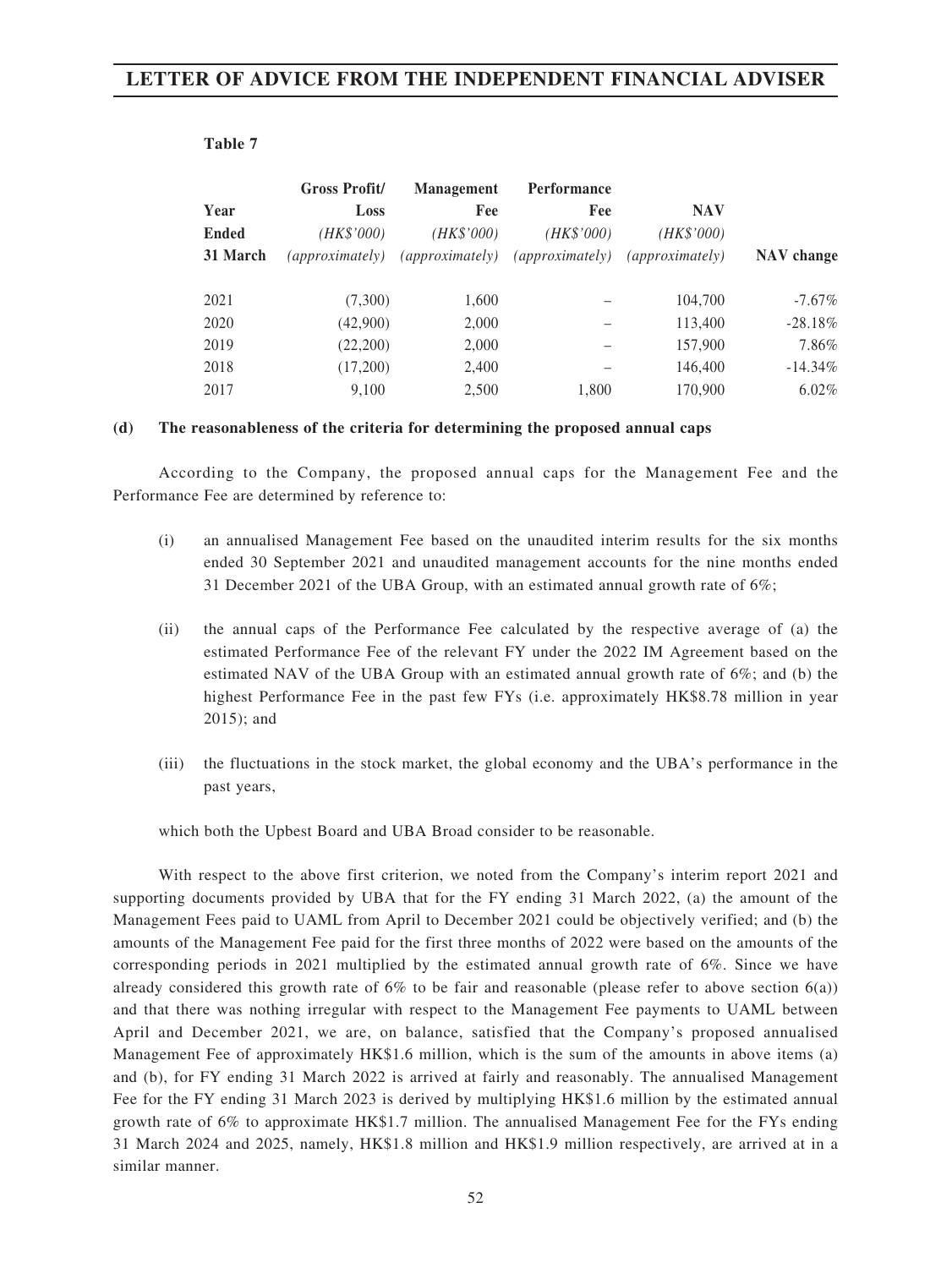In relation to the second criterion, its components are shown in Table 8 below.

#### **Table 8**

|                                                                      |               | 31 March<br>2023<br>(HK\$'000)<br><i>(approximately)</i> | 31 March<br>2024<br>(HK\$'000)<br><i>(approximately)</i> | 31 March<br>2025<br>( <i>HK\$'000</i> )<br>$\langle approximately\rangle$ |
|----------------------------------------------------------------------|---------------|----------------------------------------------------------|----------------------------------------------------------|---------------------------------------------------------------------------|
| UBA's estimated NAV (with $6\%$ )<br>growth rate)                    |               | 107,500                                                  | 114,000                                                  | 121,000                                                                   |
| <b>Estimated Performance Fee:</b><br>Highest Performance Fee paid in | (A)           |                                                          |                                                          |                                                                           |
| previous years, <i>i.e.</i> , 2015<br>Proposed annual cap            | (B)<br>$(A)+$ | 8,780                                                    | 8,780                                                    | 8,780                                                                     |
|                                                                      | (B)/2         | 4.400                                                    | 4.400                                                    | 4.400                                                                     |

When we inquired as to how the Company's estimated NAV of approximately HK\$107.5 million as at 31 March 2023 was derived, the Management provided us with the following table

| Year end   | <b>Assumed growth rate</b> | <b>NAV</b>      |
|------------|----------------------------|-----------------|
|            |                            | (HK\$'000)      |
|            |                            | (approximately) |
| 31/03/2015 |                            | 172,100         |
| 31/03/2016 |                            | 161,200         |
| 31/03/2017 |                            | 170,900         |
| 31/03/2018 |                            | 146,400         |
| 31/03/2019 |                            | 157,900         |
| 31/03/2020 |                            | 113,400         |
| 31/03/2021 |                            | 104,700         |
| 31/12/2021 |                            | 101,500         |
| 31/03/2023 | $6\%$                      | 107,500         |
| 31/03/2024 | $6\%$                      | 114,000         |
| 31/03/2025 | 6%                         | 121,000         |

and explained that since the NAV for the FY ending 31 March 2023 is an estimation, the Company chose to adopt a prudent approach to derive this figure of approximately HK\$107.5 million, by multiplying the estimated NVA as at 31 December 2021 of approximately HK\$101.5 million, which was the lowest figure in the above table, with the estimated annual growth rate of  $6\%$ , assuming that the Company's NAV as at 1 April 2022 remains at approximately HK\$101.5 million.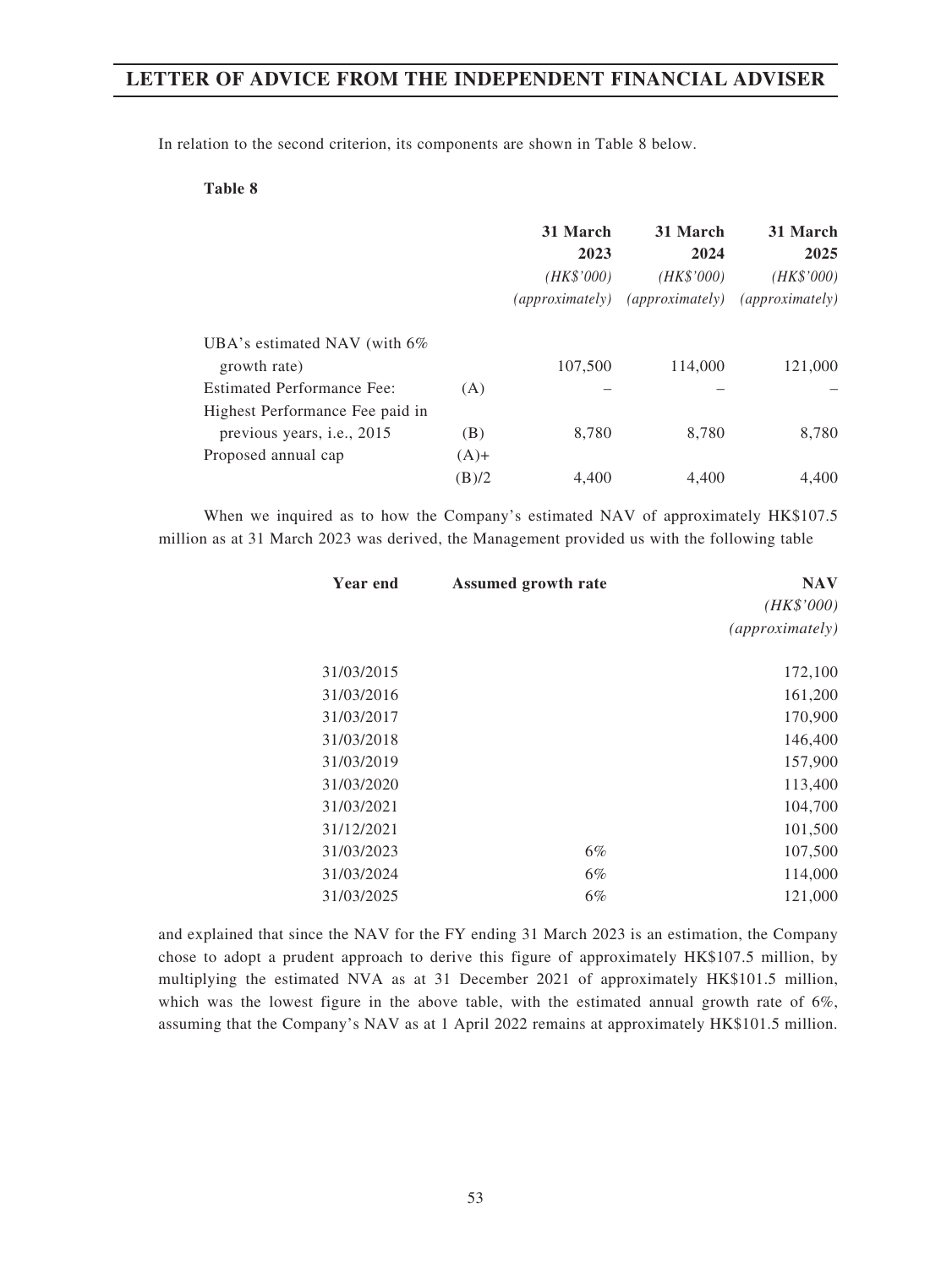Given that (i) the Company's estimated NAV figures up to 31 December 2021 in the above table were on a sliding scale; (ii) based on the management accounts provided by the Company, the estimated NAV as of 31 January 2022 and of 28 February 2022 were HK\$102.5 million and HK\$102.6 million, respectively, which were slightly higher than HK\$101.5 million and, barring unforeseen circumstances, the estimated NAV as of 31 March 2022 would likely be within the range for the months of January and February 2022, we agree that it would be prudent and reasonable for the Company to use the lowest NAV figure in the above table, namely, HK\$101.5 million, to derive the estimated NAV for the FY ended 31 March 2023 to be approximately HK\$107.5 million. For these reasons, we are of the view that the Company's assumption that the Company's NAV as at 1 April 2022 remains at approximately HK\$101.5 million, or a slightly higher amount but within the above-mentioned NAV range for the months of January and February 2022, would be fair and reasonable based on a prudent and conservative approach of deriving the Company's estimated NAVs.

| <b>Extract from Table 3</b> |                        |  |
|-----------------------------|------------------------|--|
| FY ended 31 March           | <b>NAV</b>             |  |
|                             | (HK\$'000)             |  |
|                             | <i>(approximately)</i> |  |
| 2021                        | 104,700                |  |
| 2020                        | 113,400                |  |
| 2019                        | 158,000                |  |

As can be observed from the above Table 3 extract, since the Company's NAV at the end of the Reference Year, i.e., the FY ended 31 March 2019, was approximately HK\$158 million, which is much higher than the Company's estimated NAVs for the FYs ending 31 March 2022 to 2025 as set out in Table 8, the High Watermark cannot be achieved (see the paragraphs under the heading "*Performance Fee*" in above section 5(a)). Hence, the estimated amount of the Performance Fee in respect of each of this 3-year period would be nil.

The remaining issue is whether the Performance Fee of approximately HK\$8.78 million paid to UAML in 2015 represents the most suitable basis for the setting of the proposed annual caps for the Performance Fee. The Company is noted to have paid UAML Performance Fees on only three occasions in the past 11 years, i.e., approximately HK\$3.95 million in 2011, approximately HK\$8.78 million in 2015 and approximately HK\$1.83 million in 2017.

The Management is of the view, with which we concur, that the Performance Fee structure encourages UAML to perform better for the Company. Hence, when the calculation basis for the Performance Fee was changed from net profit to high watermark in 2019, which has made it relatively more difficult for UAML to receive the Performance Fee thereafter, there was a perception that UAML might be discouraged from performing for the Company to the best of its ability. To ensure that UAML remains incentivised to provide the best services to it, the Company decided, in setting the proposed annual caps for Performance Fee in the 2019 Investment Management Agreement and also the 2022 IM Agreement, to average the combined amounts of (i) estimated Performance Fee (based on the NAV of the UBA Group in the relevant FY with an estimated annual growth rate (of 10% in 2019 and 6% in 2022)); and (ii) the highest Performance Fee paid to UAML in previous years, namely, approximately HK\$8.78 million in 2015 (see above Table 8).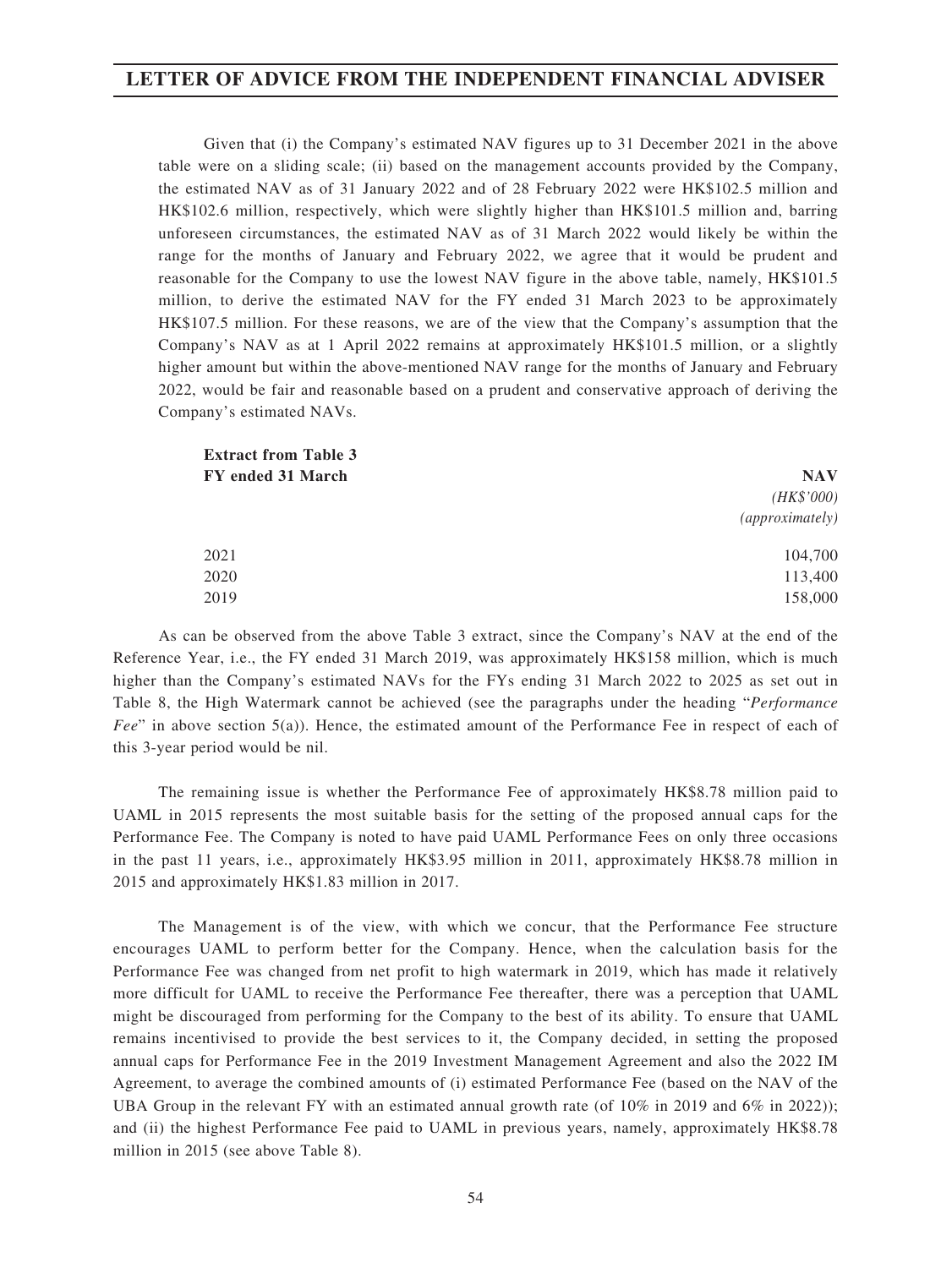In respect of the three Performance Fee payments to UAML mentioned above, we noted that the Performance Fee of approximately HK\$3.95 million was paid in 2011, and a period of 11 years is, in our view, too long a time for this Performance Fee payment to be considered a relevant reference. The payment of approximately HK\$1.83 million Performance Fee to UAML in 2017 was the most recent payment in that 11-year period; however, it may not be regarded as a sufficient amount to incentivise UAML to perform for the Company to the best of its ability, so the reference value of this payment is also limited. The remaining payment of approximately HK\$8.78 million to UMAL in 2015 is the Company's choice, but is noted to be higher than the amount of the Performance Fees paid to UAML in 2011 and 2017 by a very substantial margin.

All things considered, we, on balance, concur with the Management's view that the Performance Fee of approximately HK\$8.78 million is a suitable basis for the setting of the proposed annual caps for the Performance Fee, for the following three reasons. First, it is noted that the Management has adjusted downwards the Previous Caps since 2018 (from approximately HK\$11.6 million in 2018 down to approximately HK\$9.1 million in 2021 – please refer to above Table 6). The Management has also averaged the combined amounts of the estimated Management Fee and the 2015 Performance Fee payment (see above Table 8) to derive the proposed annual caps for the FYs ending 31 March 2023, 2024 and 2025, namely, HK\$6.1 million, HK\$6.2 million and HK\$6.3 million, respectively (please refer to the figures in above section 5(c)), so that the proposed annual caps for these three years would not exceed the Previous Caps and are in conformity with this downward trend. Second, the Performance Fee of approximately HK\$8.78 million represents a record payout by the Company to UAML in the past 11 years. By using this amount as the basis for setting the annual caps for the Performance Fee in the next three years, the Company reminds UAML of what it had achieved in the past and, more importantly, incentivises UAML to equal or even beat this record. Thirdly, if UAML is incentivised to perform for the Company to the best of its ability and achieves another record payment of Performance Fee in the process, this is in the best interest of the Shareholders as a whole.

Finally, we concur with the Company that the fluctuations in the stock market, the global economy and the UBA's performance in the past years represent relevant factors in the determination of the proposed annual caps for the Management Fee and the Performance Fee.

After taking into account the fact that (i) the Management has adjusted downwards the proposed annual caps because the Previous Caps were under-utilised; and (ii) the Company's basis and rationale in deriving the proposed annual cap amounts for the Management Fee and the Performance Fees is practical and reasonable, we are of the view that the setting of the proposed annual caps for the Management Fee and the Performance Fee is, on balance, fair and reasonable.

#### **RECOMMENDATION**

Having considered the terms of the 2022 Financial Assistance Supplemental Agreements and of the 2022 IM Agreement, we are of the view that the 2022 Financial Assistance Supplemental Agreements, the 2022 IM Agreement, the transactions contemplated thereunder and the respective annual caps are on normal commercial terms and that the terms of the 2022 Financial Assistance Supplemental Agreements and the 2022 IM Agreement are fair and reasonable as far as the Independent Shareholders are concerned and are in the interests of the Company and the Shareholders as a whole.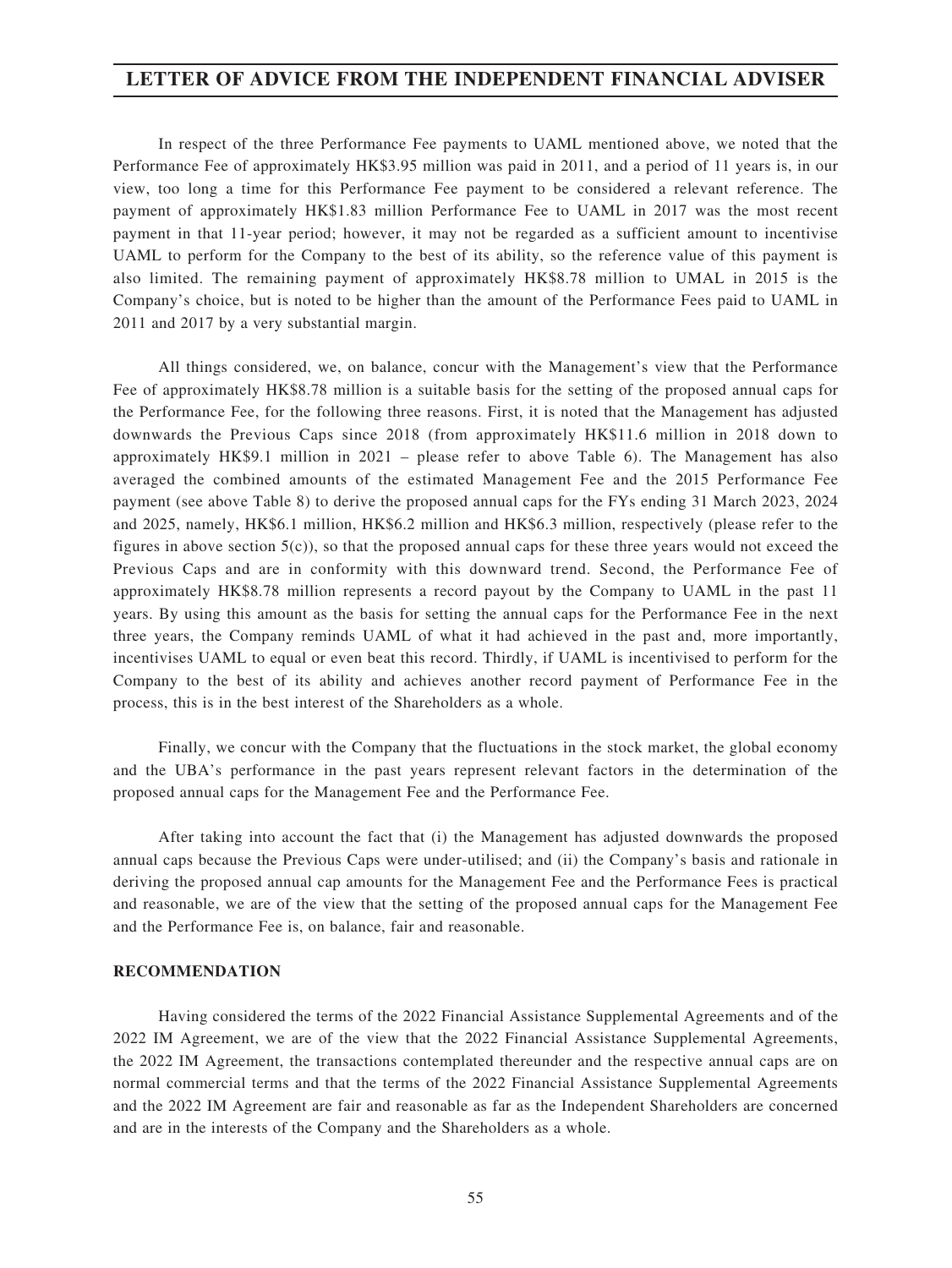Accordingly, we recommend the Independent Shareholders, as well as the IBC to advise the Independent Shareholders, to vote in favour of the resolution(s) to be proposed at the UBA EGM to approve the 2022 Financial Assistance Supplemental Agreements, the 2022 IM Agreement, the transactions contemplated thereunder and the respective annual caps.

> Yours faithfully, For and on behalf of **Central China International Capital Limited Billy Cheung** *Director and General Manager*

*Note:* Mr. Cheung is a licensed person under the SFO to engage in type 1 (dealing in securities) and type 6 (advising on corporate finance) regulated activities. He has over 20 years of experience in corporate finance.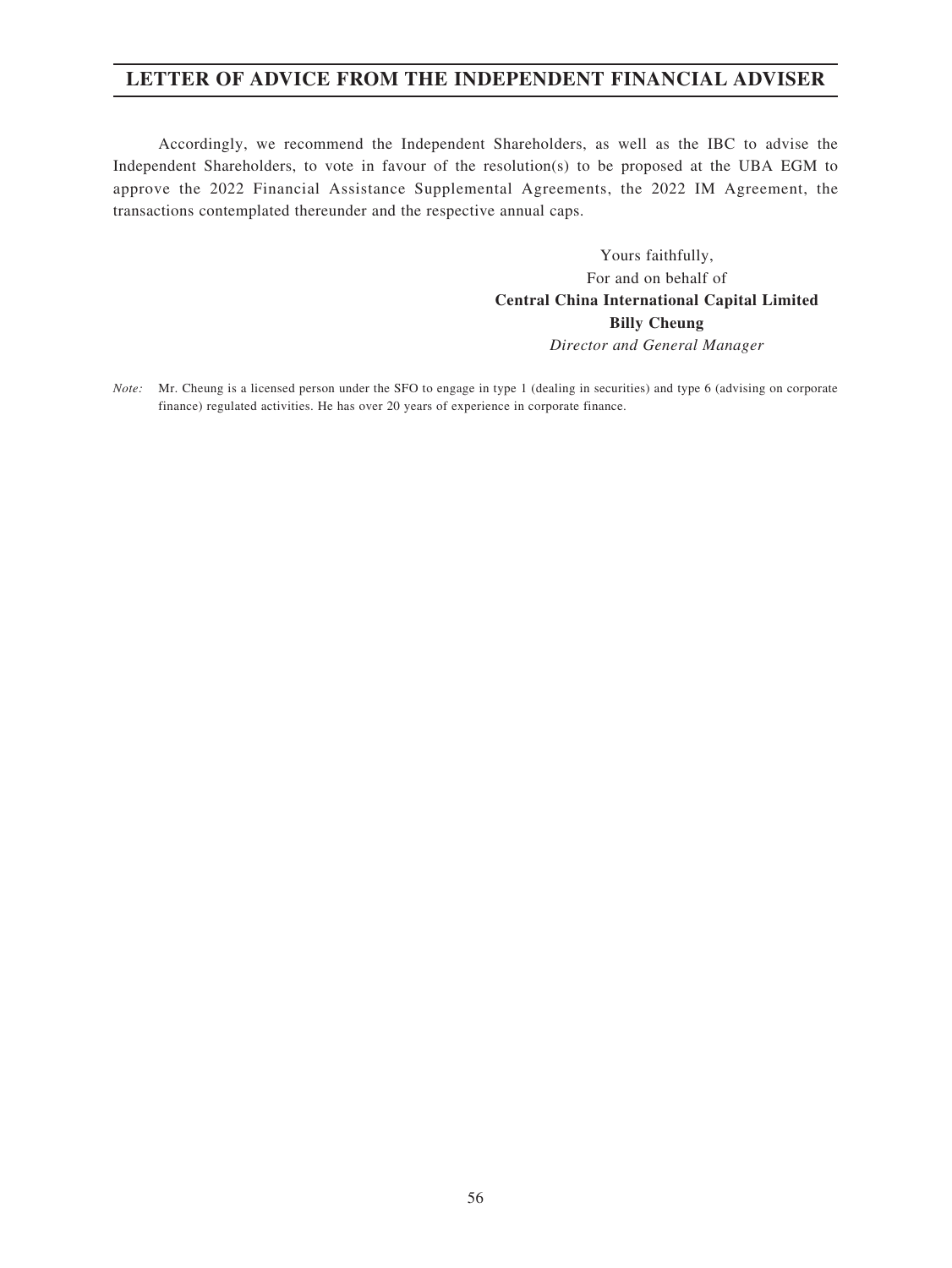#### **1. RESPONSIBILITY STATEMENT**

This circular, for which the Directors collectively and individually accept full responsibility, includes particulars given in compliance with the Listing Rules for the purpose of giving information with regard to the Company. The Directors having made all reasonable enquiries, confirm that to the best of their knowledge and belief the information contained in this circular is accurate and complete in all material respects and not misleading or deceptive, and there are no other matters the omission of which would make any statement herein or this circular misleading.

#### **2. DISCLOSURE OF INTERESTS**

### **Directors' interests and short positions in the securities of the Company and its associated corporations**

As at the Latest Practicable Date, the interests and short positions of the Directors and chief executive of the Company in the shares, underlying shares and debentures of the Company and its associated corporations (within the meaning of Part XV of the SFO) which had been notified to the Company and the Stock Exchange pursuant to Divisions 7 and 8 of Part XV of the SFO (including interests and short positions in which they are deemed or taken to have under such provisions of the SFO) or which were required pursuant to section 352 of the SFO, to be entered in the register referred to therein or which were required pursuant to the Model Code for Securities Transactions by Directors of Listed Issuers contained in the Listing Rules to be notified to the Company and the Stock Exchange were as follows:

|                                     |                         | Number or<br>attributable<br>number of shares<br>held or short | Approximate<br>percentage of |
|-------------------------------------|-------------------------|----------------------------------------------------------------|------------------------------|
| Name of director                    | Capacity                | positions                                                      | shareholding                 |
| Mr. Cheng Wai Lun,<br>Andrew (Note) | Corporate/Long position | 340,000,000                                                    | 26.74%                       |

*Note:* The Shares are held by Fung Fai Growth Limited. Mr. Cheng Wai Lun, Andrew and his family members are beneficiaries of a trust which assets include interests in the entire issued share capital of Fung Fai Growth Limited and accordingly, Mr. Cheng is deemed to be interested in 340,000,000 Shares under the SFO.

Save as disclosed above, as at the Latest Practicable Date, none of the Directors and the chief executives of the Company and their respective associates had any interests or short positions in the shares, underlying shares and debentures of the Company and its associated corporations (within the meaning of Part XV of the SFO) which had been notified to the Company and the Stock Exchange pursuant to the Divisions 7 and 8 of Part XV of the SFO (including interests and short positions in which they are deemed or taken to have under such provisions of the SFO) or which were required, pursuant to section 352 of the SFO, to be entered in the register referred to therein or which were required pursuant to the Model Code for Securities Transactions by Directors of Listed Issuers contained in the Listing Rules to be notified to the Company and the Stock Exchange.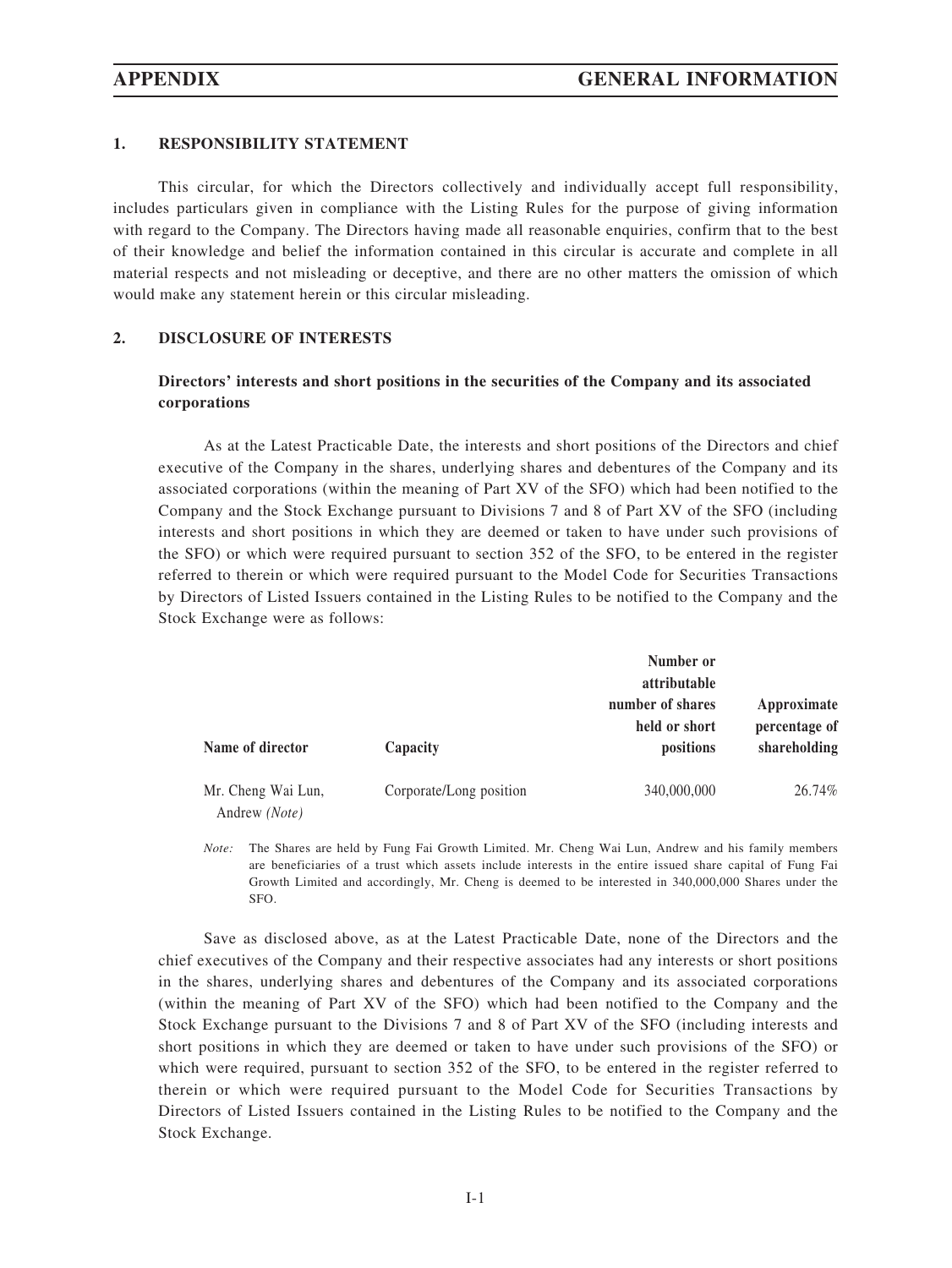## **Substantial shareholders' and other persons' interests and short position in shares and underlying shares**

As at the Latest Practicable Date, the following persons or entities had interests or short positions in the Shares or underlying shares of the Company which would fall to be disclosed to the Company under the provision of Divisions 2 and 3 of Part XV of the SFO or who is, directly or indirectly, interested in 10% or more of the nominal value of any class of share capital carrying rights to vote in all circumstances at general meetings of any member of the Group:

| Name of Shareholder                          | <b>Nature of Interest</b>      | <b>Number of Shares</b> | Approximate<br>percentage or<br>attributable<br>percentage of<br>shareholding |
|----------------------------------------------|--------------------------------|-------------------------|-------------------------------------------------------------------------------|
| Fung Fai (Note 1)                            | Beneficial Owner/Long Position | 340,000,000             | 26.74%                                                                        |
| Kingswell Holdings Group<br>Limited (Note 2) | Beneficial Owner/Long Position | 192,000,000             | 15.10%                                                                        |

*Notes:*

- 1. The Shares are held by Fung Fai Growth Limited. Mr. Cheng Wai Lun, Andrew and his family members are beneficiaries of a trust which assets include interests in the entire issued share capital of Fung Fai Growth Limited and accordingly, Mr. Cheng is deemed to be interested in 340,000,000 Shares under the SFO.
- 2. The entire issued share capital of Kingswell Holdings Group Limited is owned by Mr. Leong Chi Wai. Mr. Leong Chi Wai does not hold any position or role in the UBA Group.

Save as disclosed above, so far as is known to the Directors, as at the Latest Practicable Date, no person had an interest or a short position in the Shares or underlying shares of the Company which would fall to be disclosed to the Company under the provisions of Division 2 and 3 of the Part XV of the SFO, or who is, directly or indirectly, interested in 10% or more of the nominal value of any class of the share capital carrying rights to vote in all circumstances at general meetings of any other member of the Group.

#### **3. DIRECTORS' SERVICE CONTRACTS**

None of the Directors has any existing or proposed service contracts with the Company or any member of the Group which does not expire or is not determinable by the Group within one year without payment of compensation (other than statutory compensation) as at the Latest Practicable Date.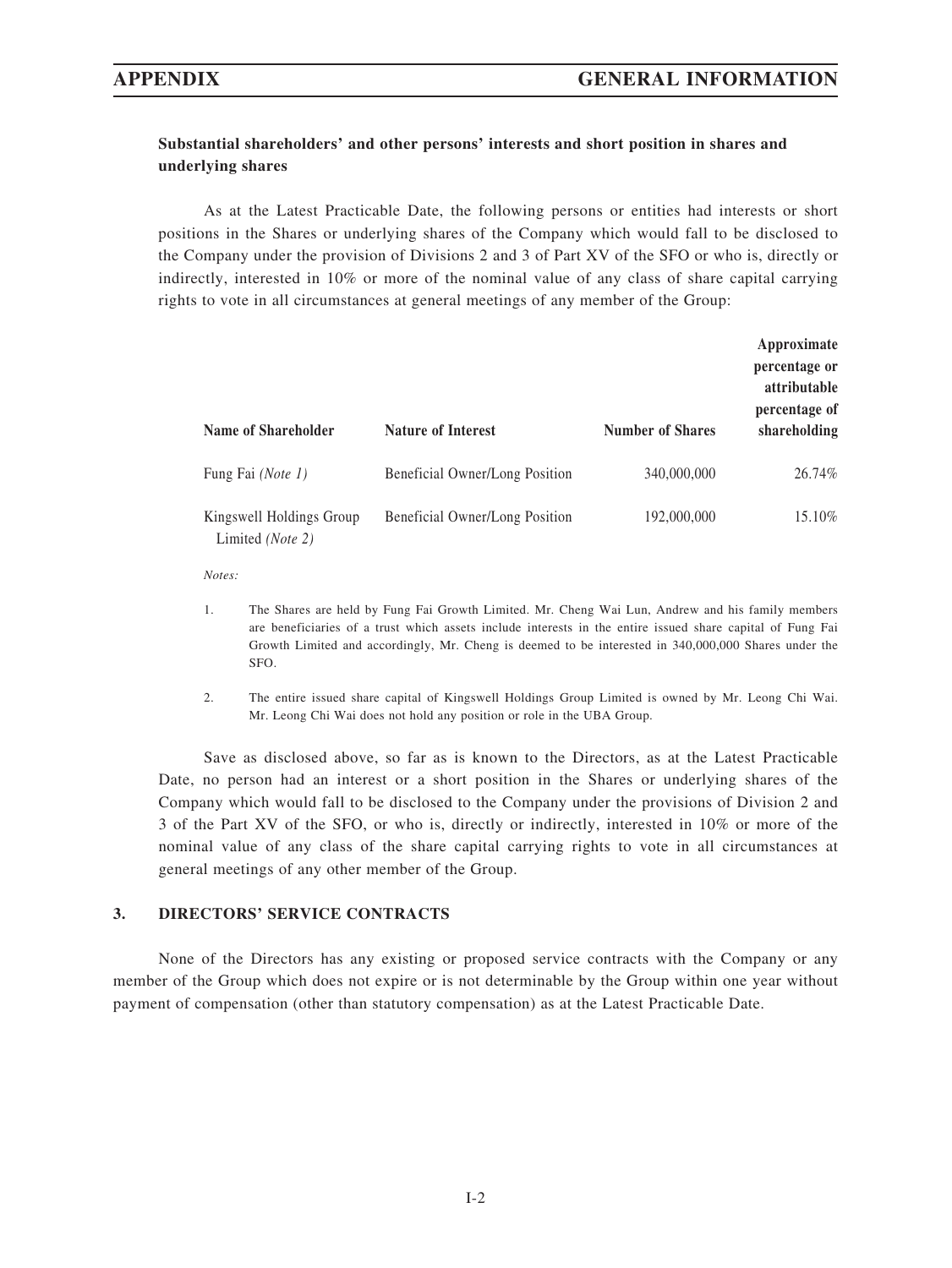#### **4. QUALIFICATION AND CONSENT OF EXPERT**

The qualification of the expert who has provided its advice as contained in this circular is as follows:

| <b>Name</b>                         | <b>Qualification</b>                                                                                    |
|-------------------------------------|---------------------------------------------------------------------------------------------------------|
| Central China International Capital | a licensed corporation to carry out type 1 (dealing in                                                  |
| Limited                             | securities) and type 6 (advising on corporate finance)<br>regulated activities as defined under the SFO |

As at the Latest Practicable Date, Central China International Capital Limited was not interested in any Shares or shares in any member of the Group nor does it have any right or option (whether legally enforceable or not) to subscribe for or nominate persons to subscribe for any Shares or shares in any member of the Group.

Central China International Capital Limited has given and has not withdrawn its written consent to the issue of this circular with the inclusion of its letter dated 4 April 2022 for incorporation in this circular and reference to its name in the form and context in which they appear.

### **5. COMPETING INTERESTS**

As at the Latest Practicable Date, so far as the Directors are aware of, none of the Directors themselves or their respective associates had any interests in a business which competes or may compete with the business of the Group or any other conflicts of interests with the Group.

#### **6. MATERIAL ADVERSE CHANGE**

As at the Latest Practicable Date, the Directors were not aware of any material adverse change in the financial position or trading position of the Group since 31 March 2021, being the date to which the latest published audited financial statements of the Group was made up.

#### **7. LITIGATION**

As at the Latest Practicable Date, no member of the Group was engaged in any litigation or arbitration of material importance and no litigation, arbitration or claim of material importance was known to the Directors to be pending or threatened against any member of the Group.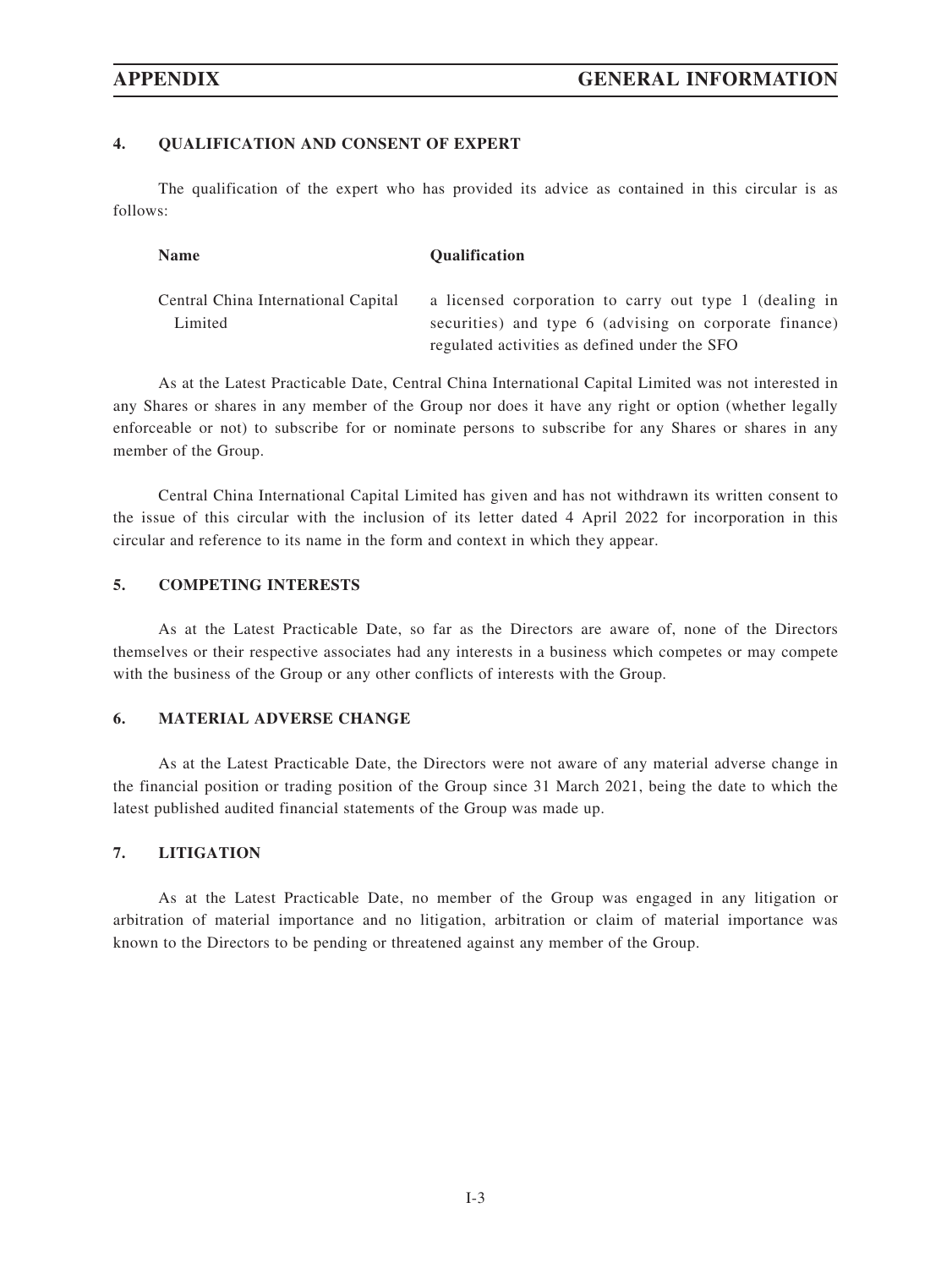### **8. MISCELLANEOUS**

- (a) No contract or arrangement of significance in relation to the Group's business to which the Company or any of its subsidiaries was a party and in which any of the Directors had a material interest, whether directly or indirectly, subsisted as at the Latest Practicable Date.
- (b) None of the Independent Financial Adviser and the Directors has any direct or indirect interests in any assets which had been acquired or disposed of by or leased to, or which are proposed to be acquired or disposed of by or leased to, the Company or any of its subsidiaries during the period since 31 March 2021, being the date to which the latest published audited financial statements of the Group were made up, up to and including the Latest Practicable Date.
- (c) The registered office of the Company is at P.O. Box 309, Ugland House, Grand Cayman, KY1-1104, Cayman Islands and the head office and principal place of business of the Company in Hong Kong is at Flat B, 16th Floor, Wah Kit Commercial Centre, 300 Des Voeux Road Central, Hong Kong.
- (d) The principal share registrar of the Company in the Cayman Islands is Suntera (Cayman) Limited (formerly known as SMP Partners (Cayman) Limited) at Suite 3204, Unit 2A, Block 3, Building D, P.O. Box 1586, Gardenia Court, Camana Bay, Grand Cayman, KY1-1100, Cayman Islands.
- (e) The branch share registrar and transfer office of the Company in Hong Kong is Tricor Standard Limited, Level 54, Hopewell Centre, 183 Queen's Road East, Hong Kong.
- (f) The company secretary of the Company is Mr. LEUNG Man Lai.
- (g) The English text of this circular and the proxy form shall prevail over the Chinese text.

#### **9. DOCUMENTS ON DISPLAY**

Copies of the following documents are available for inspection (i) on the website of the Stock Exchange (www.hkexnews.hk) and (ii) on the website of the Company (www.uba.com.hk) from the date of this circular up to and including the date of the EGM:

- (a) the agreements entered into between UBA, UBA Financial and Super Idea and UICL respectively dated 15 November 2002, 13 March 2003 and 22 June 1999 respectively in relation to the Financial Assistance;
- (b) the 2022 Financial Assistance Supplemental Agreements;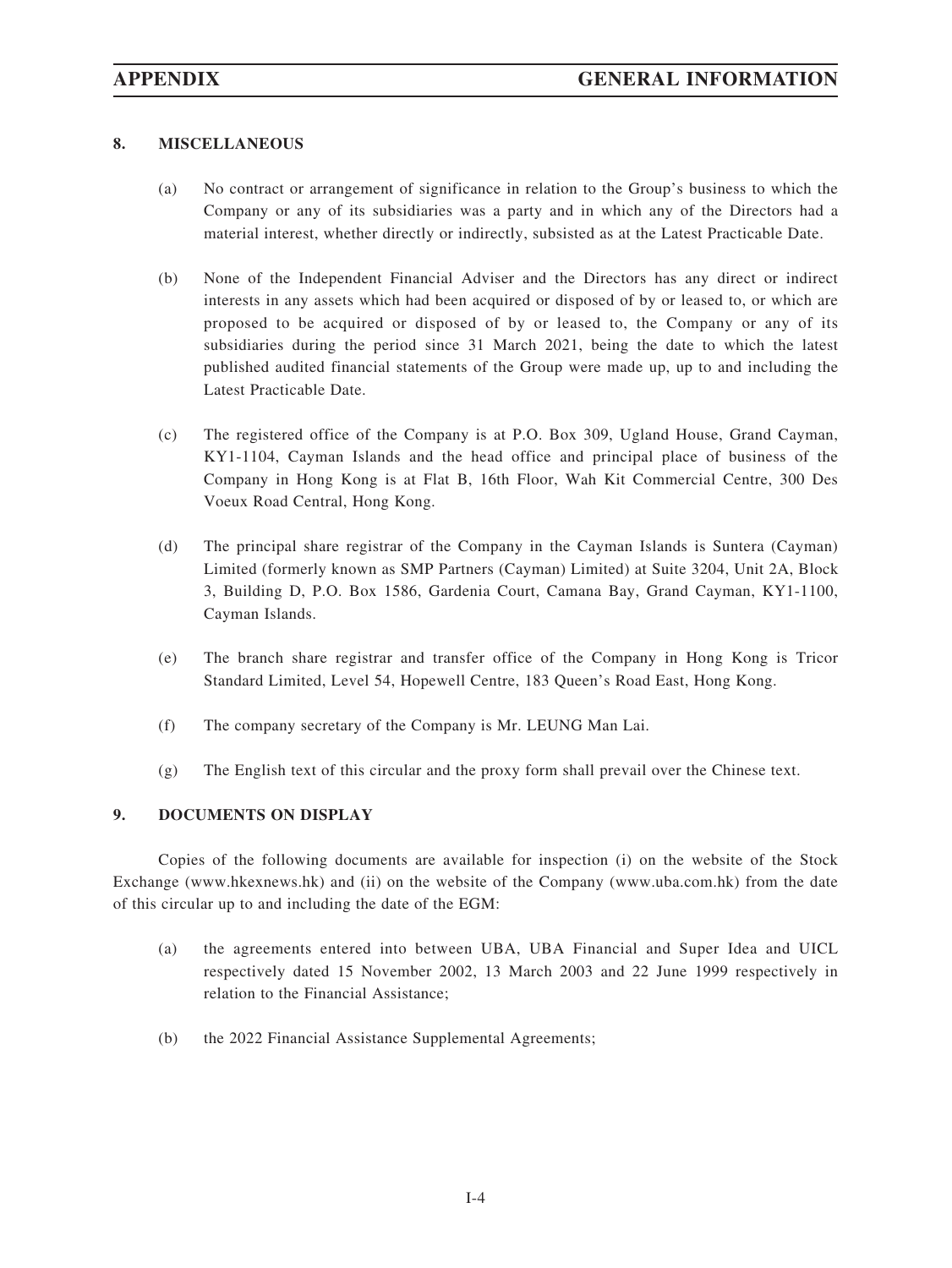- (c) the 2019 Investment Management Agreement;
- (d) the 2022 Investment Management Agreement;
- (e) the written consent from the expert referred to in the paragraph headed "4. Qualification and consent of expert" in this appendix; and
- (f) the letter of advice from Central China International Capital Limited to the Independent Board Committee and the Independent Shareholders, the text of which is set out on pages 22 to 56 in this circular.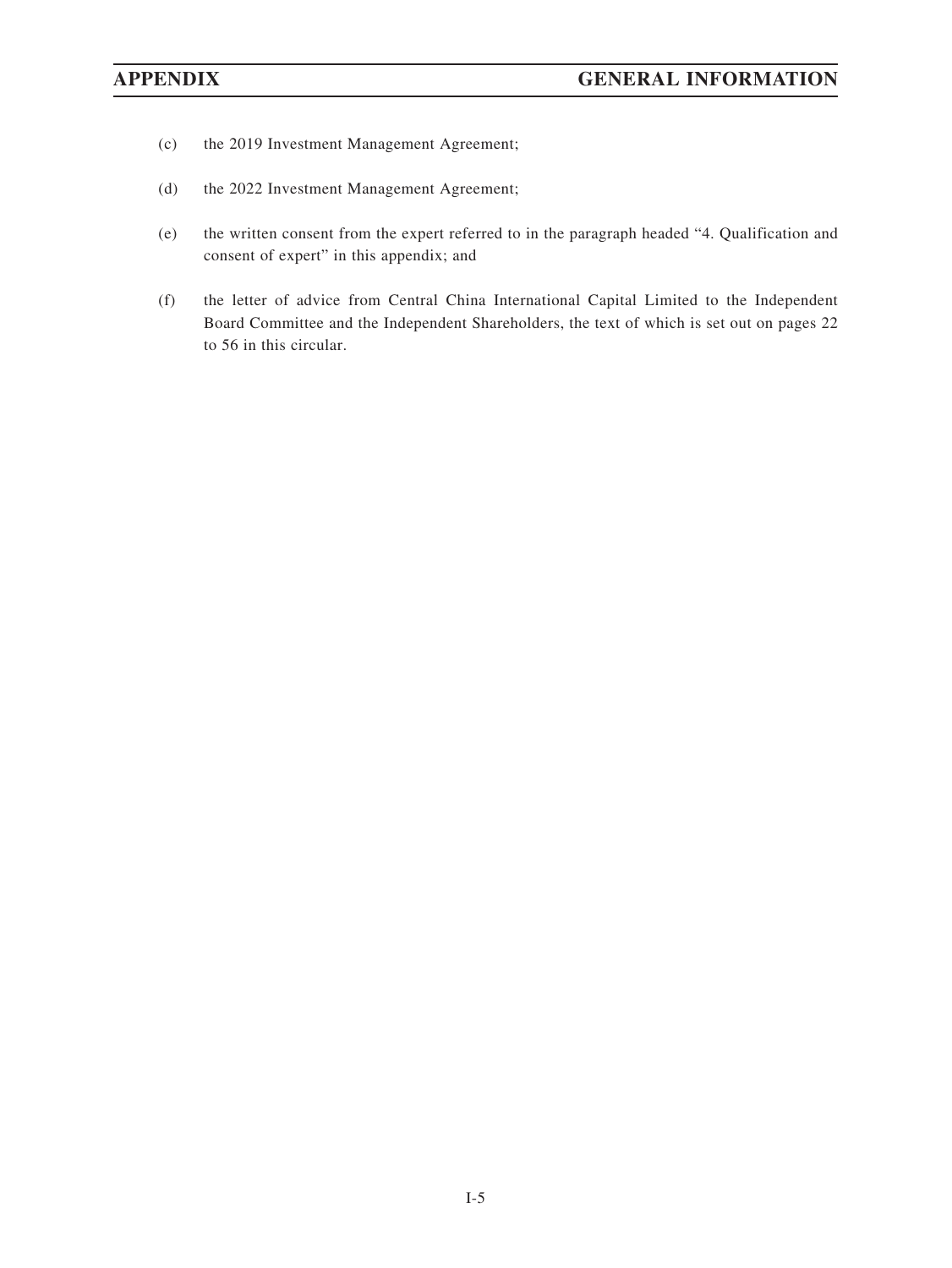# **NOTICE OF EGM**



*(incorporated in Cayman Islands with limited liability)* (Stock code: 768)

**NOTICE IS HEREBY GIVEN** that an extraordinary general meeting (the "**Meeting**") of UBA Investments Limited (the "**Company**") will be held at 16th Floor, Wah Kit Commercial Centre, 300 Des Voeux Road Central, Hong Kong on Friday, 29 April 2022 at 2:30 p.m. for the purpose of considering and, if thought fit, passing the following resolutions with or without amendments as ordinary resolutions of the Company. Unless otherwise specified, capitalised terms used herein shall have the same meanings as those defined in the circular of the Company dated 4 April 2022 of which the notice convening the Meeting forms part.

### **ORDINARY RESOLUTIONS**

#### 1. "**THAT**

- (a) the supplemental agreement dated 26 January 2022 entered into between UBA Financial and UICL in relation to the provision of securities margin financing and initial public offer financing services (the "**Securities Margin Financing**") by UICL to UBA Financial (copy of which has been produced at the Meeting marked "A" and signed by the chairman of the Meeting for the purpose of identification) and the terms thereof and the transactions contemplated thereunder be and are hereby approved, confirmed and ratified;
- (b) the supplemental agreement dated 26 January 2022 entered into between Super Idea and UICL in relation to the provision of the Securities Margin Financing by UICL to Super Idea (copy of which has been produced at the Meeting marked "B" and signed by the chairman of the Meeting for the purpose of identification) and the terms thereof and the transactions contemplated thereunder be and are hereby approved, confirmed and ratified;
- (c) the supplemental agreement dated 26 January 2022 entered into between UBA and UICL in relation to the provision of the Securities Margin Financing by UICL to UBA (copy of which has been produced at the Meeting marked "C" and signed by the chairman of the Meeting for the purpose of identification) and the terms thereof and the transactions contemplated thereunder be and are hereby approved, confirmed and ratified;
- (d) the annual caps for the Financial Assistance for the financial years ending 31 March 2023, 31 March 2024 and 31 March 2025 be and are hereby approved; and

<sup>\*</sup> *For identification purpose only*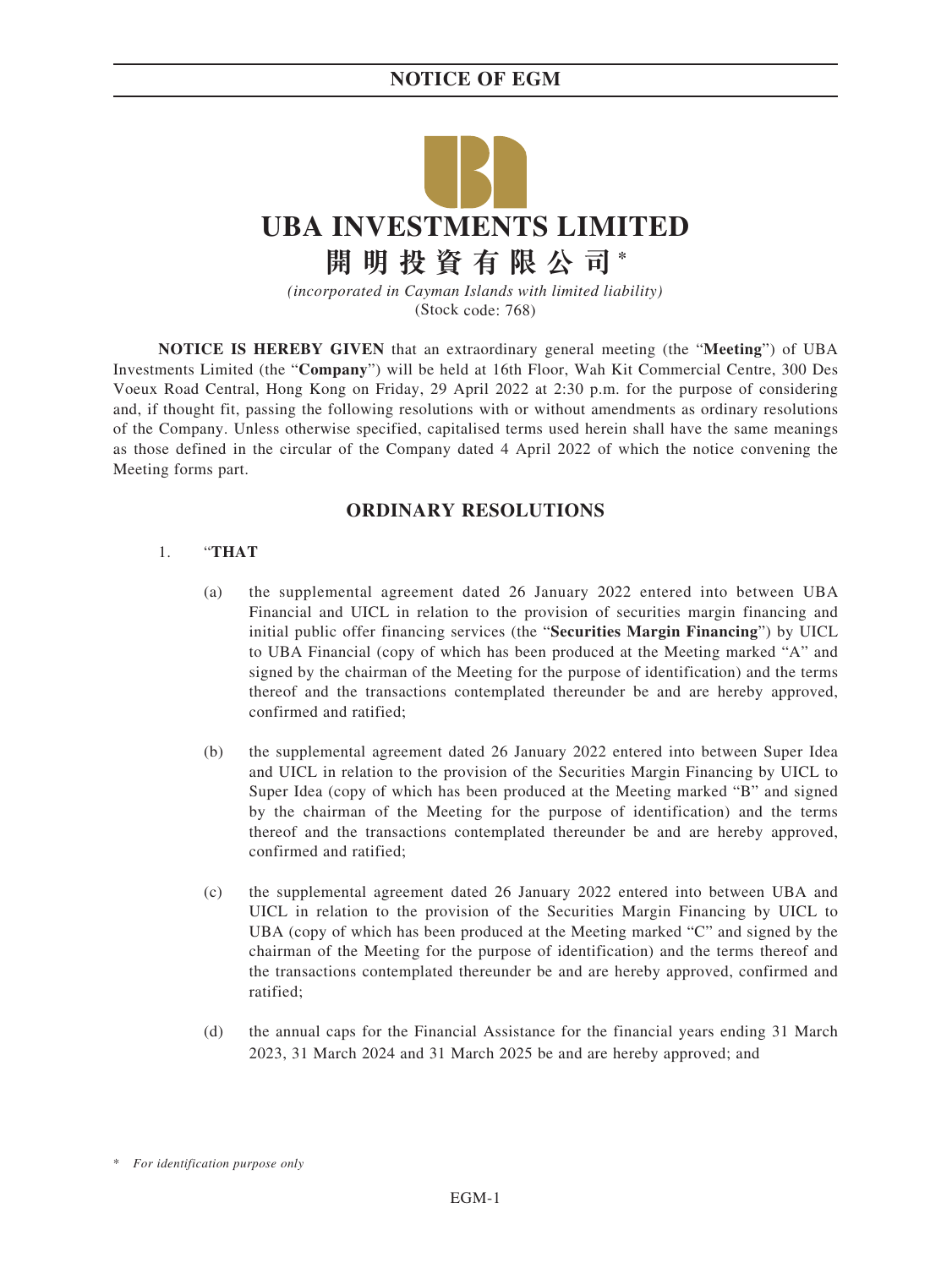# **NOTICE OF EGM**

(e) any director of the Company be and is hereby authorised to do all such things and acts as he/she may in his/her discretion consider as necessary, expedient or desirable for the purpose of or in connection with the implementation of the 2022 Financial Assistance Supplemental Agreements and the transactions contemplated thereunder, including but not limited to the execution of all such documents under seal where applicable, as he/she considers necessary or expedient in his/her opinion to implement and/or give effect to the 2022 Financial Assistance Supplemental Agreements and the transactions contemplated thereunder."

### 2. "**THAT**

- (a) the investment management agreement dated 26 January 2022 (the "**2022 Investment Management Agreement**") entered into between UAML and UBA in relation to the provision of assets management services by UAML to UBA (copy of which has been produced at the Meeting marked "D" and signed by the chairman of the Meeting for the purpose of identification) and the terms thereof and the transactions contemplated thereunder be and are hereby approved, confirmed and ratified;
- (b) the annual caps for the 2022 Investment Management Agreement and the transactions contemplated thereunder for the financial years ending 31 March 2023, 31 March 2024 and 31 March 2025 be and are hereby approved; and
- (c) any director of the Company be and is hereby authorised to do all such things and acts as he/she may in his/her discretion consider as necessary, expedient or desirable for the purpose of or in connection with the implementation of the 2022 Investment Management Agreement and the transactions contemplated thereunder, including but not limited to the execution of all such documents under seal where applicable, as he/ she considers necessary or expedient in his/her opinion to implement and/or give effect to the 2022 Investment Management Agreement and the transactions contemplated thereunder."

By order of the Board **UBA Investments Limited Dr. WONG Yun Kuen** *Chairman and Executive Director*

Hong Kong, 4 April 2022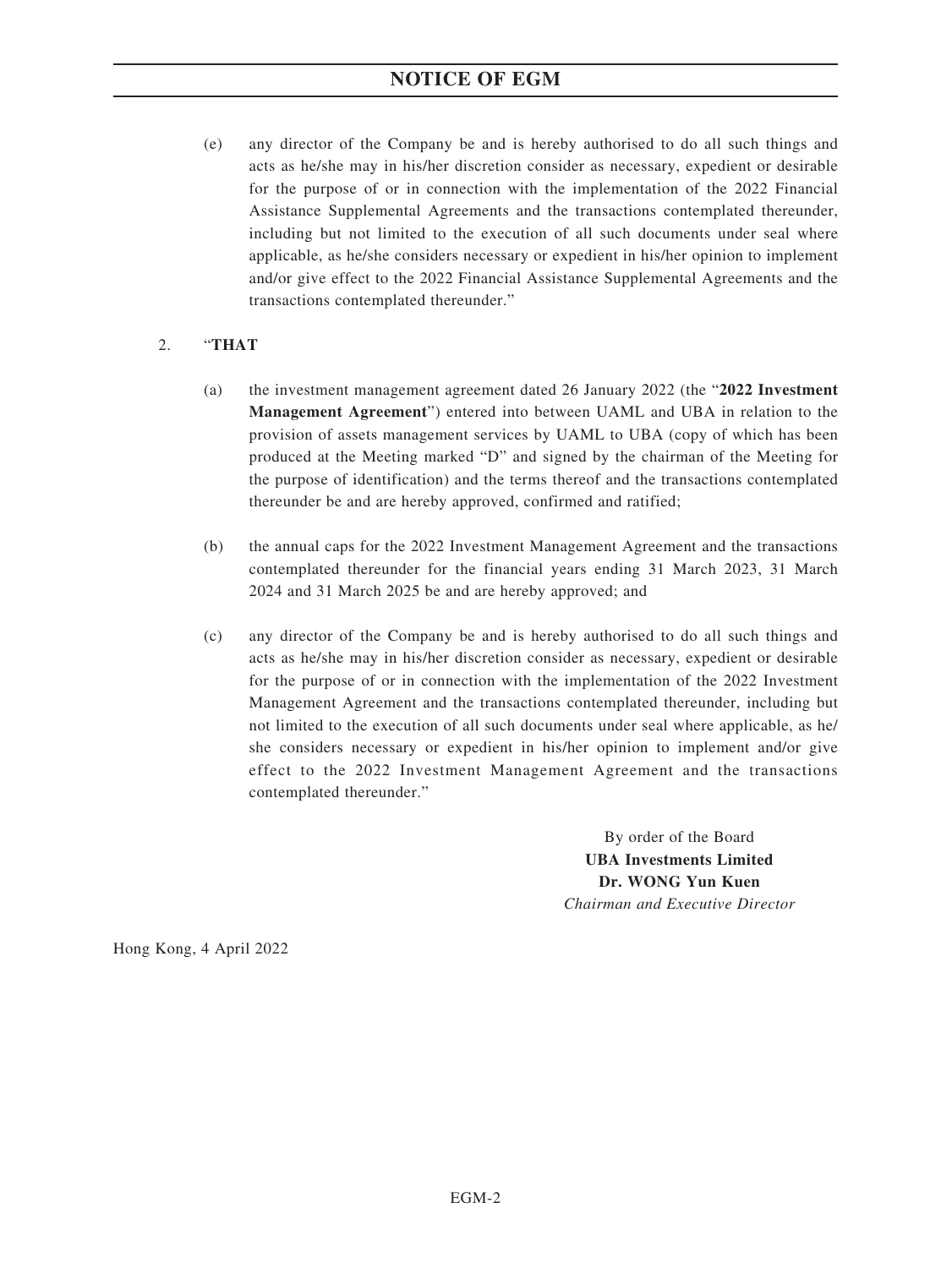*Registered office:*

P.O. Box 309 Ugland House Grand Cayman KY1-1104 Cayman Islands

# *Head office and principal place of business in Hong Kong:* Flat B, 16th Floor Wah Kit Commercial Centre 300 Des Voeux Road Central Hong Kong

*Notes:*

- 1. Any member entitled to attend and vote at the Meeting convened by the above notice is entitled to appoint one or more proxies to attend and, in the event of a poll, vote in his/her stead. A proxy needs not be a member of the Company.
- 2. A form of proxy for use at the Meeting is enclosed. In order to be valid, the form of proxy must be duly completed and signed in accordance with the instructions printed thereon and deposited together with a power of attorney or other authority, if any, under which it is signed, or a notarially certified copy of such power or authority, at the Hong Kong branch share registrar of the Company, Tricor Standard Limited, at Level 54, Hopewell Centre, 183 Queen's Road East, Hong Kong or submitting electronically via the Tricor e-Meeting System in accordance with the instructions printed on the accompanying notification letter not less than 48 hours before the time appointed for holding the Meeting or any adjournment thereof.
- 3. The register of members of the Company will be closed, for the purpose of determining Shareholders' entitlement to attend and vote at the meeting, from Tuesday, 26 April 2022 to Friday, 29 April 2022 (both days inclusive), during this period no transfer of shares will be registered. In order to attend and vote at the meeting, Shareholders should ensure that all transfer documents, accompanied by the relevant share certificates, are lodged with the Company's branch share registrar in Hong Kong, Tricor Standard Limited, at Level 54, Hopewell Centre, 183 Queen's Road East, Hong Kong for registration, not later than 4:30 p.m. on Monday, 25 April 2022.
- 4. In view of the ongoing COVID-19 pandemic, the Company will adopt the following special arrangements at the Meeting:
	- (a) The Meeting will be held with the minimum number of persons present as is required to form a quorate meeting by the directors and/or other staff member(s) of the Company who are Shareholders or proxy. NO other Shareholder, proxy or corporate representative should attend the Meeting in person. Other than those in the quorum and the limited number of other attendees to ensure the proper conduct of the Meeting, any other person who attempts to do so will be excluded and will not be permitted entry to the venue of the Meeting. Shareholders, proxies or corporate representatives (other than those who are required to attend the Meeting physically to form a quorate meeting) will NOT be able to attend in person but may view and listen to the Meeting and submit questions online. The Company reserves the rights to change the attendance number depending on the public health situation and the relevant regulations in effect at the time of the Meeting.
	- (b) To enable Shareholders to participate in the Meeting, the Company will arrange live video broadcast via Tricor e-Meeting System during the Meeting. In order to participate in the Meeting through live video broadcast, Shareholders will need to visit the designated URL link by using the unique login details which will be despatched to the Shareholders by post on or around 8 April 2022. However, such Shareholders will not be considered as attending the Meeting in person, will not be counted as part of the quorum under the articles of association of the Company, and will not be allowed to cast their votes by electronic means at the Meeting.
	- (c) Shareholders who wish to exercise his/her/its voting rights are strongly encouraged to appoint the chairman of the Meeting as their proxy to vote on the relevant resolutions at the Meeting. Registered shareholders are requested to provide a valid email address of his or her proxy (except appointing "the chairman of the EGM" as proxy) to receive the login and access code to view a live streaming webcast of the Meeting and submit online questions to us on the Tricor e-Meeting System.
	- (d) The Company reminds all Shareholders that physical attendance in person at the Meeting is not necessary for the purpose of exercising voting rights. Shareholders who cannot attend the Meeting in person will be able to vote by submitting a proxy in advance of the Meeting. If Shareholders wish to vote on any resolutions at the Meeting, they are strongly encouraged to appoint the chairman of the Meeting as their proxy to vote on their behalf. In any event, Shareholders will not be deprived of their rights of voting on the resolution(s) to be proposed at the Meeting.